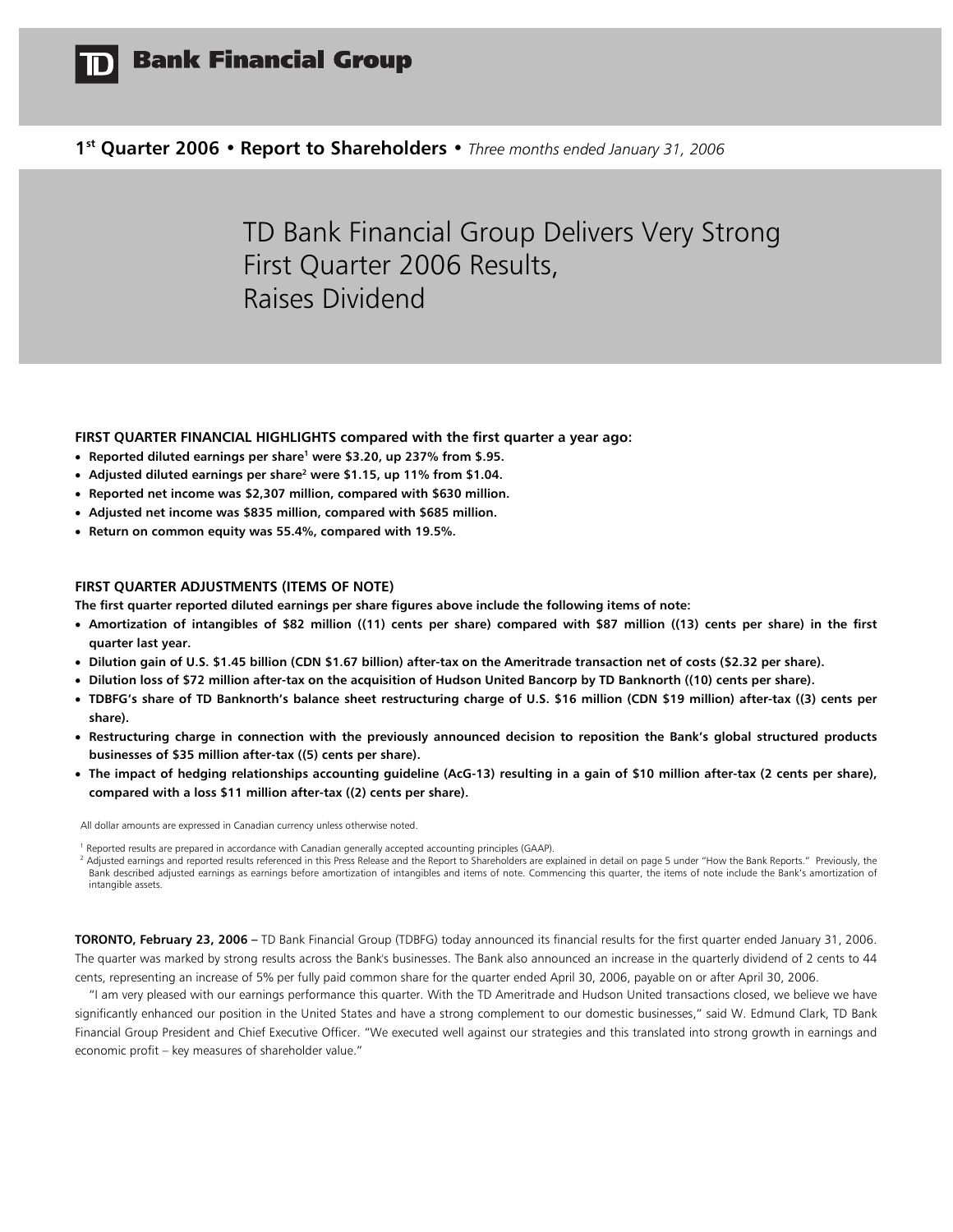#### **FIRST QUARTER BUSINESS SEGMENT PERFORMANCE**

#### **Canadian Personal and Commercial Banking**

TD Canada Trust delivered strong results again for the quarter, showing continued earnings momentum. Earnings were up 12% compared with the first quarter last year. Robust results from business banking, insurance and real estate secured lending contributed to earnings strength this quarter.

"Canadian Personal and Commercial Banking has once again delivered an impressive start to the year," said Clark. "We have emphasized the importance of operational excellence for some time now and TD Canada Trust continues to deliver on this promise as evidenced by their sustained double digit earnings growth for the 13th consecutive quarter, while delivering record highs in customer service."

#### **U.S. Personal and Commercial Banking**

TD Banknorth's contribution was consistent with its fourth quarter performance. Considering the challenging U.S. interest rate environment, TD Banknorth achieved solid results this quarter that were attributable to consumer loan growth, improved deposit growth and expense control. This increase was partially offset by lower margins.

 "TD Banknorth is performing as expected given the current challenging business climate in the United States," said Clark. "With the acquisition of Hudson United closed, TD Banknorth is well positioned to continue executing on strategy."

### **Wholesale Banking**

Wholesale Banking generated exceptional results this quarter on broad-based strength within the capital markets businesses. TD Securities took advantage of continuing favourable market conditions producing strong trading and solid origination revenues. TD Securities recorded a restructuring charge of \$35 million after-tax. The charge relates to the repositioning of the Bank's global structured products business, which was announced in 2005.

 "We saw extremely robust earnings performance from Wholesale Banking this quarter, as all of the product lines within the segment generated strong results. This earnings level does not reflect our view on the full year run rate as such strong trading results will likely not be repeated," said Clark. "However the quarter includes a solid performance from the domestic businesses, which bodes well for TD Securities' strategy to grow its core domestic businesses while maintaining what we believe is an industry-leading risk profile."

## **Wealth Management**

The Wealth Management segment generated very strong results in the first quarter with an increase in earnings of 41% compared with the first quarter last year. Improved profitability in discount brokerage, record net sales results of long term funds in TD Mutual Funds and significant asset growth in the advice-based businesses contributed to earnings this quarter.

 "We are extremely pleased with the broad-based earnings performance delivered by Wealth Management this quarter. This earnings growth is especially impressive in light of our continued investment in growing the number of customer-facing advisors," said Clark. "With the completion of the TD Ameritrade transaction, we have significantly enhanced our position in the U.S. online brokerage market and are well positioned for future growth."

## **Corporate**

The Ameritrade transaction closed January 24, 2006, resulting in a 32.5% ownership interest in TD Ameritrade. As a result, the Bank had a U.S. \$1.45 billion (CDN \$1.67 billion) after-tax gain on the transaction in this quarter. The Bank also realized a dilution loss of \$72 million, related to the purchase of Hudson United by TD Banknorth, and a gain of \$10 million after-tax this quarter as a result of the impact of hedging relationships accounting guideline (AcG-13), which requires management to mark-to-market the value of credit protection on the corporate lending portfolio among other things.

## **Conclusion**

"This is a strong start to the year for TD Bank Financial Group and demonstrates that we are successfully executing on strategy and delivering sustainable value for shareholders," said Clark.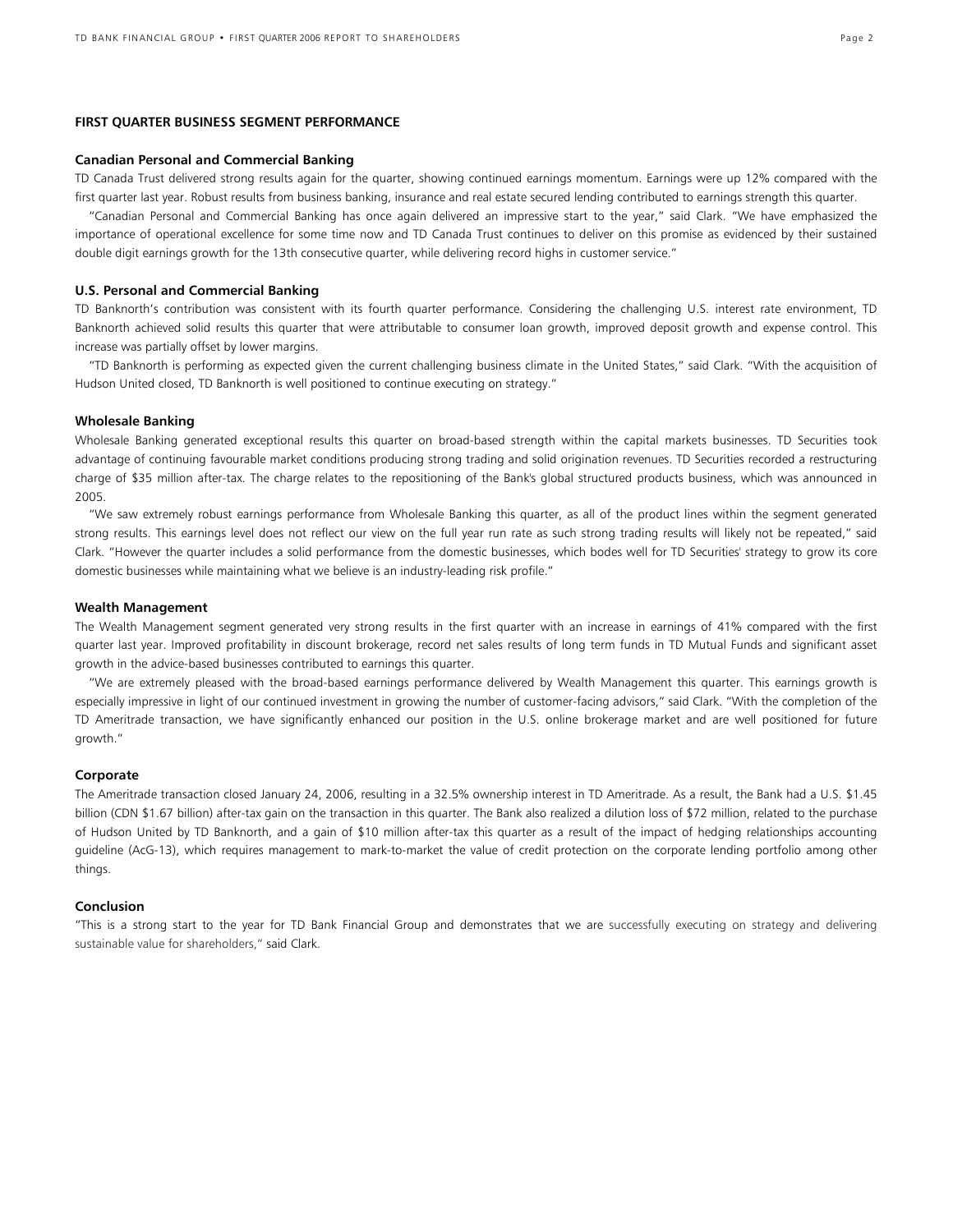## **CAUTION REGARDING FORWARD-LOOKING STATEMENTS**

From time to time, the Bank makes written and oral forward-looking statements, including in this report, in other filings with Canadian regulators or the U.S. Securities and Exchange Commission (SEC), and in other communications. All such statements are made pursuant to the "safe harbour" provisions of the United States Private Securities Litigation Reform Act of 1995 and in any applicable Canadian securities legislation. Forward-looking statements include, among others, statements regarding the Bank's objectives and targets and strategies to achieve them, the outlook for the Bank's business lines, and the Bank's anticipated financial performance. Forward-looking statements are typically identified by words such as "believe", "expect", "anticipate", "intend", "estimate", "plan", "may" and "could". By their very nature, these statements require us to make assumptions and are subject to inherent risks and uncertainties, general and specific, which may cause actual results to differ materially from the expectations expressed in the forward-looking statements. Some of the factors that could cause such differences include: the credit, market, liquidity, interest rate, operational, reputational and other risks discussed in the management discussion and analysis section in other regulatory filings made in Canada and with the SEC, including the Bank's 2005 Annual Report; general business and economic conditions in Canada, the United States and other countries in which the Bank conducts business, as well as the effect of changes in monetary policy in those jurisdictions and changes in the foreign exchange rates for the currencies of those jurisdictions; the degree of competition in the markets in which the Bank operates, both from established competitors and new entrants; legislative and regulatory developments; the accuracy and completeness of information the Bank receives on customers and counterparties; the timely development and introduction of new products and services in receptive markets; expanding existing distribution channels; developing new distribution channels and realizing increased revenue from these channels, including electronic commerce-based efforts; the Bank's ability to execute its growth and acquisition strategies including those of its subsidiaries; changes in accounting policies and methods the Bank uses to report its financial condition, including uncertainties associated with critical accounting assumptions and estimates; the effect of applying future accounting changes; global capital market activity; consolidation in the Canadian financial services sector; the Bank's ability to attract and retain key executives; reliance on third parties to provide components of the Bank's business infrastructure; technological changes; change in tax laws; unexpected judicial or regulatory proceedings; continued negative impact of the United States securities litigation environment; unexpected changes in consumer spending and saving habits; the possible impact on the Bank's businesses of international conflicts and terrorism; acts of God, such as earthquakes; the effects of disease or illness on local, national or international economies; the effects of disruptions to public infrastructure, such as transportation, communications, power or water supply; and management's ability to anticipate and manage the risks associated with these factors and execute the Bank's strategies. A substantial amount of the Bank's business involves making loans or otherwise committing resources to specific companies, industries or countries. Unforeseen events affecting such borrowers, industries or countries could have a material adverse effect on the Bank's financial results, businesses, financial condition or liquidity. The preceding list is not exhaustive of all possible factors. Other factors could also adversely affect the Bank's results. For more information see the discussion starting on page 56 of the 2005 Annual Report. All such factors should be considered carefully when making decisions with respect to the Bank, and undue reliance should not be placed on the Bank's forward-looking statements. The Bank does not undertake to update any forward-looking statements, whether written or oral, that may be made from time to time by or on its behalf.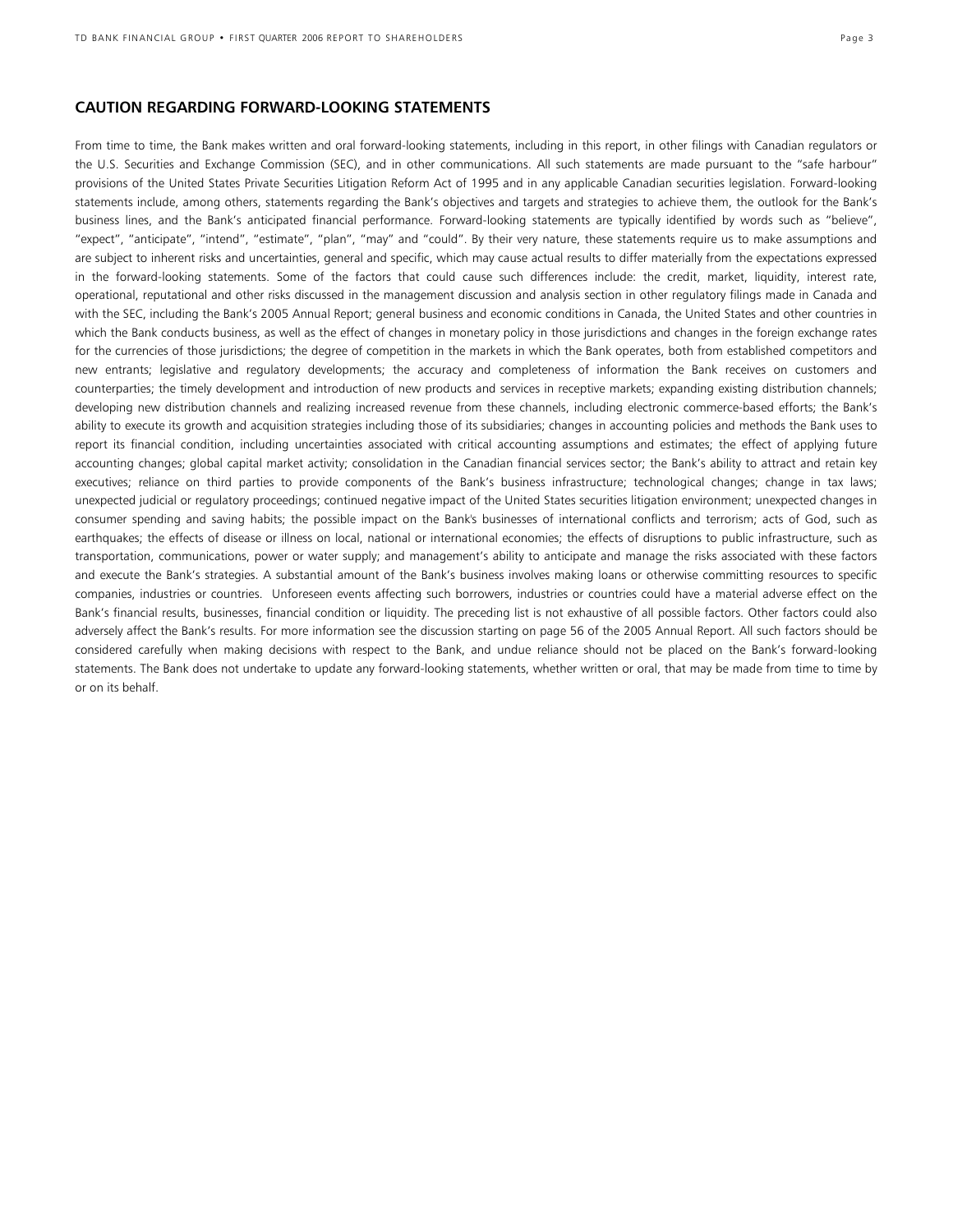## **MANAGEMENT'S DISCUSSION AND ANALYSIS OF OPERATING PERFORMANCE**

Management's Discussion and Analysis should be read in conjunction with our interim consolidated Financial Statements and related Notes included in this Report to Shareholders and with our 2005 Annual Report. This Management's Discussion and Analysis is as of February 22, 2006. Unless otherwise indicated, all amounts are expressed in Canadian dollars and have been derived from Financial Statements prepared in accordance with Canadian generally accepted accounting principles (GAAP). Certain comparative amounts have been restated. Additional information relating to the Bank is on the Bank's website www.td.com, as well as on SEDAR at www.sedar.com.

## **FINANCIAL HIGHLIGHTS**

| (unaudited)                                                   |                            |           |           |
|---------------------------------------------------------------|----------------------------|-----------|-----------|
|                                                               | For the three months ended |           |           |
|                                                               | Jan. 31                    | Oct. 31   | Jan. 31   |
| (millions of Canadian dollars, except as noted)               | 2006                       | 2005      | 2005      |
| <b>Results of operations</b>                                  |                            |           |           |
| Total revenues                                                | \$3,404                    | \$3,083   | \$2,806   |
| Dilution gain, net (pre-tax)                                  | 1,564                      | $\equiv$  |           |
| Provision for (reversal of) credit losses                     | 114                        | (15)      | 10        |
| Non-interest expenses                                         | 2,290                      | 2,203     | 1,945     |
| Net income - reported                                         | 2,307                      | 589       | 630       |
| Net income - adjusted                                         | 835                        | 765       | 685       |
| Economic profit                                               | 353                        | 279       | 280       |
| Return on common equity                                       | 55.4%                      | 14.8%     | 19.5%     |
| Return on invested capital                                    | 16.5                       | 15.9      | 17.1      |
| <b>Financial position</b>                                     |                            |           |           |
| Total assets                                                  | \$384,377                  | \$365,210 | \$333,317 |
| Total risk-weighted assets                                    | 135,883                    | 129,982   | 102,994   |
| Total shareholders' equity                                    | 18,473                     | 15,866    | 13,203    |
| <b>Financial ratios - reported</b> (percent)                  |                            |           |           |
| Efficiency ratio                                              | 46.1%                      | 71.5%     | 69.3%     |
| Tier 1 capital to risk-weighted assets                        | 11.9                       | 10.1      | 13.0      |
| Tangible common equity as a % of risk-weighted assets         | 8.8                        | 7.4       | 9.3       |
| Provision for credit losses as a % of net average loans       | .29                        | (.04)     | .03       |
| <b>Common share information - reported</b> (Canadian dollars) |                            |           |           |
|                                                               |                            |           |           |
| Per share<br>Basic earnings                                   | \$3.23                     | \$.83     | \$.96     |
| Diluted earnings                                              | 3.20                       | .82       | .95       |
| <b>Dividends</b>                                              | .42                        | .42       | .36       |
| Book value                                                    | 25.25                      | 22.29     | 20.06     |
| Closing share price                                           | 60.65                      | 55.70     | 48.15     |
| Shares outstanding (millions)                                 |                            |           |           |
| Average basic                                                 | 712.5                      | 710.0     | 656.6     |
| Average diluted                                               | 718.9                      | 716.1     | 661.9     |
| End of period                                                 | 714.7                      | 711.8     | 658.3     |
| Market capitalization (billions of Canadian dollars)          | \$43.3                     | \$39.6    | \$31.7    |
| Dividend yield (%)                                            | 2.8%                       | 2.8%      | 2.9%      |
| Dividend payout ratio                                         | 13.0                       | 50.6      | 37.5      |
| Price to earnings multiple                                    | 11.1                       | 17.4      | 14.0      |
| Common share information - adjusted (Canadian dollars)        |                            |           |           |
| Per share                                                     |                            |           |           |
| Basic earnings                                                | \$1.16                     | \$1.08    | \$1.04    |
| Diluted earnings                                              | 1.15                       | 1.06      | 1.04      |
| Dividend payout ratio                                         | 36.1%                      | 39.0%     | 34.5%     |
| Price to earnings multiple                                    | 14.3                       | 13.5      | 12.6      |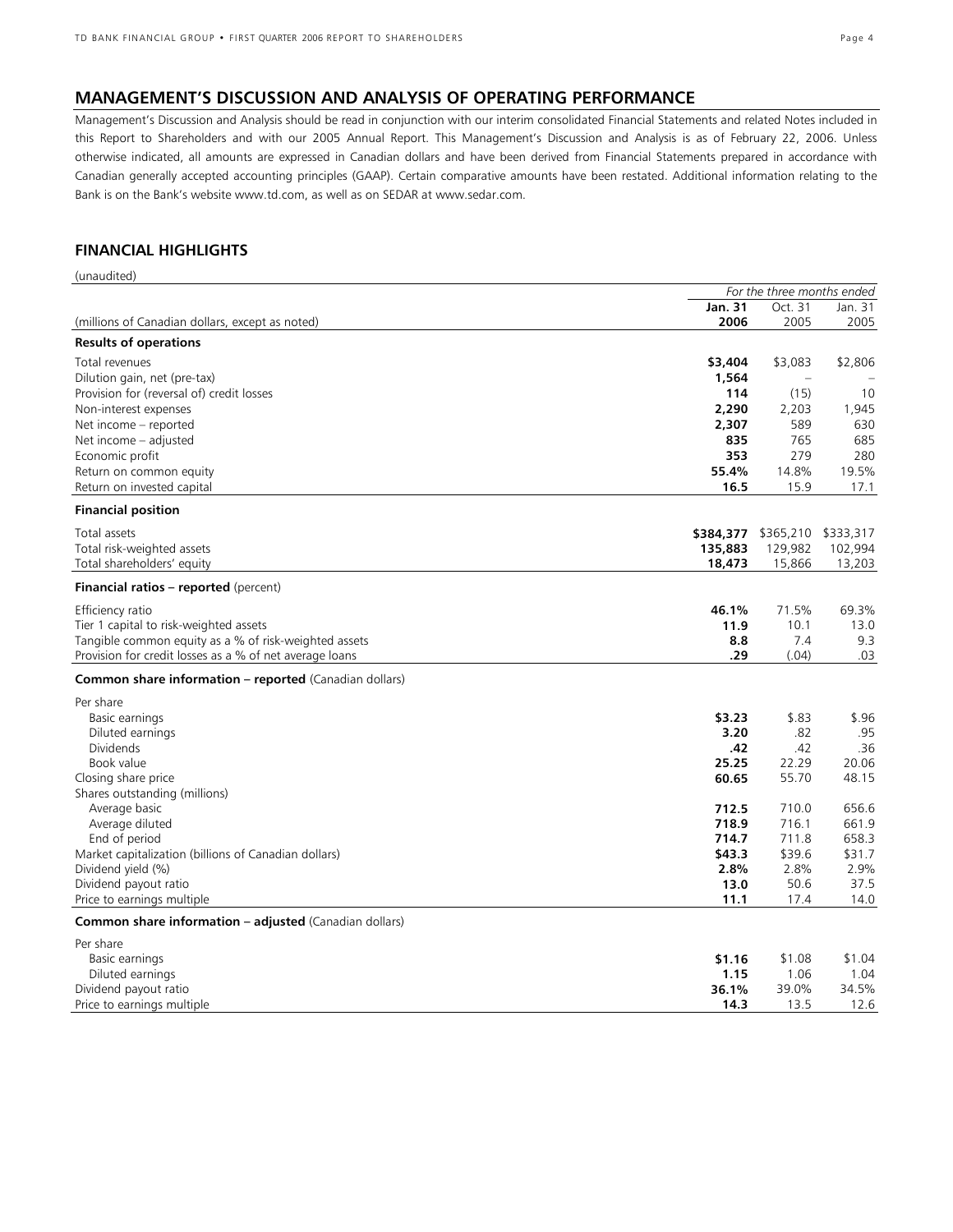## **HOW WE PERFORMED**

## **Corporate Overview**

The Toronto-Dominion Bank and its subsidiaries are collectively known as TD Bank Financial Group. TD Bank Financial Group serves more than 14 million customers in four key businesses operating in a number of locations in key financial centres around the globe: Canadian Personal and Commercial Banking including TD Canada Trust; U.S. Personal and Commercial Banking through TD Banknorth; Wealth Management including TD Waterhouse Canada, TD Waterhouse U.K. and the Bank's investment in TD Ameritrade; and Wholesale Banking, including TD Securities. TD Bank Financial Group also ranks among the world's leading on-line financial services firms, with more than 4.5 million on-line customers. TD Bank Financial Group had \$384 billion in assets, as of January 31, 2006. The Bank is headquartered in Toronto, Canada. The Bank's common stock is listed on the Toronto Stock Exchange and on the New York Stock Exchange under symbol: TD, as well as on the Tokyo Stock Exchange.

## **How the Bank Reports**

The Bank's financial results, as presented on pages 17 to 29 of this Report to Shareholders, are prepared in accordance with Canadian generally accepted accounting principles (GAAP). The Bank refers to results prepared in accordance with GAAP as "reported" results. The Bank also utilizes "adjusted" earnings to assess each of its businesses and to measure overall Bank performance. To arrive at adjusted earnings, the Bank removes "items of note" from reported earnings. The items of note are listed in the tables below. The items of note relate to items which management does not believe are indicative of underlying business performance. Commencing this quarter, the items of note include the Bank's amortization of intangible assets which relates to the TD Banknorth acquisition in March 2005 and the Canada Trust acquisition in fiscal 2000. Previously, the Bank described adjusted earnings as earnings before the amortization of intangibles and items of note. The Bank believes that adjusted earnings provide the reader with a better understanding of how management views the Bank's performance. As explained, adjusted earnings are different from reported results determined in accordance with GAAP. Adjusted earnings and related terms used in this report are not defined terms under GAAP, and therefore may not be comparable to similar terms used by other issuers. The tables below provide a reconciliation between the Bank's adjusted earnings and its reported results.

# **Reconciliation of non-GAAP measures<sup>1</sup>** (unaudited)

| Adjusted net income to reported results                               |         | For the three months ended |         |
|-----------------------------------------------------------------------|---------|----------------------------|---------|
|                                                                       | Jan. 31 | Oct. 31                    | Jan. 31 |
| (millions of Canadian dollars)                                        | 2006    | $2005^3$                   | 20054   |
| Net interest income                                                   | \$1,607 | \$1,654                    | \$1,411 |
| Other income                                                          | 1.834   | 1,539                      | 1,412   |
| Total revenues                                                        | 3,441   | 3,193                      | 2,823   |
| Provision for (reversal of) credit losses                             | 114     | 94                         | 80      |
| Non-interest expenses                                                 | 2,112   | 2,062                      | 1,811   |
| Income before provision for income taxes and non-controlling interest | 1,215   | 1,037                      | 932     |
| Provision for income taxes                                            | 328     | 219                        | 247     |
| Non-controlling interest                                              | 52      | 53                         |         |
| Net income - adjusted                                                 | 835     | 765                        | 685     |
| Preferred dividends                                                   | 5       |                            |         |
| Net income available to common shareholders - adjusted                | 830     | 765                        | 685     |
| Items of note impacting income, net of income taxes                   |         |                            |         |
| Amortization of intangibles                                           | (82)    | (86)                       | (87)    |
| Dilution gain on Ameritrade transaction, net of costs                 | 1,670   | (138)                      |         |
| Dilution loss on the acquisition of Hudson United by TD Banknorth     | (72)    |                            |         |
| Balance sheet restructuring charge in TD Banknorth                    | (19)    |                            |         |
| Wholesale Banking restructuring charge                                | (35)    | (4)                        |         |
| Hedging impact due to AcG-13                                          | 10      |                            | (11)    |
| Other tax items                                                       |         | 68                         |         |
| Non-core portfolio loan loss recoveries (sectoral related)            |         | 60                         | 20      |
| Loss on structured derivative portfolios                              |         | (70)                       |         |
| Preferred share redemption                                            |         | (13)                       |         |
| General allowance release                                             |         |                            | 23      |
| Total items of note                                                   | 1.472   | (176)                      | (55)    |
| Net income available to common shareholders - reported                | \$2,302 | \$589                      | \$630   |
|                                                                       |         |                            |         |

## **Adjusted earnings per share (EPS) to reported**<sup>2</sup>

| (Canadian dollars)                        |        |        |        |
|-------------------------------------------|--------|--------|--------|
| Diluted – adjusted                        | \$1.15 | \$1.06 | \$1.04 |
| Items of note impacting income (as above) | 2.05   | .24)   | .09)   |
| Diluted – reported                        | 3.20   |        | .95    |
| Basic – reported                          | \$3.23 | \$.83  | \$.96  |

<sup>1.</sup> Certain comparative amounts have been restated.<br><sup>2.</sup> Earnings per share (EPS) is computed by dividing income by the weighted average number of shares outstanding during the period. As a result, the sum of the quarterl may not equal year to date EPS.<br>Items of note included in the fourth quarter 2005 are as follows: amortization of intangibles-\$86 million; the impact of a \$138 million tax charge related to the TD Waterhouse

reorganization which precedes the transaction with Ameritrade; favourable tax items of \$68 million, which includes the impact of a recent court decision; non-core portfolio loan loss recoveries (sectoral related)-\$60 million; two charges in connection with the previously announced decision to reposition the Bank's global structured products businesses: a loss of \$70 million due to a reduction in the estimated value and the exit of certain structured derivative portfolios and a restructuring charge of \$4 million; preferred share redemption premium resulting in a charge of \$13 million; hedging impact due to AcG-13-\$7 million.<br>Items of note included in the first quarter 2005 are as follows: amortization of intangibles-\$87 million; non-core portfolio loan loss

impact due to AcG-13-(\$11) million; and \$23 million relating to general allowance release. .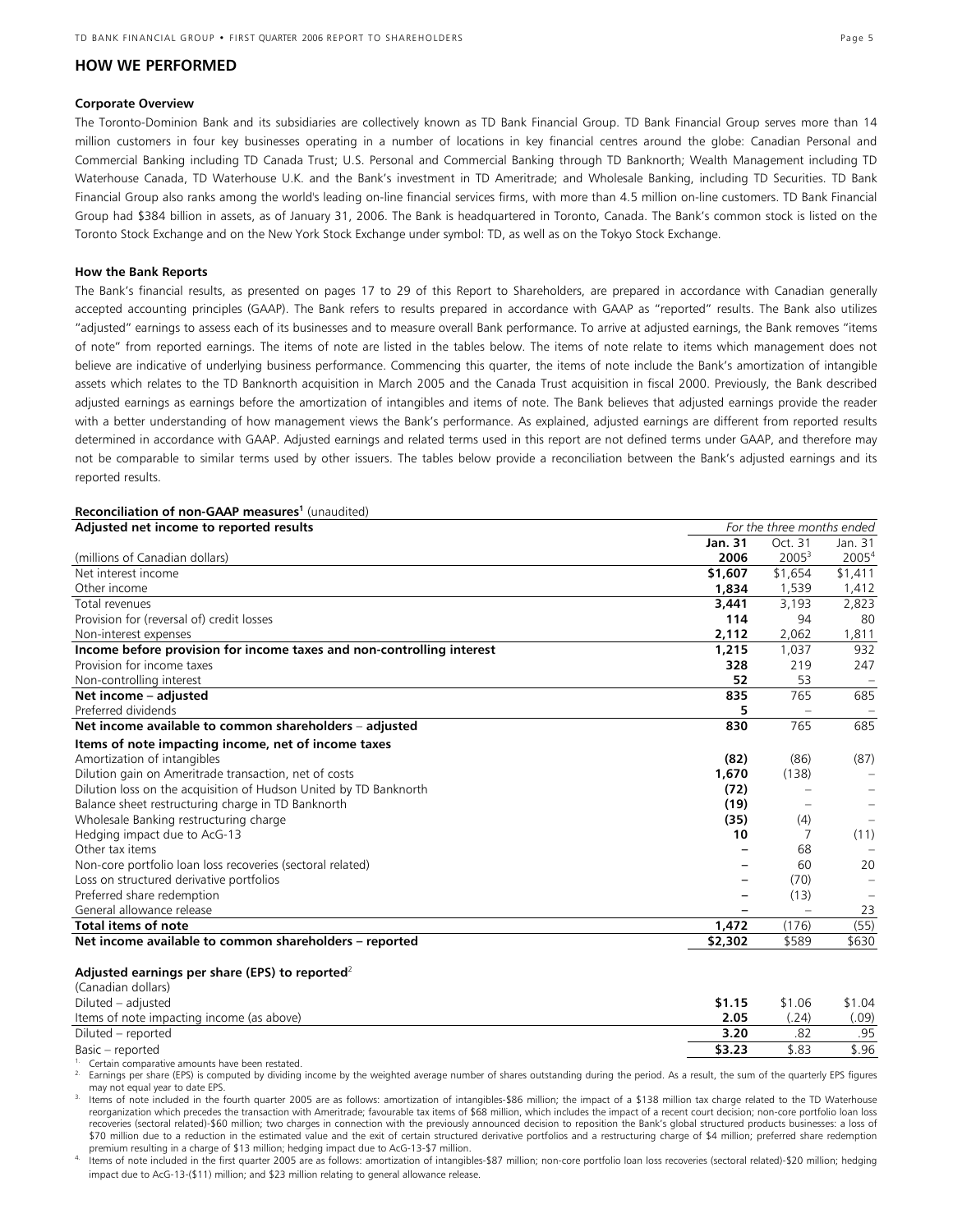#### **Economic Profit and Return on Invested Capital**

The Bank utilizes economic profit as a tool to measure shareholder value creation. Economic profit is adjusted net income available to common shareholders less a charge for average invested capital. Average invested capital is equal to average common equity for the period plus the average cumulative after-tax goodwill and intangible assets amortized as of the reporting date. The rate used in the charge for capital is the equity cost of capital calculated using the capital asset pricing model. The charge represents an assumed minimum return required by common shareholders on the Bank's invested capital. The Bank's goal is to achieve positive and growing economic profit.

 Return on invested capital (ROIC) is adjusted net income available to common shareholders divided by average invested capital. ROIC is a variation of the economic profit measure that is useful in comparison to the equity cost of capital. Both ROIC and the cost of capital are percentage rates, while economic profit is a dollar measure. When ROIC exceeds the equity cost of capital, economic profit is positive. The Bank's goal is to maximize economic profit by achieving ROIC that exceeds the equity cost of capital.

Economic profit and ROIC are not defined terms under GAAP. Securities regulators require that companies caution readers that earnings and other measures adjusted to a basis other than GAAP do not have standardized meanings under GAAP and therefore may not be comparable to similar terms used by other issuers.

The following table reconciles between the Bank's economic profit, return on invested capital and adjusted net income. Adjusted earnings and related terms are discussed in the "How the Bank Reports" section.

#### **Reconciliation of Economic Profit, Return on Invested Capital and Adjusted Net Income**

|                                                                              |          | For the three months ended |          |
|------------------------------------------------------------------------------|----------|----------------------------|----------|
|                                                                              | Jan. 31  | Oct. 31                    | Jan. 31  |
| (millions of Canadian dollars)                                               | 2006     | 2005                       | 2005     |
| Average common equity                                                        | \$16,476 | \$15,755                   | \$12,846 |
| Average cumulative goodwill/intangible assets amortized, net of income taxes | 3,432    | 3,348                      | 3,080    |
| Average invested capital                                                     | \$19,908 | \$19,103                   | \$15,926 |
| Rate charged for invested capital                                            | 9.5%     | 10.1%                      | 10.1%    |
| Charge for invested capital                                                  | \$(477)  | $$^{(486)}$                | \$(405)  |
| Net income available to common shareholders - reported                       | 2,302    | 589                        | 630      |
| Items of note impacting income, net of income taxes                          | (1, 472) | 176                        | 55       |
| Net income available to common shareholders – adjusted                       | 830      | 765                        | 685      |
| Economic profit                                                              | \$353    | \$279                      | \$280    |
| Return on invested capital                                                   | 16.5%    | 15.9%                      | 17.1%    |
| Return on common equity                                                      | 55.4%    | 14.8%                      | 19.5%    |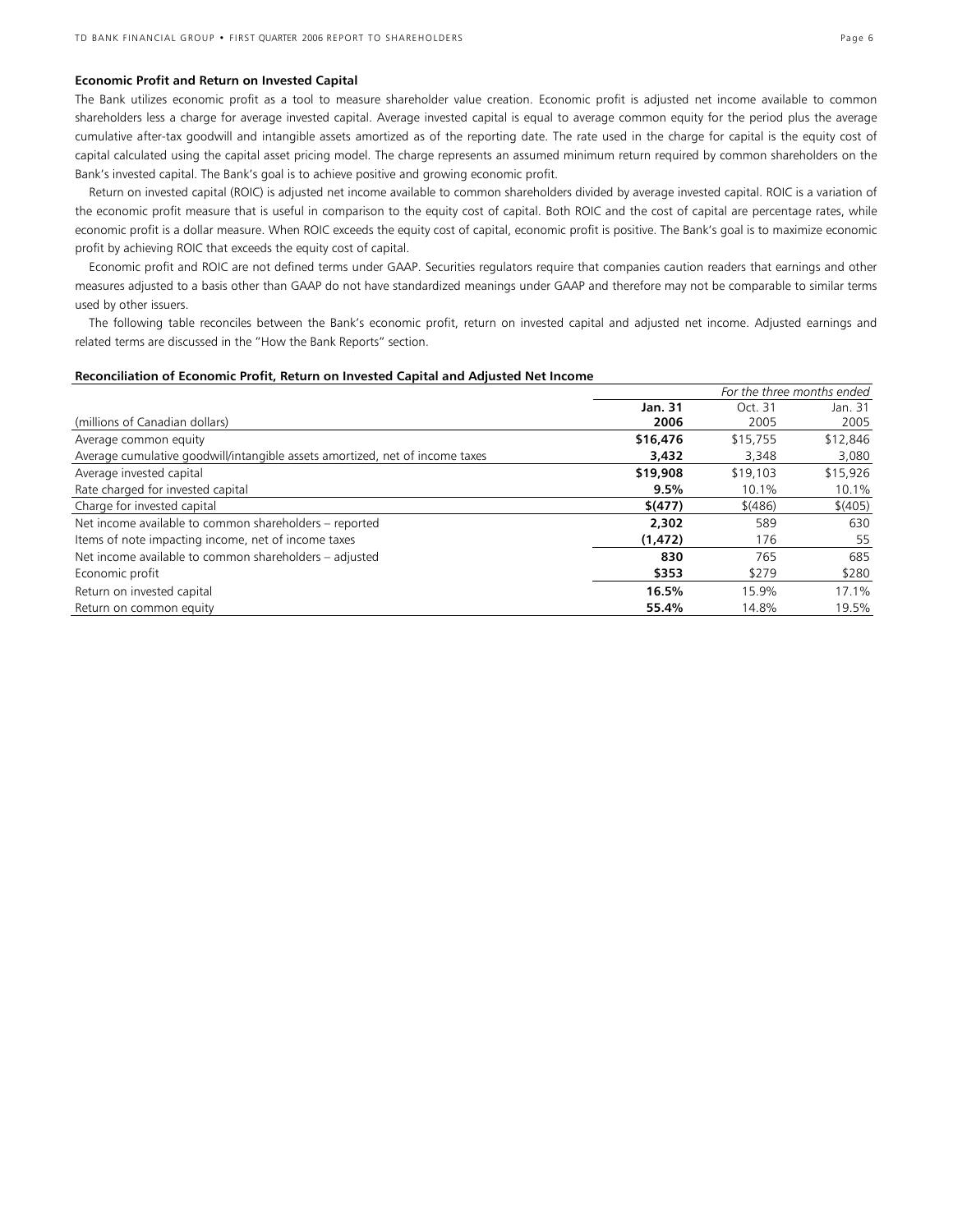## **FINANCIAL RESULTS OVERVIEW**

#### **Performance Summary**

The following is an analysis of the Bank's performance on an adjusted basis for the first quarter of 2006 against the shareholder indicators the Bank included in the 2005 Annual Report. Shareholder performance indicators help guide and benchmark the Bank's accomplishments. For the purpose of this analysis, the Bank excludes items of note from the reported results that are prepared in accordance with Canadian GAAP. Adjusted earnings and reported results referenced in the Report to Shareholders are explained in detail on page 5 under "How the Bank Reports."

*Economic profit* increased by \$73 million or 26% from a year ago.

*The total shareholder return* was 29.4%, for the twelve months ended January 31, 2006. The result was driven primarily by appreciation of the Bank's share price as the closing price of \$60.65 on January 31, 2006 was \$12.50 higher than a year earlier.

*Adjusted diluted earnings per share* growth was 11% from a year ago and 8% from the prior quarter. The increase was the result of strong adjusted earnings growth across the Bank's domestic businesses.

*Revenue growth* exceeded expense growth on an adjusted basis in each of our businesses in the first quarter. *Adjusted return on risk-weighted assets* was 2.48%.

## **Net Income**

#### Year-over-year comparison

Reported net income amounted to \$2,307 million for the first quarter, up \$1,677 million or 266% from a year ago primarily due to the dilution gain recorded on the transaction with TD Ameritrade. Adjusted net income was \$835 million, up \$150 million or 22% from a year ago, reflecting the inclusion of TD Banknorth's results and strong results across all our businesses.

## Compared to the previous quarter

Reported net income increased by \$1,718 million or 292% primarily due to the TD Ameritrade transaction, and adjusted net income increased by \$70 million or 9%, reflecting stronger trading revenues in Wholesale Banking.

## **Net Interest Income**

## Year-over-year comparison

Reported net interest income was \$1,607 million for the first quarter, an increase of \$196 million or 14% compared with the same quarter last year. Adjusted net interest income was the same as reported. Average earning assets totalled \$308 billion, up \$41 billion or 15%. The net interest margin as a percent of average earning assets declined by 3 basis points, reaching 2.07% compared with 2.10% a year ago.

The increase in net interest income was entirely a result of the inclusion of TD Banknorth results, which reported net interest income of \$284 million. Net interest income in Canadian Personal and Commercial Banking increased \$88 million or 8%, largely driven by volume growth across most banking products, particularly in real estate secured lending, core banking, business deposits and credit cards, as improvement in margins was partially offset by a continued product mix shift into lower margin deposit products. There was also an increase of \$33 million or 23% in net interest income in Wealth Management due to growth in discount brokerage deposit spreads and margin balances. These increases were partially offset by a decrease of \$140 million or 50% in Wholesale Banking due to reduced trading-related net interest income within the credit and equity businesses. Net interest income also decreased by \$69 million or 68% in the Corporate segment.

## Compared to the previous quarter

Reported and adjusted net interest income decreased by \$34 million or 2%. Average earning assets were \$4 billion or 1% higher. The net interest margin as a percent of average earning assets declined by 7 basis points.

Net interest income was primarily impacted by lower income in Wholesale Banking due to reduced trading-related net interest income within the credit and equity businesses and in U.S. Personal and Commercial Banking due to margin compression. These declines were partly offset by net interest income growth in Canadian Personal and Commercial Banking that was evenly split between volume growth and higher margins, and in Wealth Management primarily reflecting higher margin loans in discount brokerage.

## **Other Income**

#### Year-over-year comparison

Reported other income increased \$402 million or 29% from the same quarter last year to \$1,797 million, driven by increases in trading revenues, service charges and insurance revenues. There was also growth in full service brokerage and other securities services, card services and mutual fund management revenues. These increases were partially offset by lower net investment securities gains and credit fees. TD Banknorth contributed \$73 million to other income this quarter. Adjusted other income amounted to \$1,834 million for the first quarter, up \$422 million or 30% from a year ago.

*Investment and securities services revenues* were \$642 million, up \$42 million or 7% compared with the same quarter last year. Investment management fees were up \$16 million or 42%. Mutual fund management fees were up \$16 million or 11% due to continued solid growth in mutual fund assets under management. Self-directed brokerage fees decreased by \$8 million or 3% and full service brokerage increased by \$2 million or 3% compared with the same quarter last year. Although average trades per day increased by 6% to 121,000 compared with 114,000 in the same quarter last year, revenues were lower due to the sale of TD Waterhouse U.S.A. on January 24, 2006, resulting in five fewer revenue days included in the U.S. results. Capital market fee revenue (which includes revenues from mergers and acquisitions, underwriting and equity sales commissions) rose by \$11 million or 11% mainly due to higher equity trading commissions.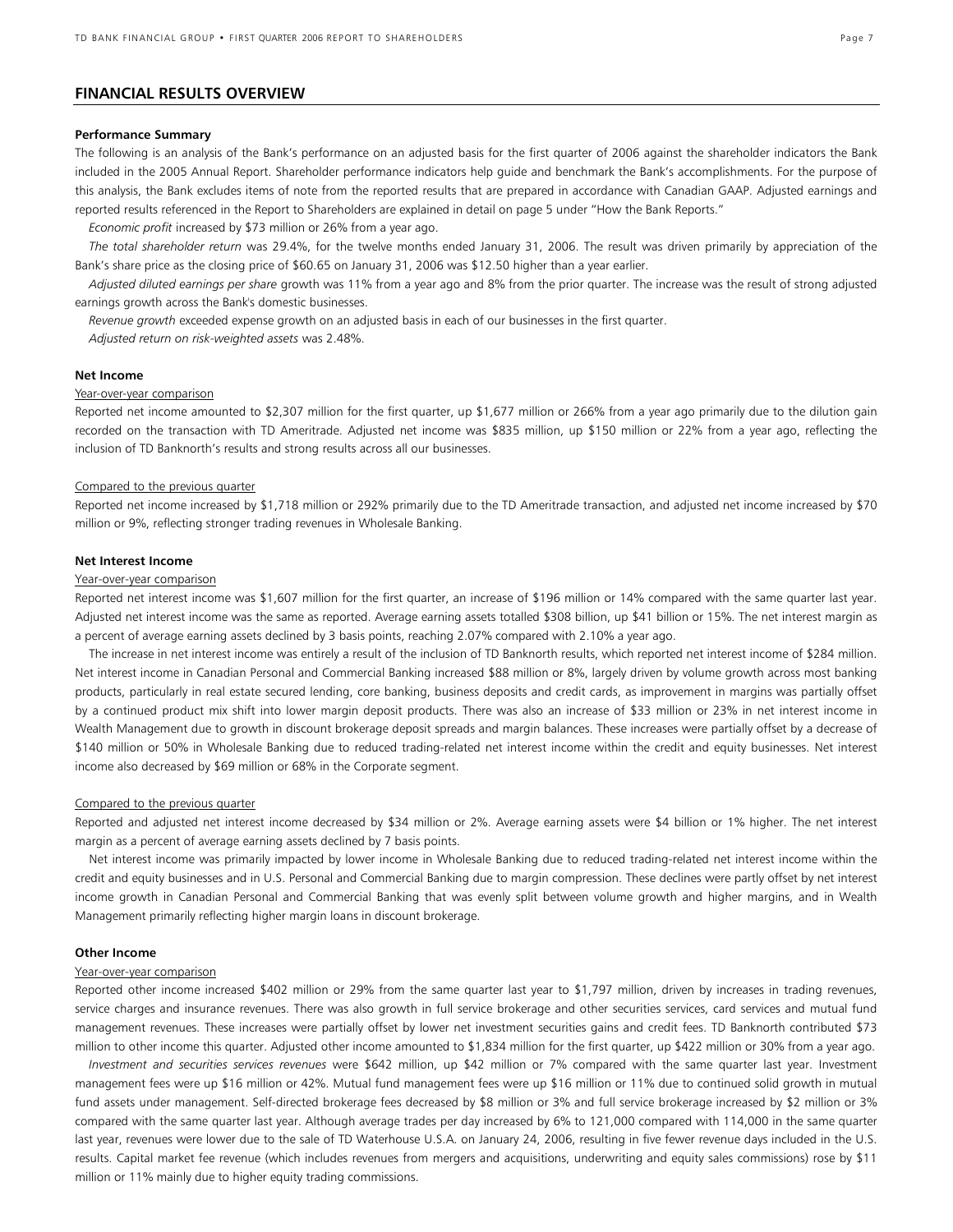*Trading revenues* were \$292 million, up \$216 million or 284% from the same quarter last year. Trading-related income (which is the total of trading income reported in other income and net interest income on trading positions reported in net interest income) amounted to \$308 million, up \$73 million or 31% compared with the same quarter last year primarily due to improved trading results in credit and interest rate, equity and foreign exchange.

*Insurance revenues,* net of claims, increased by \$40 million or 22%, compared with the same quarter last year due to the inclusion of results from the TD Banknorth acquisition and increased penetration of existing domestic customers. Insurance revenues also improved as a result of better loss and claims experience.

*Service charges* increased by \$51 million or 30%, largely reflecting inclusion of the TD Banknorth results and an increase in domestic branches revenues.

*Credit fees* decreased by \$12 million or 12% primarily due to a decrease in corporate fees, partially offset by higher retail fees.

*Card services* increased by \$29 million or 56%, largely due to the inclusion of results from TD Banknorth and increased volume.

*Net investment securities gains* were \$23 million, down by \$29 million or 56% compared with the same quarter last year, reflecting TD Banknorth's balance sheet restructuring charge of \$52 million.

The Bank also recognized income of \$15 million in the current quarter, related to derivatives not afforded hedge accounting as a result of the adoption of the hedging relationships accounting guideline (AcG-13).

#### Compared to the previous quarter

Reported other income increased by \$355 million or 25%, primarily due to higher trading revenues. The increase was offset by decline in net investment securities gains. Adjusted other income rose by \$295 million or 19%.

*Investment and securities services revenues* were up \$8 million or 1%. Discount brokerage fees rose \$8 million or 4%. Average trades per day increased by 14% from 106,000. Mutual fund management fees were up \$9 million or 6% and were offset by an \$8 million or 7% decrease in capital market fees revenue due to lower underwriting revenues and a \$3 million or 4% decline in full service brokerage.

*Trading revenues* increased by \$380 million or 432%. Trading-related income increased by \$302 million due to improved trading performance as well as a \$107 million loss recorded in the fourth quarter last year due to a reduction in the estimated value and the exit of certain structured derivatives portfolios in connection with the repositioning of the global structured products businesses.

*Insurance revenues,* net of claims, increased by \$14 million or 7% reflecting organic volume growth and better loss and claims experience.

*Securitization income* decreased by \$28 million or 23% due to lower securitization activity during the quarter.

*Credit fees* increased by \$2 million or 2% mainly reflecting higher corporate fees.

*Net investment securities gains* decreased by \$53 million or 70% reflecting TD Banknorth's balance sheet restructuring charge of \$52 million.

## **Provision for (Reversal of) Credit Losses**

## Year-over-year comparison

In the first quarter, the Bank recorded a provision for credit losses of \$114 million, compared with a provision of \$10 million in the same quarter last year. The increase of \$104 million was mainly attributable to a \$35 million general allowance release and a \$35 million recovery in the non-core lending portfolio related to amounts previously provided for under sectoral provisions in the first quarter last year that did not recur, a \$17 million provision in the Wholesale Banking merchant banking portfolio in the current quarter, a \$4 million increase in Canadian Personal and Commercial Banking and a \$7 million provision for credit losses in U.S. Personal and Commercial Banking.

The total provision for credit losses was comprised of total specific provisions of \$120 million and a reversal in TD Banknorth's general provisions of \$6 million. Specific provisions were up \$75 million or 167% from a year ago. The increase was due to higher provisions for personal credit lines and credit cards portfolios. The change in general provisions was entirely due to a reversal of \$6 million in TD Banknorth.

#### Compared to the previous quarter

Provision for credit losses was up \$129 million, from a reversal of credit losses of \$15 million due to a \$109 million recovery in the non-core lending portfolio for amounts previously provided for under sectoral provisions.

## **Provision for Credit Losses**

|                                                       | For the three months ended |         |         |  |
|-------------------------------------------------------|----------------------------|---------|---------|--|
|                                                       | <b>Jan. 31</b>             | Oct. 31 | Jan. 31 |  |
| (millions of Canadian dollars)                        | 2006                       | 2005    | 2005    |  |
| Net new specifics (net of reversals)                  | \$151                      | \$60    | \$99    |  |
| Recoveries                                            | (31)                       | (82)    | (54)    |  |
| Provision for (reversal of) credit losses – specifics | 120                        | (22)    | -45     |  |
| Change in general allowance                           |                            |         |         |  |
| TD Bank                                               |                            |         | (35)    |  |
| TD Banknorth                                          | (6)                        |         |         |  |
| Total                                                 | \$114                      | \$(15)  | \$10    |  |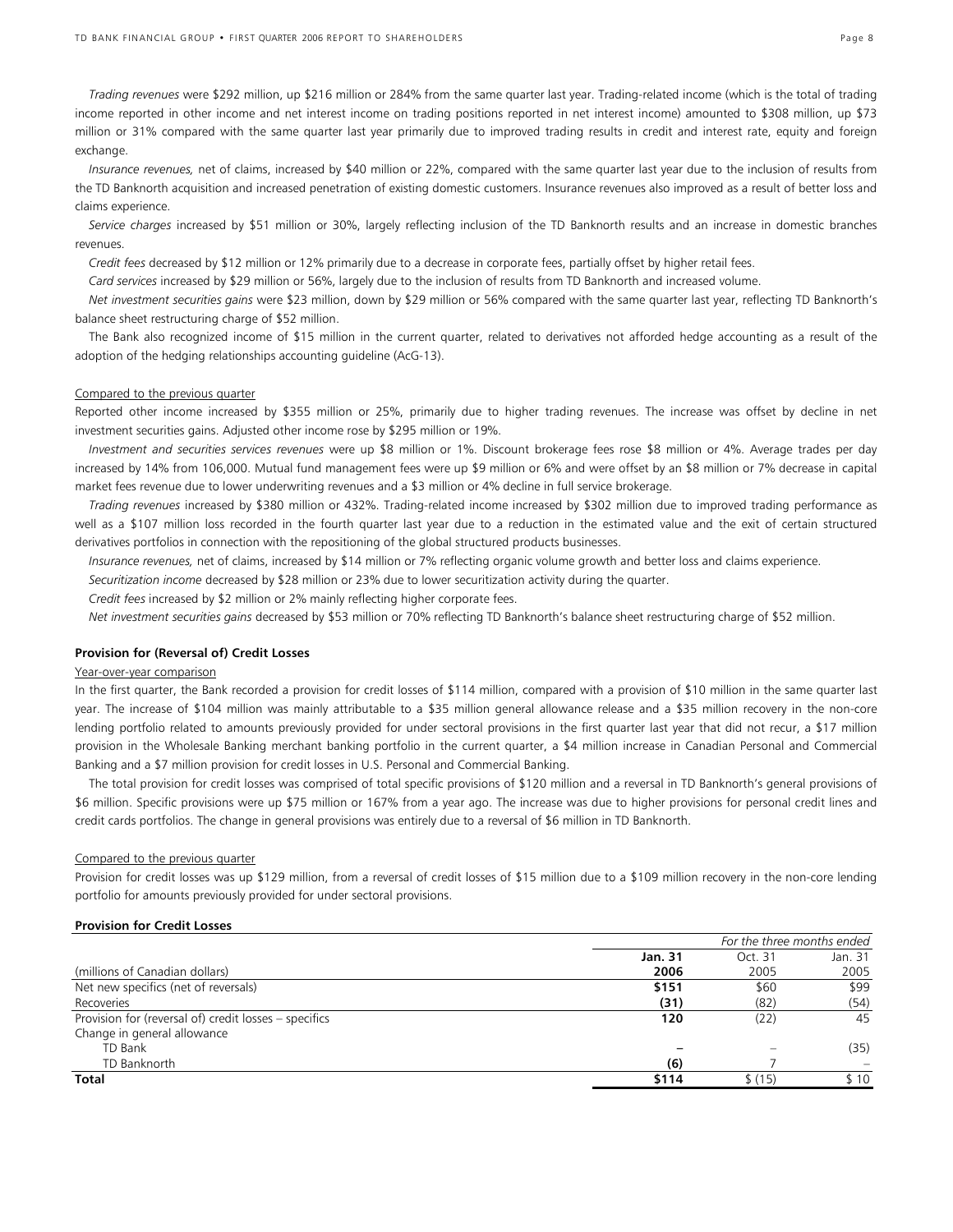## **Non-Interest Expenses and Efficiency Ratio**

## Year-over-year comparison

Reported expenses for the first quarter were \$2,290 million, an increase of \$345 million or 18% from the same quarter last year. Adjusted expenses amounted to \$2,112 million for the first quarter, up \$301 million or 17% from a year ago. The increase in expenses was largely due to inclusion of TD Banknorth and a restructuring charge of \$50 million in Wholesale Banking in connection with the previously announced decision to reposition the Bank's global structured products businesses. TD Banknorth contributed \$225 million to the total non-interest expenses and is not included in the comparable quarter. Restructuring costs were primarily comprised of employee severance costs.

*Reported efficiency ratio* improved to 46.1% from 69.3% in the same quarter last year. The Bank's adjusted efficiency ratio was 61.4% compared with 64.2% a year ago.

## Compared to the previous quarter

Reported non-interest expenses were up \$87 million or 4% as compared to \$2,203 million last quarter, reflecting the restructuring charge of \$50 million compared to \$6 million in the fourth quarter, higher salaries and employee benefits expenses and marketing and business development. These increases were offset by substantially lower professional and advisory services expenses and equipment expenses. Adjusted expenses increased by \$50 million or 2%.

*Reported efficiency ratio* improved to 46.1% from 71.5%. The Bank's adjusted efficiency ratio improved to 61.4% from 64.6%.

## **Taxes**

### Year-over-year comparison

As discussed in the "How the Bank Reports" section, the Bank adjusts its reported earnings to assess each of its businesses and to measure overall Bank performance. As such, the provision for income taxes is stated on reported and adjusted basis.

Reported effective tax rate of 8.6% for the first quarter, was significantly lower than 26.0% in the same quarter last year. The decline was mainly due to the fact that there was a minimal tax impact on the TD Ameritrade dilution gain. The provision for income taxes, on a reported and adjusted basis, was \$220 million and \$328 million, respectively.

## Compared to the previous quarter

The Bank's reported effective tax rate dropped significantly from 28.3% in the previous quarter as discussed above.

Indicated below are the statutory income tax rates and income taxes reconciled to the effective income tax rates and provisions for income taxes that we have recorded in the Consolidated Statement of Income.

|                                                                     |       |                |       |         | For the three months ended |         |
|---------------------------------------------------------------------|-------|----------------|-------|---------|----------------------------|---------|
|                                                                     |       | <b>Jan. 31</b> |       | Oct. 31 |                            | Jan. 31 |
| (millions of Canadian dollars)                                      |       | 2006           |       | 2005    |                            | 2005    |
| Income taxes at Canadian statutory income tax rate                  | \$897 | 35.0%          | \$314 | 35.0%   | \$298                      | 35.0%   |
| Increase (decrease) resulting from:                                 |       |                |       |         |                            |         |
| Dividends received                                                  | (62)  | (2.4)          | (61)  | (6.8)   | (48)                       | (5.6)   |
| Rate differentials on international operations                      | (53)  | (2.1)          | (53)  | (5.9)   | (36)                       | (4.2)   |
| Federal large corporations tax                                      |       |                |       |         |                            |         |
| Items related to dilution gains and losses                          | (584) | (22.8)         | 138   | 15.4    |                            |         |
| Other $-$ net                                                       | 20    | .8             | (85)  | (9.4)   |                            | .8      |
| Provision for income taxes and effective income tax rate – reported | \$220 | 8.6%           | \$253 | 28.3%   | \$221                      | 26.0%   |

Certain comparative amounts have been restated.

## **Reconciliation of non-GAAP provision for income taxes**

|                                                    |                | For the three months ended |         |  |
|----------------------------------------------------|----------------|----------------------------|---------|--|
|                                                    | <b>Jan. 31</b> | Oct. 31                    | Jan. 31 |  |
| (millions of Canadian dollars)                     | 2006           | 2005                       | 2005    |  |
| Provision for income taxes- reported               | \$220          | \$253                      | \$221   |  |
| Increase (decrease) resulting from items of note:  |                |                            |         |  |
| Amortization of intangibles                        | 46             | 49                         | 47      |  |
| Dilution gain on Ameritrade, net of costs          | 34             | (138)                      |         |  |
| Balance sheet restructuring charge in TD Banknorth | 18             |                            |         |  |
| Wholesale Banking restructuring charge             | 15             |                            |         |  |
| Hedging impact due to AcG-13                       | (5)            | (3)                        | 6       |  |
| Other tax items                                    |                | 68                         |         |  |
| Non-core loan loss recoveries (sectoral related)   |                | (49)                       | (15)    |  |
| Loss on structured derivative portfolios           |                | 37                         |         |  |
| General allowance release                          |                |                            | (12)    |  |
| Tax effect - items of note                         | 108            | (34)                       | 26      |  |
| Provision for income taxes - adjusted              | \$328          | \$219                      | \$247   |  |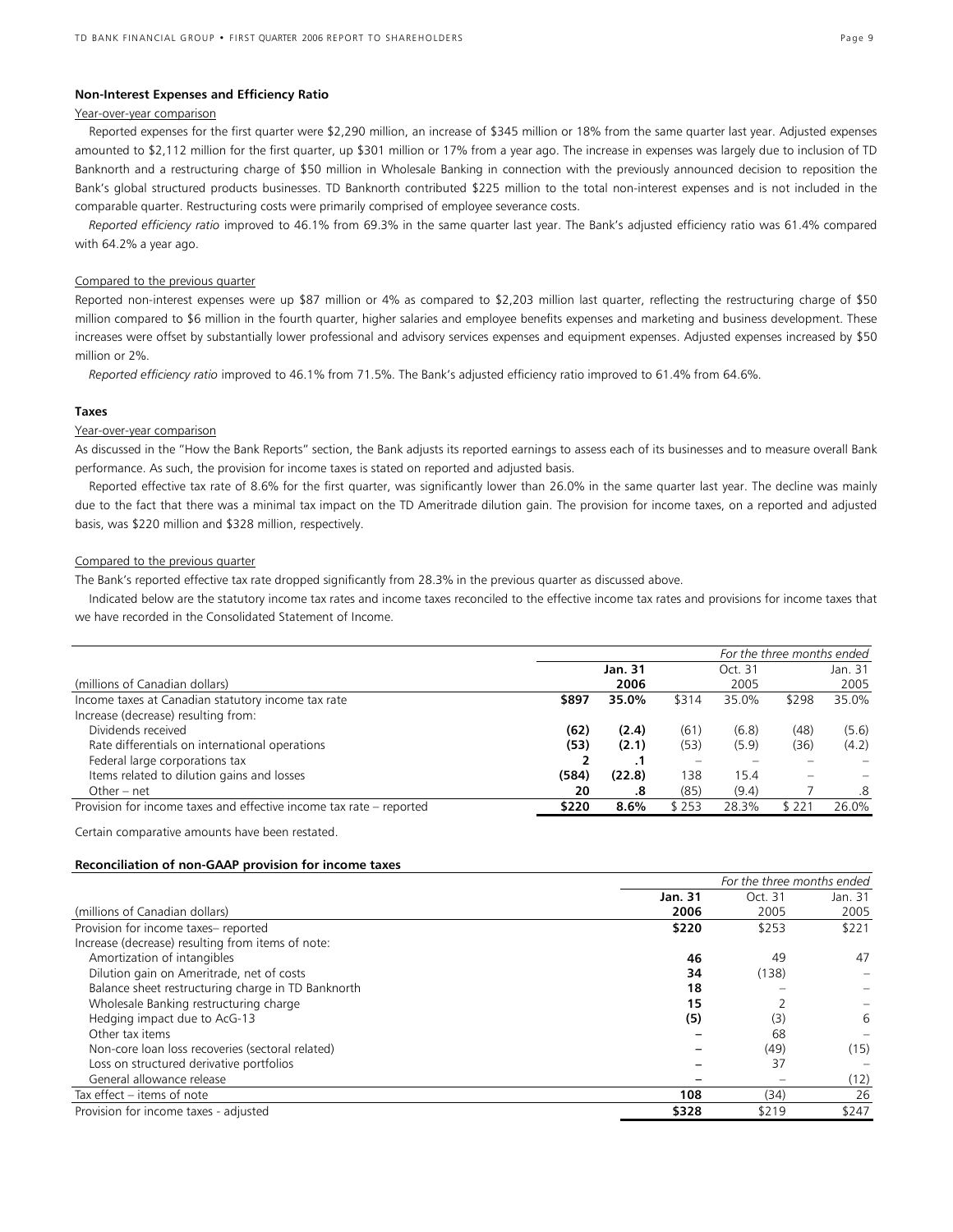## **HOW OUR BUSINESSES PERFORMED**

For management reporting purposes, the Bank's operations and activities are organized around the following operating business segments: Canadian Personal and Commercial Banking, U.S. Personal and Commercial Banking, Wholesale Banking and Wealth Management. Canadian Personal and Commercial Banking comprises the Bank's personal and business banking in Canada as well as the Bank's global insurance operations (excluding the U.S.). Results of each business segment reflect revenues, expenses, assets and liabilities generated by the business in that segment. The Bank measures and evaluates the performance of each segment based on adjusted earnings where applicable, and for those segments the Bank notes that the measure is adjusted. For further details see the "How the Bank Reports" section on page 5. For information concerning the Bank's measures of economic profit and return on invested capital, see page 6. Segmented information also appears in Note 12 on page 26.

 Net interest income, primarily within Wholesale Banking is calculated on a taxable equivalent basis (TEB), which means that the value of non-taxable or tax-exempt income including dividends is adjusted to its equivalent before tax value. Using TEB allows the Bank to measure income from all securities and loans consistently and makes for more meaningful comparison of net interest income with similar institutions. The TEB adjustment reflected primarily in the Wholesale Banking segment's results is eliminated in the Corporate segment.

#### **Canadian Personal and Commercial Banking**

Canadian Personal and Commercial Banking net income for the first quarter was \$476 million, an increase of \$52 million or 12% from the same quarter last year and up \$33 million or 7% from the previous quarter. This quarter represents the thirteenth consecutive quarter of year over year double-digit earnings growth. Return on invested capital increased to 25% this quarter compared to 23% a year ago and 23.4% in the previous quarter. Economic profit grew by \$56 million or 22% compared with the same quarter last year and \$41 million or 15% compared with the previous quarter.

Revenue grew by \$141 million or 8% compared with the same quarter last year and \$75 million or 4% from the last quarter on strong growth across all major business lines. Volume growth continued across most banking products and was the main contributor to the revenue increase, particularly in personal and business deposits and real estate secured lending. Higher service and transaction fees and insurance revenue also contributed to the higher revenue growth compared with the first quarter last year.

Compared with the same quarter last year, real estate secured lending volume (including securitizations) grew by \$11 billion or 10%, personal deposit volume grew \$4 billion or 4% while other personal loans remained relatively flat. Business deposits grew by \$4 billion or 13% and business loans and acceptances increased by \$1 billion or 6%. Gross originated insurance premiums grew by \$30 million or 7%. As of November 2005, personal deposit market share was 21.4% up .2% compared to last year and unchanged from last quarter. Personal lending market share was 20.1% down .3% from last year and unchanged from last quarter. Small business lending (credit limits of less than \$250,000) market share as of September 2005 was 16.9%, up .9% from last year and up .3% from last quarter.

Margin on average earning assets remained relatively unchanged (decreasing from 3.02% last year to 3.01% this quarter) as improved deposit margins from the rising interest rate environment were more than offset by continued product mix shift into lower margin deposit and real estate secured lending products. Margins improved .05% from last quarter on the higher deposit margins and lower mortgage prepayment costs.

Expenses increased by \$61 million or 7% compared with the same quarter last year and \$17 million or 2% from the previous quarter. Employee compensation, marketing and system infrastructure costs were the main factors contributing to the increase in expenses. The full time equivalent (FTE) staffing levels increased by 944 or 3% as compared with the same quarter last year, due to the addition of sales and service personnel in branches and call centres as well as continued growth in insurance business. Positive spread between revenue and expense growth of 2% resulted in a 1.0% improvement in the efficiency ratio from last year to 54.6%.

Provision for credit losses (PCL) for the quarter increased by \$4 million or 4% compared with the same quarter last year and \$2 million or 2% from the previous quarter. Personal PCL of \$94 million was up \$9 million from \$85 million in the same quarter last year, primarily due to lower recoveries and volume growth in credit cards. Business Banking PCL of \$5 million was down \$5 million compared with \$10 million in the same quarter last year. Annualized PCL as a percent of credit volume was .25%, improving .01% from the same quarter last year.

The outlook for revenue continues to be strong for both personal and business banking products as recent increases in interest rates continue to improve margins and fee growth remains strong as a result of marketing initiatives. PCL rates on personal loans are expected to remain stable, however Business Banking PCL is likely to increase moderately going forward. Current expense growth reflects investments in systems development and infrastructure, as well as increased marketing efforts. The future expense impact of these initiatives will be offset as much as possible by savings from continual process improvements and expense growth will be managed to deliver a positive gap to revenue growth in keeping with TD Canada Trust's commitment to deliver continuing double-digit earnings growth over time.

## **U.S. Personal and Commercial Banking**

The U.S. Personal and Commercial Banking segment was established March 1, 2005, as a result of the acquisition of a majority interest in TD Banknorth. The results of TD Banknorth are on a one-month lag basis.

U.S. Personal and Commercial Banking reported net income and adjusted net income for the first quarter of \$46 million and \$65 million, respectively. The annualized return on invested capital was 5.4% and the economic loss was \$43 million. These amounts were relatively flat compared with fourth quarter results for the segment. The item of note was the Bank's majority share of a \$34 million after-tax loss on \$3 billion of investment securities to be sold as part of a balance sheet restructuring designed to mitigate the interest rate risk associated with the investment portfolio.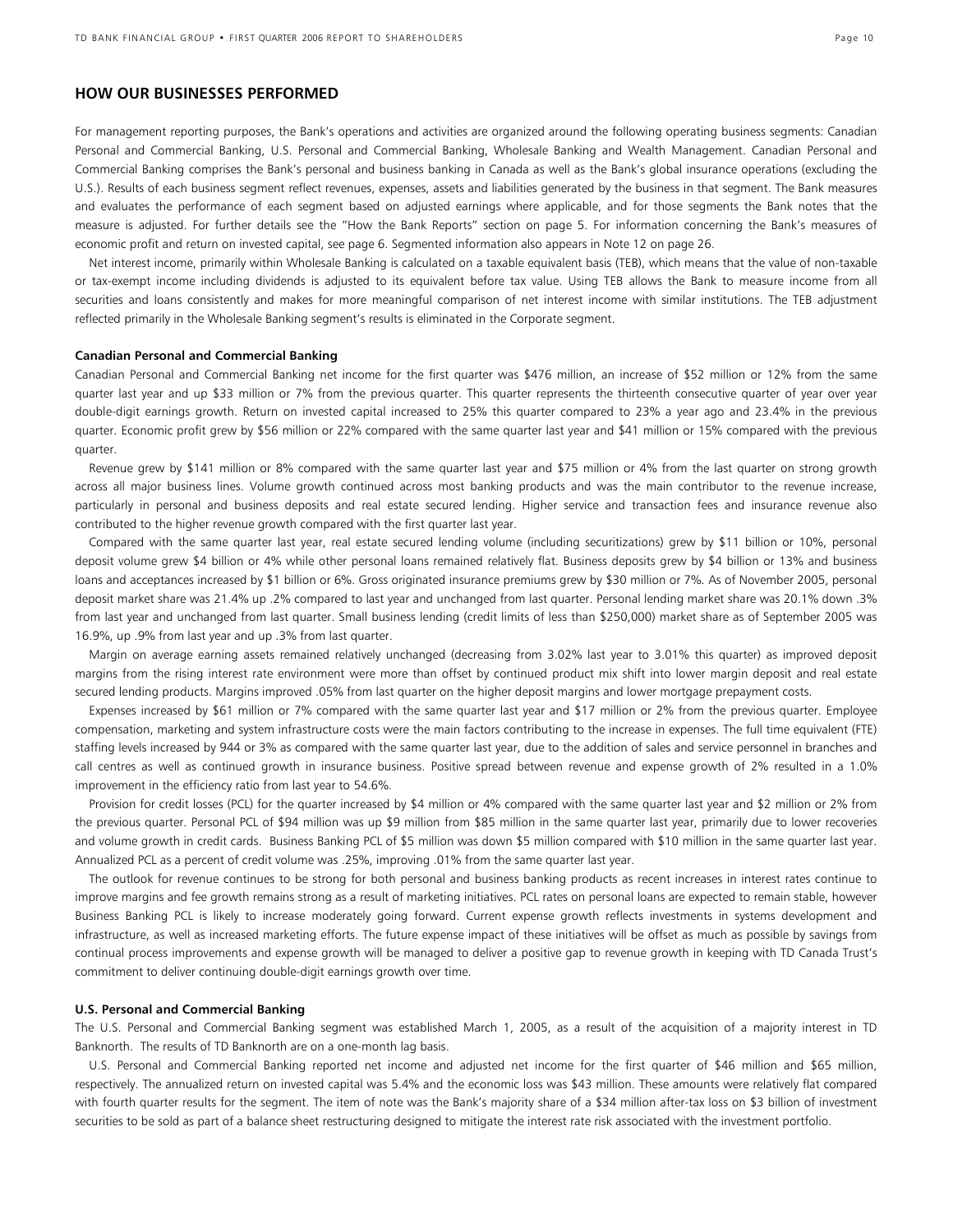Total adjusted revenues were \$357 million, including a \$52 million pre-tax loss recorded on the balance sheet restructuring. Excluding this item, total revenues were \$409 million compared to \$417 million in the fourth quarter. The decline was due to margin compression. The margin on average earning assets was 3.96% compared to 4.09% in the fourth quarter, a decline of 13 basis points due primarily to higher short-term rates. It is expected that the balance sheet restructuring (when completed in March 2006) will help steady margins in the future. Compared to the previous quarter, commercial loans and consumer loans increased at annualized rates of 4% and 14%, respectively, while residential mortgage loans have continued to decline as more loans are being sold into the secondary market. Compared to the fourth quarter, deposits increased at an annualized rate of 3% with strongest growth in term deposits.

Provision for credit losses was \$7 million, consistent with the fourth quarter, reflecting continued strong asset quality. Non-performing loans declined during the quarter and represented .30% of total loans.

Expenses were \$225 million, including \$6 million of merger related charges. Excluding merger related charges, expenses were 1% higher than the fourth quarter. The average FTE staffing level for the quarter was approximately 7,300. The adjusted efficiency ratio was 55.0%.

On January 31, 2006, TD Banknorth closed on the acquisition of Hudson United for approximately U.S. \$1.9 billion in stock and cash. Hudson United has 200 banking offices located in 4 Mid-Atlantic states, total loans of approximately \$6 billion and total deposits of approximately \$8 billion.

TD Banknorth's management is focused on stabilizing the net interest income during this extended period of a flattening yield curve, the integration and development of the Hudson United franchise, and organic growth of loans and deposits. Net interest income is expected to continue to be under pressure from short term rates, although the balance sheet restructuring will help mitigate this. Results of Hudson United will be included starting February 1<sup>st</sup>, and revenue growth is expected to accelerate later in 2006 after the systems conversion and name change in May 2006. Investments in infrastructure and increased marketing will result in added expenses that are also expected to fuel future revenue growth from the Hudson franchise.

#### **Wholesale Banking**

Wholesale Banking reported net income of \$164 million in the first quarter, \$23 million higher than the first quarter of last year and \$123 million higher than in the previous quarter. Wholesale Banking adjusted net income was \$199 million in the first quarter, \$58 million more than the same quarter last year and \$84 million higher than the adjusted net income in the fourth quarter of last year. The return on invested capital for the quarter was 34%, compared with 23% in the same quarter of last year and 19% last quarter. Economic profit was \$132 million in the quarter compared to \$61 million in the same quarter of last year and \$38 million last quarter.

Adjusted earnings exclude the impact of a restructuring charge of \$35 million after-tax (\$50 million before tax) in the current quarter. Additionally, last quarter's adjusted earnings exclude a \$74 million after-tax impact which is made up of a restructuring charge of \$6 million before tax and a \$107 million before tax loss due to a reduction in the estimated value and the exit of certain structured derivatives portfolios. All of the noted items relate to the repositioning of the global structured products businesses, which was announced in 2005. No further restructuring charges are anticipated in respect of this re-alignment of our businesses.

Wholesale Banking revenue is derived primarily from capital markets, investing and corporate lending activities. Adjusted revenue for the quarter was \$661 million, compared to \$570 million in the same quarter of last year and \$478 million last quarter. The increase represents strength within our capital markets businesses this quarter, due largely to strong trading results in credit and interest rate, equity and foreign exchange along with continued strength from equity commissions and investment banking. Corporate lending revenues were relatively flat on both a quarter over quarter and year over year basis, while the equity investment portfolios were also relatively flat as security gains were higher than last year, but partially offset by lower interest income.

Provision for credit losses are comprised of allowances for credit losses and the accrual costs for credit protection. The change in the market value of the credit protection, in excess of the accrual cost, is reported in the Corporate segment. Provisions for credit losses were \$29 million in the quarter, compared to \$13 million in the same quarter of last year and \$13 million last quarter. The current provision includes a specific allowance of \$17 million related to a single credit exposure in our merchant banking business. The remainder of the provision relates to the cost of credit protection.

Wholesale Banking continues to proactively manage its credit risk and currently holds \$3.0 billion in notional credit default swap protection, a decrease of \$1.1 billion from the same quarter last year and a decrease of \$.2 billion from last quarter. The decrease from the same quarter last year is largely a result of rebalancing within the protection portfolio, whereas the decrease from last quarter is mainly related to the strengthening of the Canadian dollar relative to the U.S. dollar, as most of the protection is denominated in U.S. currency.

Adjusted expenses were \$345 million, an increase of \$13 million compared to the same quarter last year and \$19 million higher than last quarter. The increases are a result of higher variable compensation related to the strong performance this quarter, partially offset by lower operating expenses.

Overall, Wholesale Banking had an exceptional quarter, achieving excellent earnings while continuing to implement the repositioning of the Bank's global structured products businesses. The strong earnings reflect TD Securities' ability to capitalize on positive market conditions this quarter, but are not indicative of expected earnings in the remainder of 2006. However, the solid performance of the domestic businesses reinforces management's confidence in our strategy to grow this portion of the business while continuing to prudently manage our market, credit and operational risk profile.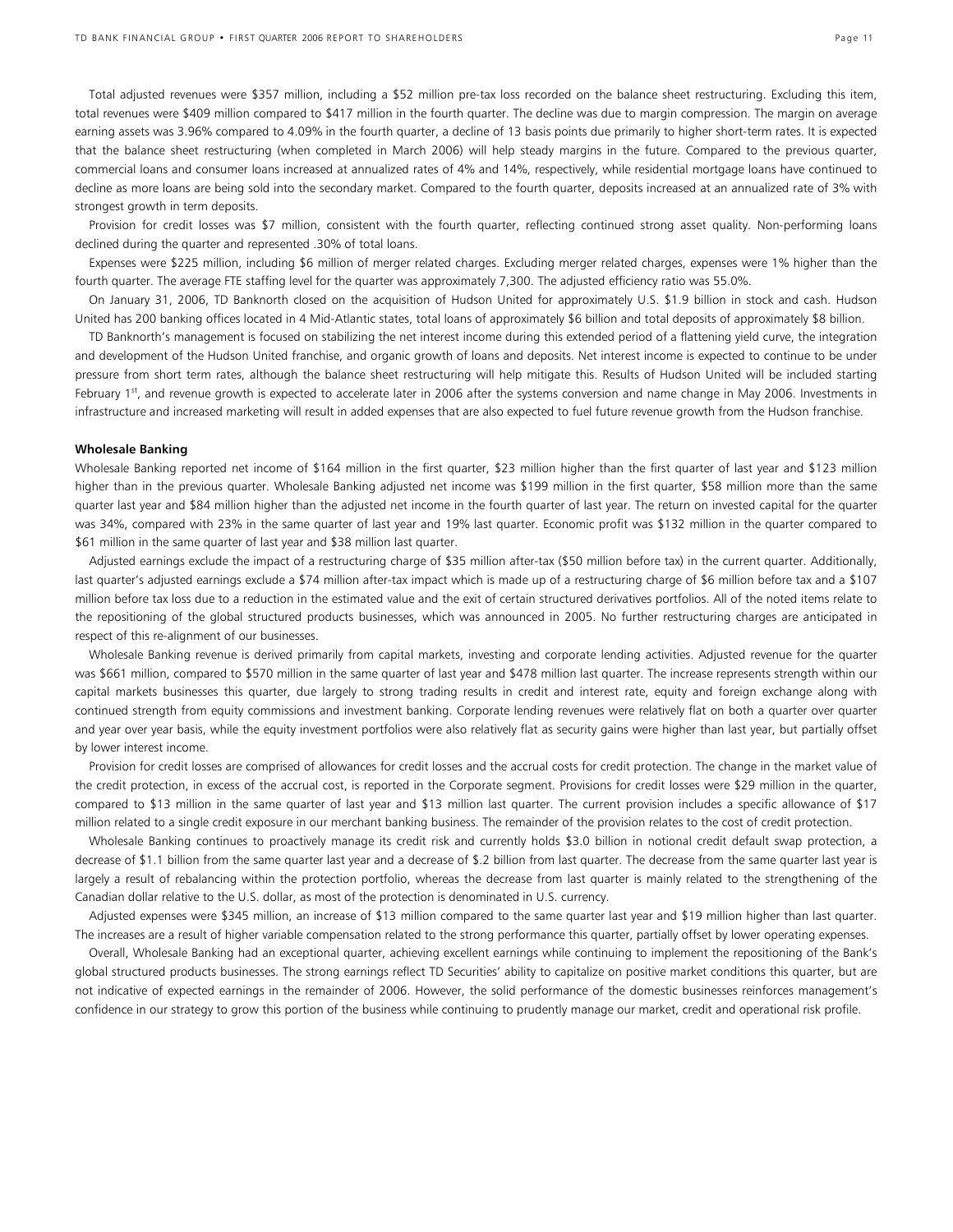#### **Wealth Management**

Wealth Management's net income for the first quarter of 2006 was \$138 million, an increase of \$40 million or 41% from the same quarter last year and \$2 million or 1% from the previous quarter. The return on invested capital for the quarter was 21%, up 6% from the same quarter last year and flat compared to the previous quarter. The economic profit for the quarter was \$64 million, an increase of \$46 million or over 100% year over year and \$6 million or 10% quarter over quarter.

Total revenue increased \$79 million or 12% from the same quarter last year and \$20 million or 3% from the previous quarter to \$742 million. Interest revenue rose due to an increase in discount brokerage margin balances and deposit spreads. Other revenue growth was achieved through a combination of strong trading volumes in discount brokerage, an increase in net sales of mutual funds and robust asset growth in the advice-based channels. In discount brokerage, trades per day grew by 6% over the prior year and 14% over the prior quarter to 121,000. While trades per day were up, discount brokerage revenues were impacted by the sale of TD Waterhouse U.S.A. on January 24, 2006, resulting in five fewer days' worth of revenues included in the U.S. results for the segment. Mutual fund management fees were higher due to growth in mutual fund assets under management of 8% compared to the prior quarter and 23% compared to the first quarter in 2005. Assets under administration in advice-based businesses was up by 27% over the same quarter last year. Offsetting these gains against both comparative periods was the impact of foreign exchange fluctuations on U.S. revenues.

Expenses were \$525 million in the first quarter, an increase of \$17 million or 3% compared with the same quarter last year and \$11 million or 2% compared to the prior quarter. The increases resulted from higher variable compensation due to growth in mutual funds and the advice-based businesses. These increases were partially offset by the favourable impact of foreign exchange fluctuations on U.S. expenses and by cost efficiencies in all businesses. The efficiency ratio improved by 6% from the same quarter last year and was flat compared to the prior quarter.

Assets under management of \$137 billion at January 31, 2006 increased \$7 billion or 5% from October 31, 2005 due to strong sales of mutual funds, growth in institutional assets and market appreciation. Assets under administration totaled \$147 billion at the end of the quarter, decreasing \$167 billion or 53% from October 31, 2005 due to the sale of TD Waterhouse U.S.A. to Ameritrade. Excluding TD Waterhouse U.S.A., assets under administration increased \$14 billion or 10% due to the addition of new assets in discount brokerage, private investment advice and financial planning combined with market appreciation.

Wealth Management continues to benefit from earnings diversification as evidenced by the strong growth this quarter from both the discount brokerage and advice-based asset management segments. In particular, the advice-based asset management businesses continued to benefit from a combination of strong asset growth and a significant increase in the number of client facing advisors.

#### **Corporate**

During the first quarter 2006, the Corporate segment reported net income of \$1,483 million. The results include \$1,670 million after-tax dilution gain on the Ameritrade transaction. The segment also realized a dilution loss of \$72 million after-tax related to the purchase of Hudson United by TD Banknorth, and a gain of \$15 million (\$10 million after-tax) this quarter as a result of the impact of hedging relationships accounting guideline (AcG-13), which requires management to mark-to-market the value of credit protection on the corporate lending portfolio among other economic hedges. The results also include the Bank's amortization of intangibles of \$128 million (\$82 million after-tax) in the quarter.

The net loss reported in the first quarter last year was \$33 million. Prior year results included income relating to a \$35 million (\$23 million after-tax) general allowance release, and a \$35 million (\$20 million after-tax) recovery in the non-core lending portfolio related to amounts previously provided for under sectoral provisions.

Compared to the preceding quarter, the net income increase was largely due to the \$1,670 million dilution gain on the Ameritrade transaction, as previously discussed. The prior quarter included a \$138 million reorganization tax charge relating to the TD Ameritrade transaction, and income relating to a \$109 million (\$60 million after-tax) recovery in the non-core lending portfolio related to amounts previously provided for under sectoral provisions. Also included in prior quarter was \$68 million one-time tax benefits and \$13 million preferred share redemption costs.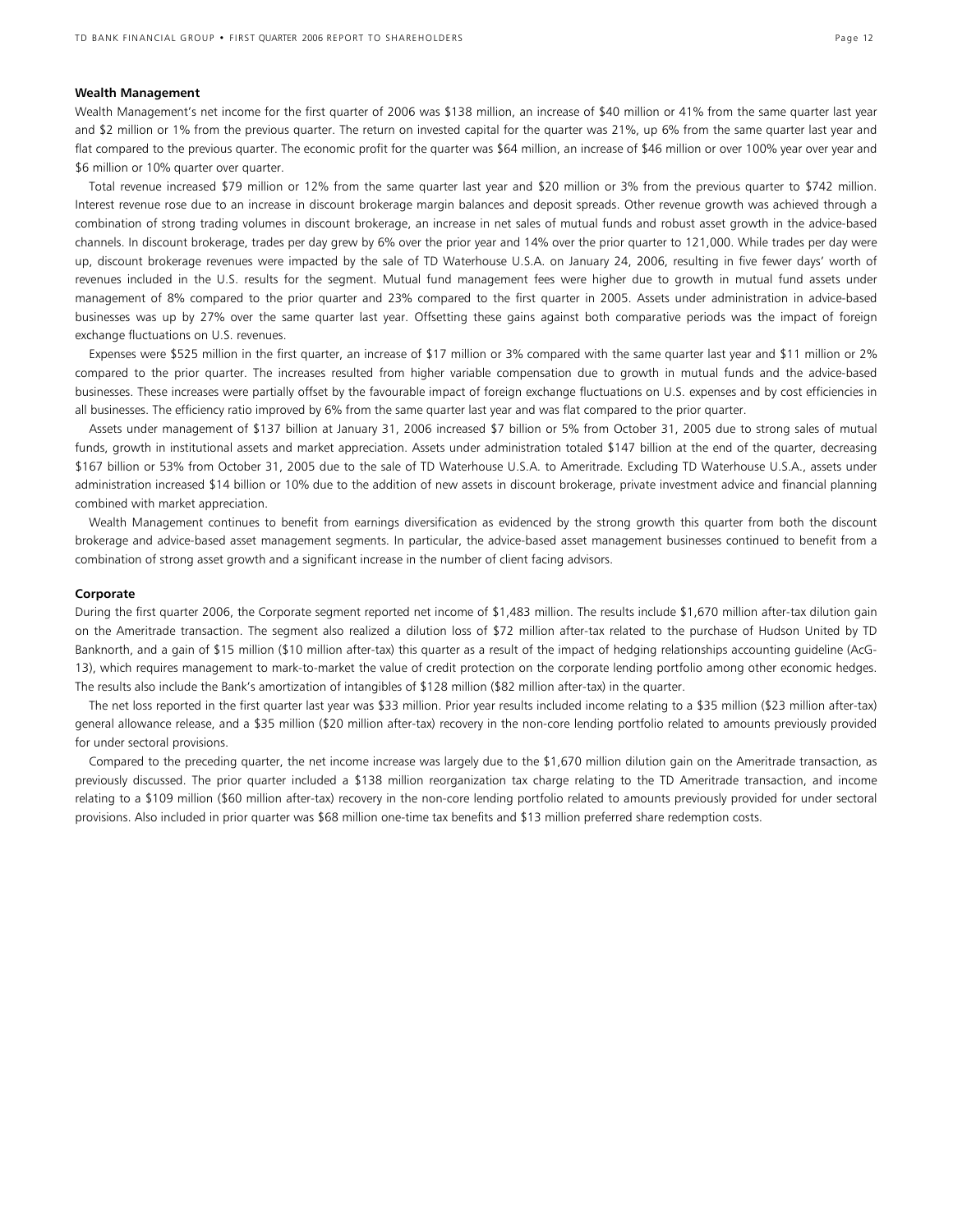## **BALANCE SHEET REVIEW**

Total assets were \$384 billion at the end of the first quarter 2006, \$19 billion higher than October 31, 2005. The increase in assets was partially driven by the acquisition of Hudson United by TD Banknorth which contributed \$12 billion of the increase. Hudson United contributed \$3 billion in investment securities to the increase in total assets. Growth in trading securities of \$9 billion mainly within Wholesale Banking, also contributed to the increase. Business and government loans increased by \$5 billion compared with October 31, 2005, mainly due to the acquisition of Hudson United. Personal loans, including securitizations, decreased by \$1 billion compared with October 31, 2005, primarily due to the sale of TD Waterhouse U.S.A. and partially offset by the acquisition of Hudson United. Residential mortgages, including securitizations, decreased by \$1 billion. Bank-originated securitized assets not included on the balance sheet amounted to \$24 billion, unchanged from October 31, 2005.

 Total deposits were \$256 billion at the end of the first quarter 2006, an increase of \$9 billion compared with October 31, 2005 of which \$8 billion was attributable to Hudson United. Personal deposits increased by \$4 billion primarily due to the Hudson United acquisition as well as organic growth within the Bank's retail businesses. This was partially offset by the sale of TD Waterhouse U.S.A.. Business and government deposits, including deposits with banks, increased by \$5 billion compared with October 31, 2005 partially due to funding a higher level of assets within Wholesale Banking as well as the Hudson United acquisition.

 The Bank enters into structured transactions on behalf of clients which results in assets recorded on the Bank's Consolidated Interim Balance Sheet for which market risk has been transferred to third parties via total return swaps. As at January 31, 2006, assets under such arrangements amounted to \$15 billion, compared with \$14 billion as at October 31, 2005. The Bank also acquires market risk on certain assets via total return swaps, without acquiring the cash instruments directly. Assets under such arrangements amounted to \$5 billion as at January 31, 2005 unchanged from October 31, 2005. Market risk for all such positions is tracked and monitored, and regulatory market risk capital is maintained.

## **CREDIT PORTFOLIO QUALITY**

Gross impaired loans were \$365 million at January 31, 2006, a decrease of \$148 million from \$513 million at January 31, 2005. The decline is primarily due to lower corporate gross impaired loans in the non-core lending portfolio that is being wound down. As compared with the prior quarter, gross impaired loans increased by \$16 million. Net impaired loans totalled \$993 million, compared with \$625 million in the same quarter last year and \$944 million in the previous quarter.

The total allowance for credit losses of \$1,358 million at the end of the first quarter was comprised of total specific allowances of \$155 million and a general allowance of \$1,203 million. Specific allowances decreased by \$101 million from a year ago and increased by \$2 million from the previous quarter. General allowance for credit losses rose by \$321 million from a year ago and \$63 million from the previous quarter due to inclusion of TD Banknorth/Hudson United. The Bank establishes general allowances to recognize losses that management estimates to have occurred in the portfolio at the balance sheet date for loans or credits not yet specifically identified as impaired.

## **Changes in Gross Impaired Loans and Acceptances**

|                                             | For the three months ended |         |         |
|---------------------------------------------|----------------------------|---------|---------|
|                                             | Jan. 31                    | Oct. 31 | Jan. 31 |
| (millions of Canadian dollars)              | 2006                       | 2005    | 2005    |
| Balance at beginning of period              | \$349                      | \$452   | \$537   |
| Additions                                   | 263                        | 214     | 211     |
| Return to performing status, repaid or sold | (95)                       | (173)   | (129)   |
| Write-offs                                  | (152)                      | (138)   | (111)   |
| Foreign exchange and other adjustments      |                            | (6)     |         |
| Balance at end of period                    | \$365                      | \$349   | \$513   |

#### **Allowance for Credit Losses**

|                                                                  | For the three months ended |         |           |
|------------------------------------------------------------------|----------------------------|---------|-----------|
|                                                                  | Jan. 31                    | Oct. 31 | Jan. 31   |
| (millions of Canadian dollars)                                   | 2006                       | 2005    | 2005      |
| Specific allowance                                               | \$155                      | \$153   | \$256     |
| General allowance                                                | 1,203                      | 1.140   | 882       |
| <b>Total allowance for credit losses</b>                         | \$1,358                    | \$1,293 | \$1,138   |
| <b>Total net impaired loans</b>                                  | \$(993)                    | \$(944) | \$ (625)  |
| Net impaired loans as a percentage of net loans                  | (.6)%                      | (.6)%   | $(.5) \%$ |
| Provision for credit losses as a percentage of net average loans | .29                        | (.04)   | .03       |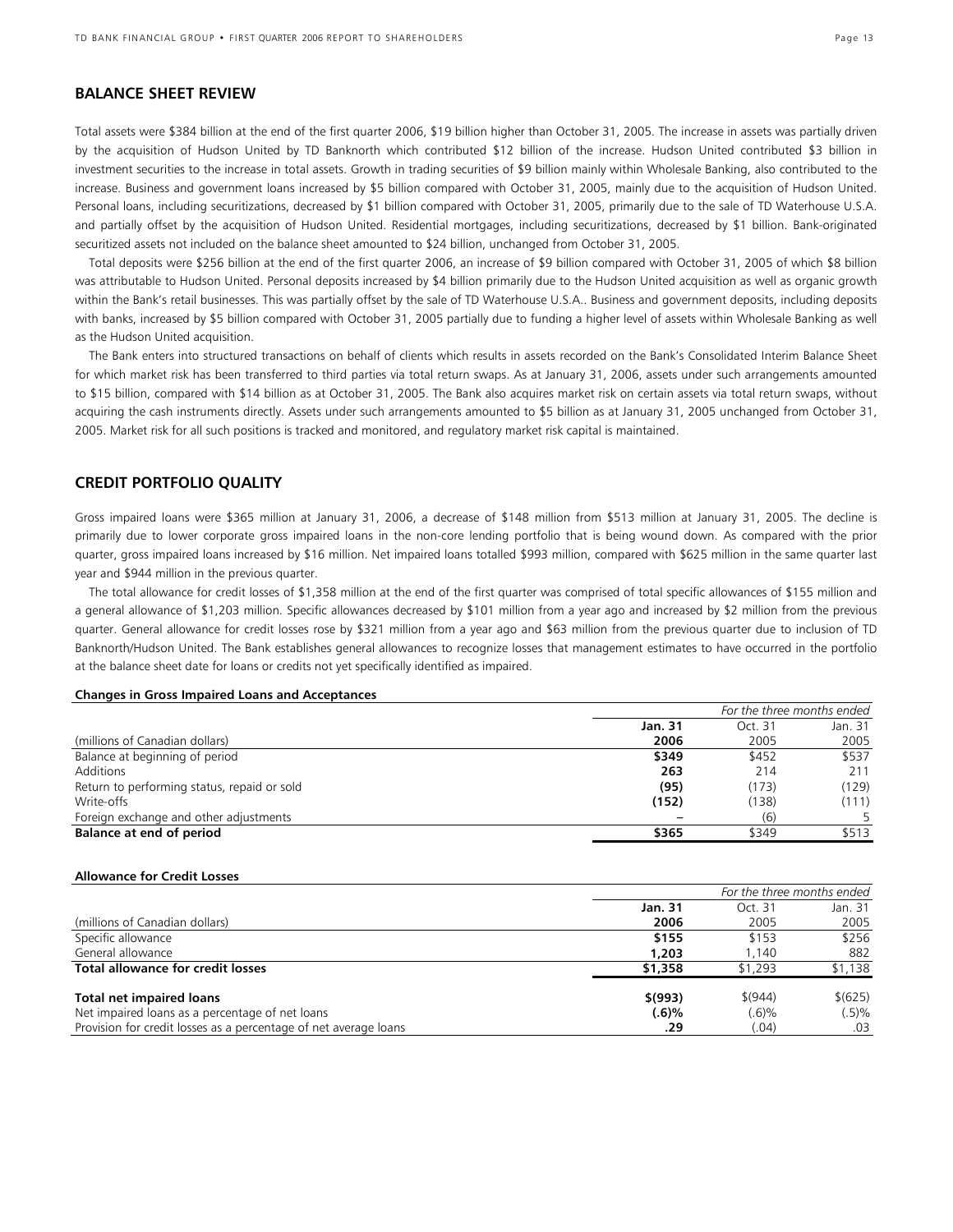## **CAPITAL POSITION**

The Bank's capital ratios are calculated using the guidelines of the Office of the Superintendent of Financial Institutions (OSFI). The increase in Tier 1 capital ratio was the result of strong earnings, which included the TD Ameritrade dilution gain of \$1,670 million. The Bank continues to hold sufficient capital levels to ensure that flexibility is maintained to grow operations, both organically and through strategic acquisitions. The strong capital ratios are the result of the Bank's internal capital generation, monitoring of asset growth and periodic issuance of capital generating securities.

As at January 31, 2006, the Bank's Tier 1 capital ratio was 11.9% compared with 10.1% at October 31, 2005 and 13.0% at January 31, 2005. The decline from prior year is attributable to a \$33 billion increase in risk-weighted assets that was primarily driven by the acquisition of TD Banknorth and TD Banknorth's acquisition of Hudson United Bancorp. The Bank's overall Tier 1 capital was up \$3.0 billion compared with October 31, 2005 and \$2.7 billion compared with January 31, 2005.

## **Capital Structure and Ratios – reported**

|                                                                |         |         | As at   |
|----------------------------------------------------------------|---------|---------|---------|
|                                                                | Jan. 31 | Oct. 31 | Jan. 31 |
| (billions of Canadian dollars)                                 | 2006    | 2005    | 2005    |
| Tier 1 capital                                                 | \$16.1  | \$13.1  | \$13.4  |
| Tier 1 capital ratio                                           | 11.9%   | 10.1%   | 13.0%   |
| Total capital                                                  | \$18.8  | \$17.2  | \$17.7  |
| Total capital ratio                                            | 13.8%   | 13.2%   | 17.2%   |
| Risk-weighted assets                                           | \$135.9 | \$130.0 | \$103.0 |
| Tangible common equity                                         | \$12.0  | \$9.6   | \$9.6   |
| Tangible common equity as a percentage of risk-weighted assets | 8.8%    | 7.4%    | 9.3%    |

## **MANAGING RISK**

## **Interest Rate Risk**

The objective of interest rate risk management for the non-trading portfolio is to ensure stable and predictable earnings are realized over time. In this context, the Bank has adopted a disciplined hedging approach to profitability management for its asset and liability positions including a modeled maturity profile for non-rate sensitive assets, liabilities and equity. Key aspects of this approach are:

- minimizing the impact of interest rate risk on net interest income and economic value within Canadian Personal and Commercial Banking; and
- measuring the contribution of each product on a risk adjusted, fully-hedged basis, including the impact of financial options granted to customers.

 The Bank uses derivative financial instruments, wholesale instruments and other capital market alternatives and, less frequently, product pricing strategies to manage interest rate risk. As at January 31, 2006, an immediate and sustained 100 basis point increase in rates would have increased the economic value of shareholders' equity by \$5 million or .03% after-tax.

## **Liquidity Risk**

The Bank holds a sufficient amount of liquidity to fund its obligations as they come due under normal operating conditions as well as under a base case stress scenario that defines the minimum amount of liquidity that must be held at all times. The surplus liquid asset position is defined as total available liquid assets less the Bank's total maturing wholesale funding, potential non-wholesale deposit run-off and contingent liabilities, measured at a number of points in time up to and including 90 days forward. As at January 31, 2006, the Bank's consolidated surplus liquid asset position, on a cumulative basis*,* up to 90 days forward was \$18.3 billion, compared with a consolidated surplus liquid asset position of \$23.6 billion on October 31, 2005. The Bank ensures that funding obligations are fulfilled by managing its cash flows and holding highly liquid assets that can be readily converted into cash. The Bank manages liquidity on a global basis, ensuring the prudent management of liquidity risk in all its operations. In addition to a large base of stable retail and commercial deposits, the Bank has an active wholesale funding program including asset securitization. This funding is highly diversified as to source, type, currency and geographical location.

## **Market Risk**

The Bank manages market risk in its trading books by using several key controls. The Bank's market risk policy sets out detailed limits for each trading business, including Value at Risk (VaR), stress test, stop loss, and sensitivity to various market risk factors. Policy controls are augmented through active oversight by independent market risk staff and frequent management reporting. VaR is a statistical loss threshold which should not be exceeded on average more than once in 100 days. It is also the basis for regulatory capital for market risk. The following table presents average and end-of-quarter general market risk VaR usage for the three months ended January 31, 2006, as well as the fiscal 2005 average. For the three months ended January 31, 2006, net daily capital markets revenues were positive for 90.9% of the trading days. Losses in the first quarter never exceeded the Bank's statistically predicted VAR for the total of the Bank's trading-related businesses.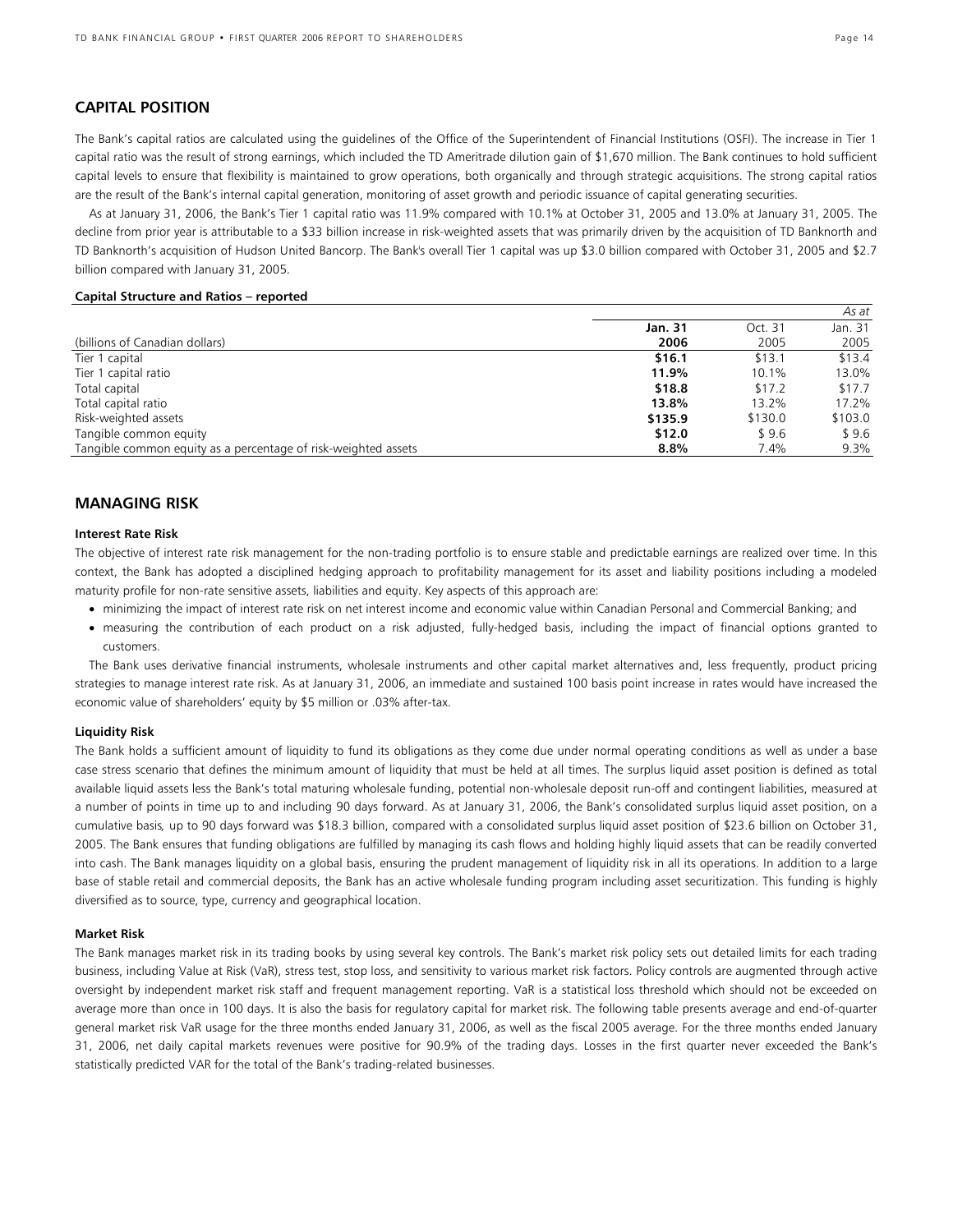## **Value at Risk Usage – Wholesale Banking**

| months ended<br>Average<br>As at<br>(millions of Canadian dollars)<br>Jan. 31, 2006<br>Jan. 31, 2006 |  | For the three | For the twelve <sup>1</sup> |
|------------------------------------------------------------------------------------------------------|--|---------------|-----------------------------|
|                                                                                                      |  |               | months ended                |
|                                                                                                      |  |               | Average                     |
|                                                                                                      |  |               | Oct. 31, 2005               |
| Interest rate risk<br>\$9.0<br>\$7.9                                                                 |  |               | \$8.0                       |
| Equity risk<br>4.9<br>4.8                                                                            |  |               | 5.4                         |
| Foreign exchange risk<br>3.1<br>2.4                                                                  |  |               | 2.7                         |
| Commodity risk<br>1.0<br>1.3                                                                         |  |               | 1.0                         |
| Diversification effect<br>(9.5)<br>(6.1)                                                             |  |               | (7.3)                       |
| General Market Value at Risk<br>\$8.8<br>\$10.0                                                      |  |               | \$9.8                       |

<sup>1</sup> Average balances for the twelve months ended October 31, 2005 have been restated.

## **QUARTERLY RESULTS**

The following table provides summary information related to the Bank's eight most recently completed quarters.

## **Quarterly Results**

|                                           |          |         |         |         |         |         | For the three months ended |         |
|-------------------------------------------|----------|---------|---------|---------|---------|---------|----------------------------|---------|
|                                           | 2006     |         |         |         | 2005    |         |                            | 2004    |
| (millions of Canadian dollars)            | Jan. 31  | Oct. 31 | July 31 | Apr. 30 | Jan. 31 | Oct. 31 | July 31                    | Apr. 30 |
| Net interest income                       | \$1,607  | \$1,641 | \$1,563 | \$1,393 | \$1,411 | \$1,435 | \$1,452                    | \$1,441 |
| Other income                              | 1,797    | 1,442   | 1,535   | 1,517   | 1,395   | 1,118   | 1,181                      | 1,284   |
| Total revenues                            | 3,404    | 3,083   | 3,098   | 2,910   | 2,806   | 2,553   | 2,633                      | 2,725   |
| Provision for (reversal of) credit losses | 114      | (15)    | 40      | 20      | 10      | (73)    | (17)                       | (192)   |
| Dilution gain, net                        | 1,564    |         |         |         |         |         |                            |         |
| Non-interest expenses                     | 2,290    | 2,203   | 2,577   | 2,057   | 1,945   | 1,904   | 1,907                      | 2,271   |
| Provision for income taxes                | 220      | 253     | 12      | 213     | 221     | 127     | 178                        | 156     |
| Non-controlling interest                  | 37       | 53      | 58      | 21      |         |         |                            |         |
| Net income - reported                     | 2,307    | 589     | 411     | 599     | 630     | 595     | 565                        | 490     |
| Adjustments for items of note,            |          |         |         |         |         |         |                            |         |
| net of taxes                              | (1, 472) | 176     | 328     | 73      | 55      | 2       | 36                         | 145     |
| Net income - adjusted                     | 835      | 765     | 739     | 672     | 685     | 597     | 601                        | 635     |
| Preferred dividends                       | 5        |         |         |         |         |         |                            |         |
| Net income available to common            |          |         |         |         |         |         |                            |         |
| shareholders - adjusted                   | \$830    | \$765   | \$739   | \$672   | \$685   | \$597   | \$601                      | \$635   |
| (Canadian dollars)                        |          |         |         |         |         |         |                            |         |
| Basic earnings per share                  |          |         |         |         |         |         |                            |         |
| - reported                                | \$3.23   | \$.83   | \$.58   | \$.87   | \$.96   | \$.91   | \$.87                      | \$.75   |
| - adjusted                                | 1.16     | 1.08    | 1.04    | 1.00    | 1.04    | .91     | .92                        | .97     |
| Diluted earnings per share                |          |         |         |         |         |         |                            |         |
| - reported                                | 3.20     | .82     | .58     | .86     | .95     | .90     | .86                        | .74     |
| - adjusted                                | 1.15     | 1.06    | 1.04    | 1.00    | 1.04    | .91     | .91                        | .96     |
| Return on common shareholders' equity     | 55.4%    | 14.8%   | 10.4%   | 17.2%   | 19.5%   | 19.1%   | 18.4%                      | 16.5%   |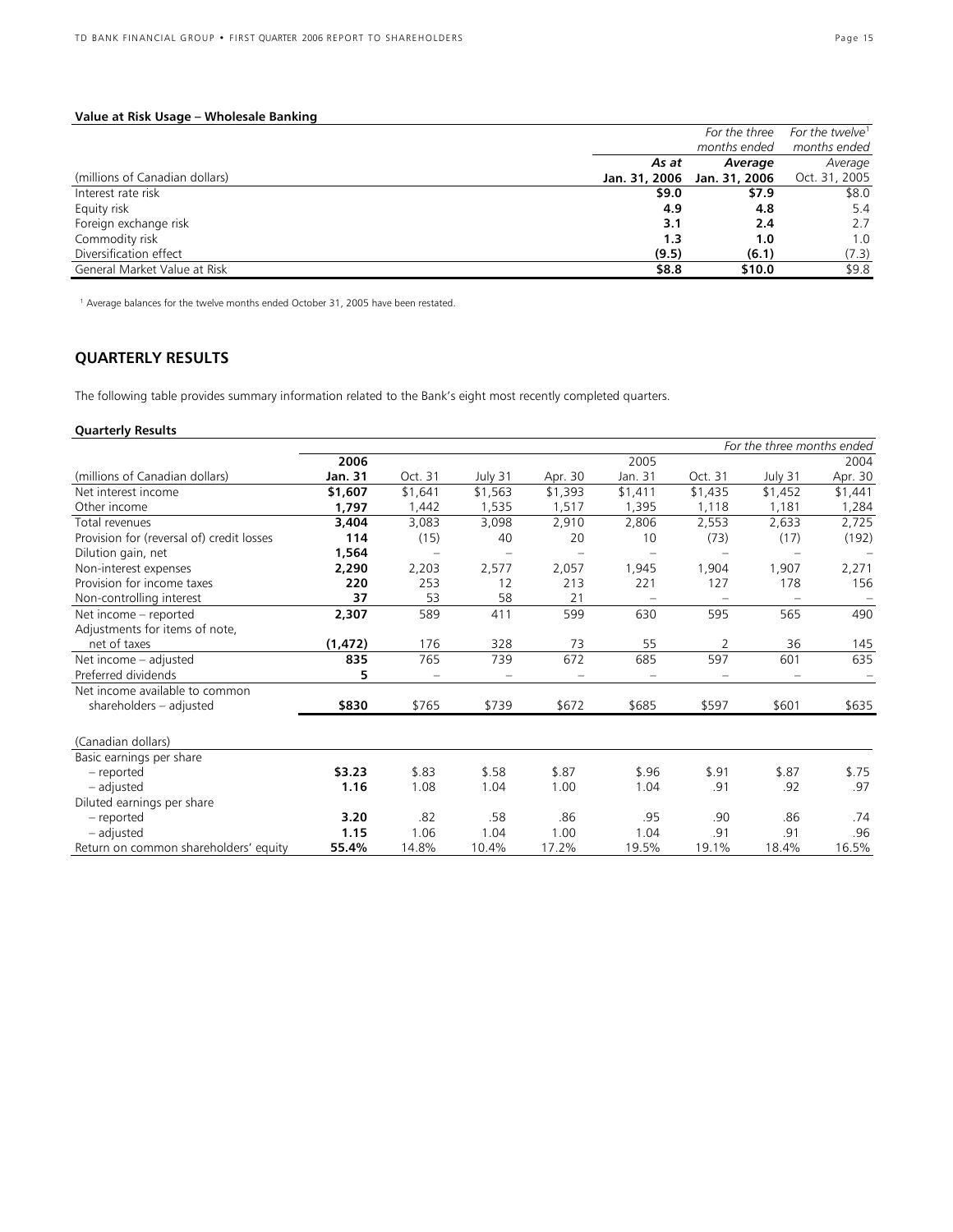## **ACCOUNTING POLICIES AND ESTIMATES**

## **Critical Accounting Policies and Estimates**

The Bank's unaudited consolidated financial results, as presented on pages 17 to 29 of this Report to Shareholders, have been prepared in accordance with Canadian generally accepted accounting principles (GAAP). These consolidated financial results should be read in conjunction with the Bank's audited consolidated financial statements for the year ended October 31, 2005. The accounting policies used in the preparation of these consolidated financial results are consistent with those used in the Bank's October 31, 2005 audited consolidated financial statements. The critical accounting policies and estimates remain unchanged from the Bank's 2005 Annual Report.

## **Changes in Accounting Policies and Estimates**

There were no new significant accounting policies adopted during the quarter for purposes of preparing the Bank's financial statements under Canadian GAAP.

## **Future Changes in Accounting Policies and Estimates**

The Canadian Institute of Chartered Accountants (CICA) has issued three new accounting standards – Financial Instruments – Recognition and Measurement, Hedges and Comprehensive Income. These standards are substantially harmonized with U.S. GAAP and are effective for the Bank beginning in fiscal 2007.

See Note 1 of the Bank's 2005 Annual Report for more details of future accounting and reporting changes. .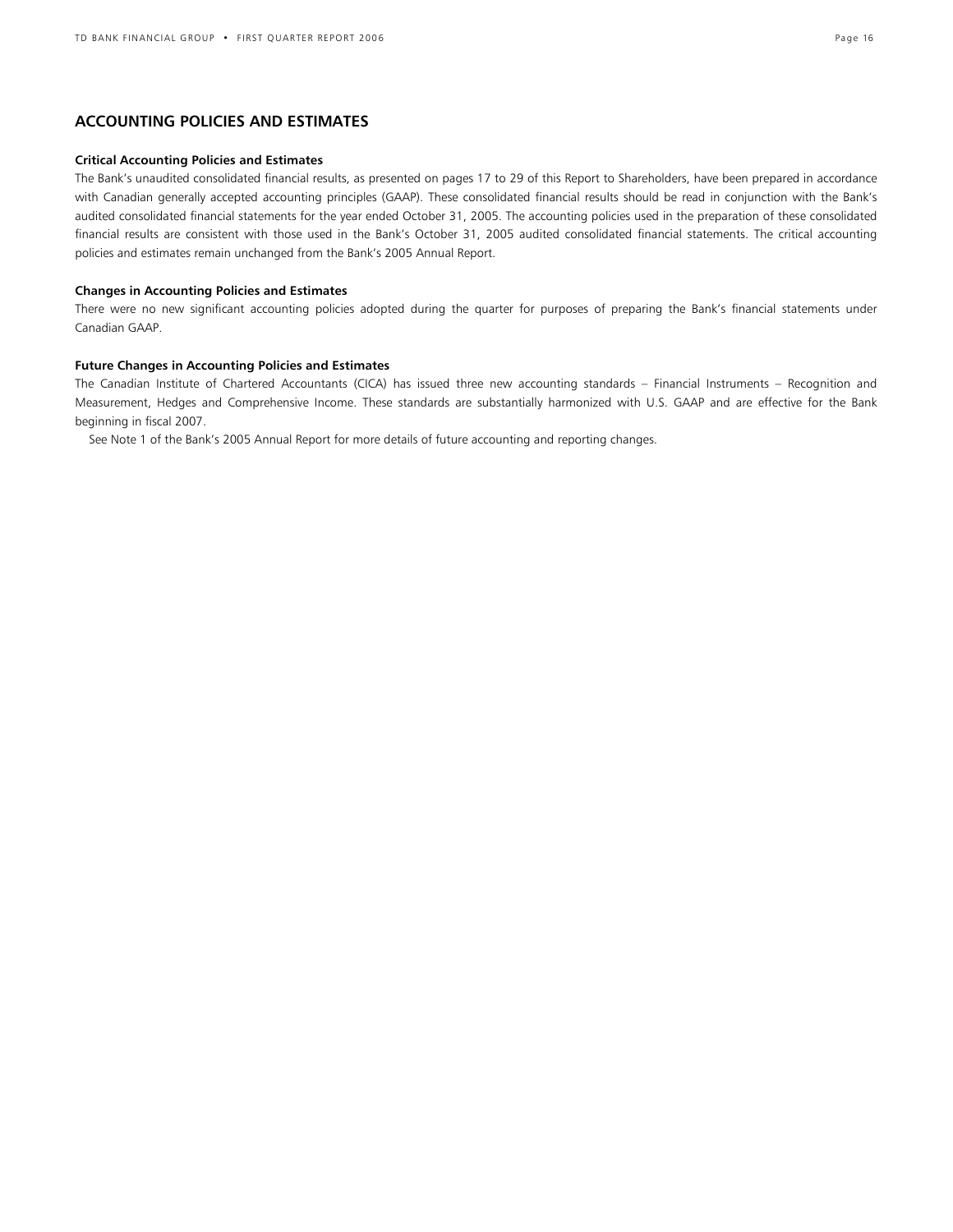## **INTERIM CONSOLIDATED FINANCIAL STATEMENTS** (unaudited)

## **INTERIM CONSOLIDATED BALANCE SHEET** (unaudited)

|                                                                                     |                | As at     |
|-------------------------------------------------------------------------------------|----------------|-----------|
|                                                                                     | <b>Jan. 31</b> | Oct. 31   |
| (millions of Canadian dollars)                                                      | 2006           | 2005      |
| <b>ASSETS</b>                                                                       |                |           |
| Cash and due from banks                                                             | \$2,158        | \$1,673   |
| Interest-bearing deposits with banks                                                | 11,226         | 11,745    |
|                                                                                     | 13,384         | 13,418    |
| <b>Securities</b>                                                                   |                |           |
| Investment                                                                          | 46,376         | 42,321    |
| Trading                                                                             | 75,000         | 65,775    |
|                                                                                     | 121,376        | 108,096   |
| Securities purchased under reverse repurchase agreements                            | 24,847         | 26,375    |
| Loans                                                                               |                |           |
| Residential mortgages                                                               | 51,152         | 52,740    |
| Consumer instalment and other personal                                              |                |           |
| Credit card                                                                         | 61,744         | 62,754    |
|                                                                                     | 3,171          | 2,998     |
| Business and government                                                             | 40,250         | 35,044    |
|                                                                                     | 156,317        | 153,536   |
| Allowance for credit losses (Note 3)                                                | (1,358)        | (1, 293)  |
| Loans (net of allowance for credit losses)                                          | 154,959        | 152,243   |
| Other                                                                               |                |           |
| Customers' liability under acceptances                                              | 6,699          | 5,989     |
| Investment in TD Ameritrade (Note 13)                                               | 3,327          |           |
| Trading derivatives' market revaluation                                             | 33,781         | 33,651    |
| Goodwill                                                                            | 7,376          | 6,518     |
| Other intangibles                                                                   | 2,275          | 2,124     |
| Land, buildings and equipment                                                       | 1,701          | 1,801     |
| Other assets                                                                        | 14,652         | 14,995    |
|                                                                                     | 69,811         | 65,078    |
| <b>Total assets</b>                                                                 | \$384,377      | \$365,210 |
|                                                                                     |                |           |
| <b>LIABILITIES</b>                                                                  |                |           |
| <b>Deposits</b>                                                                     |                |           |
| Personal                                                                            | \$135,875      | \$131,783 |
| Banks                                                                               | 15,380         | 11,505    |
| Business and government                                                             | 105,030        | 103,693   |
|                                                                                     | 256,285        | 246,981   |
| Other                                                                               |                |           |
| Acceptances                                                                         | 6,699          | 5,989     |
| Obligations related to securities sold short                                        | 26,357         | 24,406    |
| Obligations related to securities sold under repurchase agreements                  | 12,520         | 11,284    |
| Trading derivatives' market revaluation                                             | 34,934         | 33,498    |
| Other liabilities                                                                   | 17,244         | 18,545    |
|                                                                                     | 97,754         | 93,722    |
| Subordinated notes and debentures (Note 6)                                          | 7,225          | 5,138     |
| Liabilities for preferred shares and capital trust securities (Note 7)              | 1,793          | 1,795     |
| Non-controlling interest in subsidiaries                                            | 2,847          | 1,708     |
| <b>SHAREHOLDERS' EQUITY</b>                                                         |                |           |
| Common shares (millions of shares issued and outstanding: 714.7 and 711.8) (Note 8) | 6,015          | 5,872     |
| Preferred shares (millions of shares issued and outstanding: 17.0 and nil) (Note 8) | 425            |           |
| Contributed surplus                                                                 | 47             | 40        |
| Foreign currency translation adjustments                                            | (666)          | (696)     |
| Retained earnings                                                                   | 12,652         | 10,650    |
|                                                                                     | 18,473         | 15,866    |
| Total liabilities and shareholders' equity                                          | \$384,377      | \$365,210 |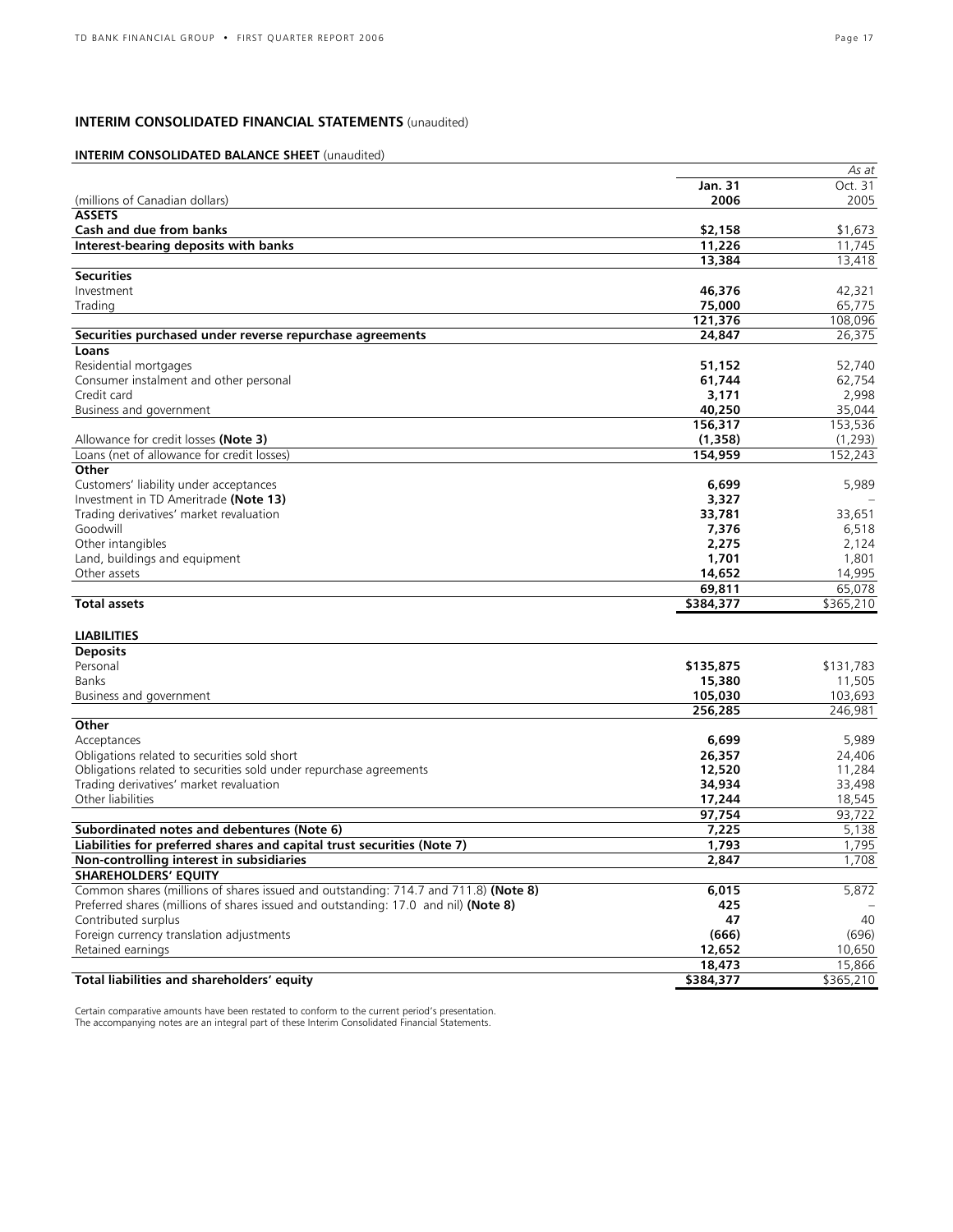## **INTERIM CONSOLIDATED STATEMENT OF INCOME** (unaudited)

|                                                                                       | For the three months ended |                          |
|---------------------------------------------------------------------------------------|----------------------------|--------------------------|
|                                                                                       | Jan. 31                    | Jan. 31                  |
| (millions of Canadian dollars)                                                        | 2006                       | 2005                     |
| Interest income                                                                       |                            |                          |
| Loans                                                                                 | \$2,452                    | \$1,832                  |
| Securities                                                                            |                            |                          |
| <b>Dividends</b>                                                                      | 222                        | 229                      |
| Interest                                                                              | 1,037                      | 856                      |
| Deposits with banks                                                                   | 80                         | 95                       |
|                                                                                       | 3,791                      | 3,012                    |
|                                                                                       |                            |                          |
| Interest expense                                                                      |                            |                          |
| <b>Deposits</b>                                                                       | 1,534                      | 1,108                    |
| Subordinated notes and debentures                                                     | 86                         | 79                       |
| Preferred shares and capital trust securities                                         | 39                         | 29                       |
| Other liabilities                                                                     | 525                        | 385                      |
|                                                                                       | 2,184                      | 1,601                    |
| Net interest income                                                                   | 1,607                      | 1,411                    |
| Other income                                                                          |                            |                          |
| Investment and securities services                                                    | 642                        | 600                      |
| Trading income                                                                        | 292                        | 76                       |
| Insurance, net of claims                                                              | 224                        | 184                      |
| Service charges                                                                       | 221                        | 170                      |
| Loan securitizations (Note 4)                                                         | 92                         | 93                       |
| Credit fees                                                                           |                            |                          |
|                                                                                       | 86                         | 98                       |
| Card services                                                                         | 81                         | 52                       |
| Trust fees                                                                            | 29                         | 17                       |
| Net investment securities gains                                                       | 23                         | 52                       |
| Other                                                                                 | 107                        | 53                       |
|                                                                                       | 1,797                      | 1,395                    |
| <b>Total revenues</b>                                                                 | 3,404                      | 2,806                    |
| Provision for credit losses (Note 3)                                                  | 114                        | 10                       |
| Dilution gain, net (Note 13)                                                          | 1,564                      | $\overline{\phantom{m}}$ |
| Non-interest expenses                                                                 |                            |                          |
| Salaries and employee benefits                                                        | 1,174                      | 981                      |
| Occupancy including depreciation                                                      | 166                        | 148                      |
| Equipment including depreciation                                                      | 147                        | 132                      |
|                                                                                       | 128                        | 134                      |
| Amortization of other intangibles                                                     |                            |                          |
| Restructuring costs                                                                   | 50                         |                          |
| Marketing and business development                                                    | 133                        | 104                      |
| Brokerage related fees                                                                | 53                         | 58                       |
| Professional and advisory services                                                    | 105                        | 108                      |
| Communications                                                                        | 49                         | 46                       |
| Other                                                                                 | 285                        | 234                      |
|                                                                                       | 2,290                      | 1,945                    |
| Income before provision for income taxes and non-controlling interest in subsidiaries | 2,564                      | 851                      |
| Provision for income taxes                                                            | 220                        | 221                      |
| Income before non-controlling interest in subsidiaries                                | 2,344                      | 630                      |
| Non-controlling interest                                                              | 37                         | $\qquad \qquad -$        |
| Net income                                                                            | 2,307                      | 630                      |
| Preferred dividends                                                                   | 5                          |                          |
|                                                                                       |                            |                          |
| Net income available to common shareholders                                           | \$2,302                    | \$630                    |
| Average number of common shares outstanding (millions)                                |                            |                          |
| Basic                                                                                 | 712.5                      | 656.6                    |
| Diluted                                                                               | 718.9                      | 661.9                    |
| Earnings per share (in dollars)                                                       |                            |                          |
| Basic                                                                                 | \$3.23                     | \$.96                    |
| Diluted                                                                               | 3.20                       | .95                      |
| Dividends per share (in dollars)                                                      | .42                        | .36                      |
|                                                                                       |                            |                          |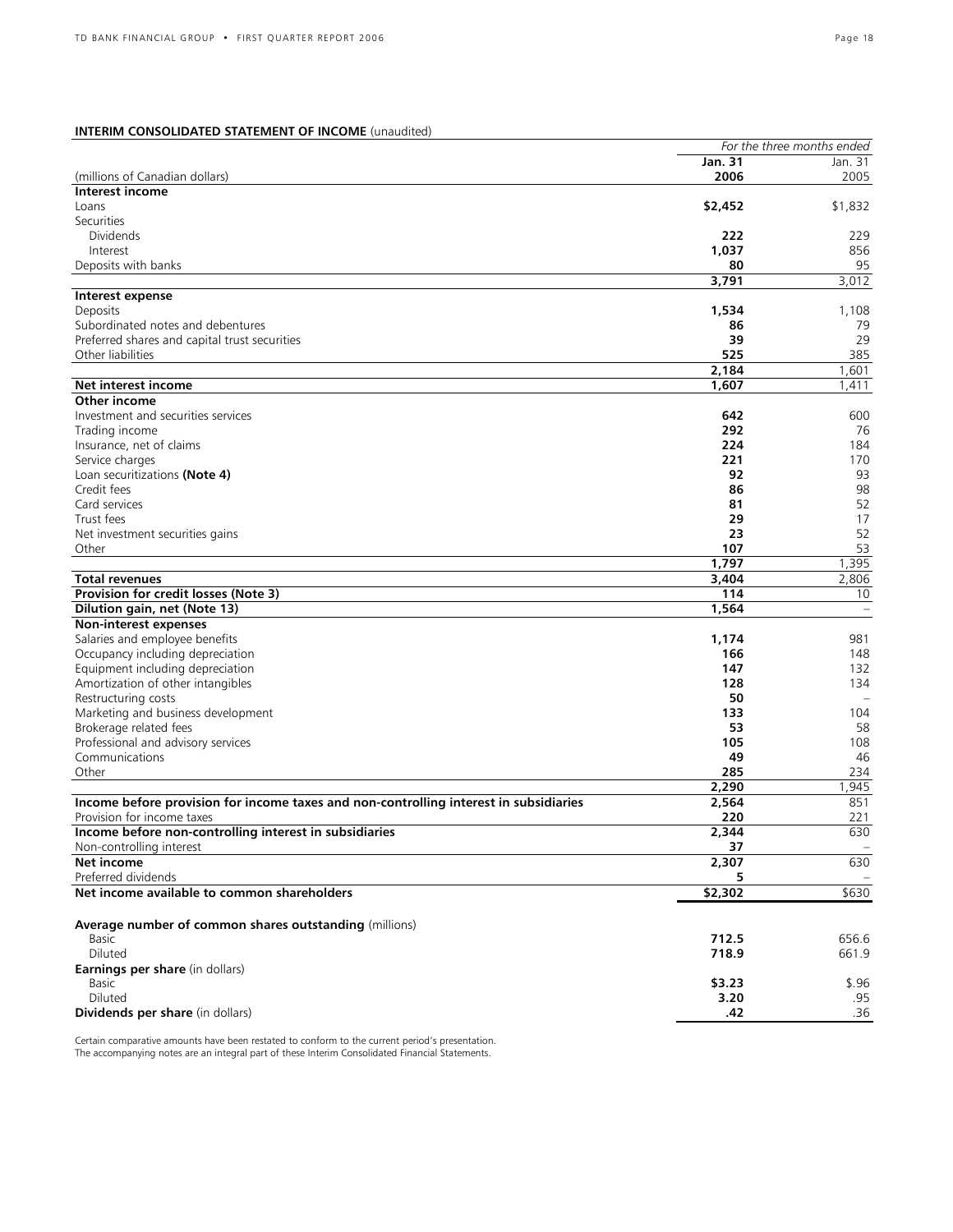|                                                                                  | For the three months ended |          |
|----------------------------------------------------------------------------------|----------------------------|----------|
|                                                                                  | Jan. 31                    | Jan. 31  |
| (millions of Canadian dollars)                                                   | 2006                       | 2005     |
| <b>Common shares</b>                                                             |                            |          |
| Balance at beginning of period                                                   | \$5,872                    | \$3,373  |
| Proceeds from shares issued on exercise of options                               | 45                         | 27       |
| Proceeds from shares issued as a result of dividend reinvestment plan            | 100                        | 73       |
| Impact of shares (acquired) sold in Wholesale Banking                            | (2)                        | 2        |
| Balance at end of period                                                         | 6,015                      | 3,475    |
| <b>Preferred Shares</b>                                                          |                            |          |
| Proceeds from share issues                                                       | 425                        |          |
| Balance at end of period                                                         | 425                        |          |
| <b>Contributed surplus</b>                                                       |                            |          |
| Balance at beginning of period                                                   | 40                         | 20       |
| Stock option expense (Note 9)                                                    | 7                          | 4        |
| Balance at end of period                                                         | 47                         | 24       |
| Foreign currency translation adjustments                                         |                            |          |
| Balance at beginning of period                                                   | (696)                      | (265)    |
| Foreign exchange gains (losses) from investments in subsidiaries and other items | (392)                      | 243      |
| Impact of reduction in investment in TD Waterhouse U.S.A. (Note 13)              | 66                         |          |
| Foreign exchange gains (losses) from hedging activities                          | 528                        | (279)    |
| (Provision for) benefit of income taxes                                          | (172)                      | 89       |
| Balance at end of period                                                         | (666)                      | (212)    |
| <b>Retained earnings</b>                                                         |                            |          |
| Balance at beginning of period                                                   | 10,650                     | 9,540    |
| Net income                                                                       | 2,307                      | 630      |
| Common dividends                                                                 | (300)                      | (236)    |
| Preferred dividends                                                              | (5)                        |          |
| Other                                                                            |                            | (18)     |
| Balance at end of period                                                         | 12,652                     | 9,916    |
| Total shareholders' equity at end of period                                      | \$18,473                   | \$13,203 |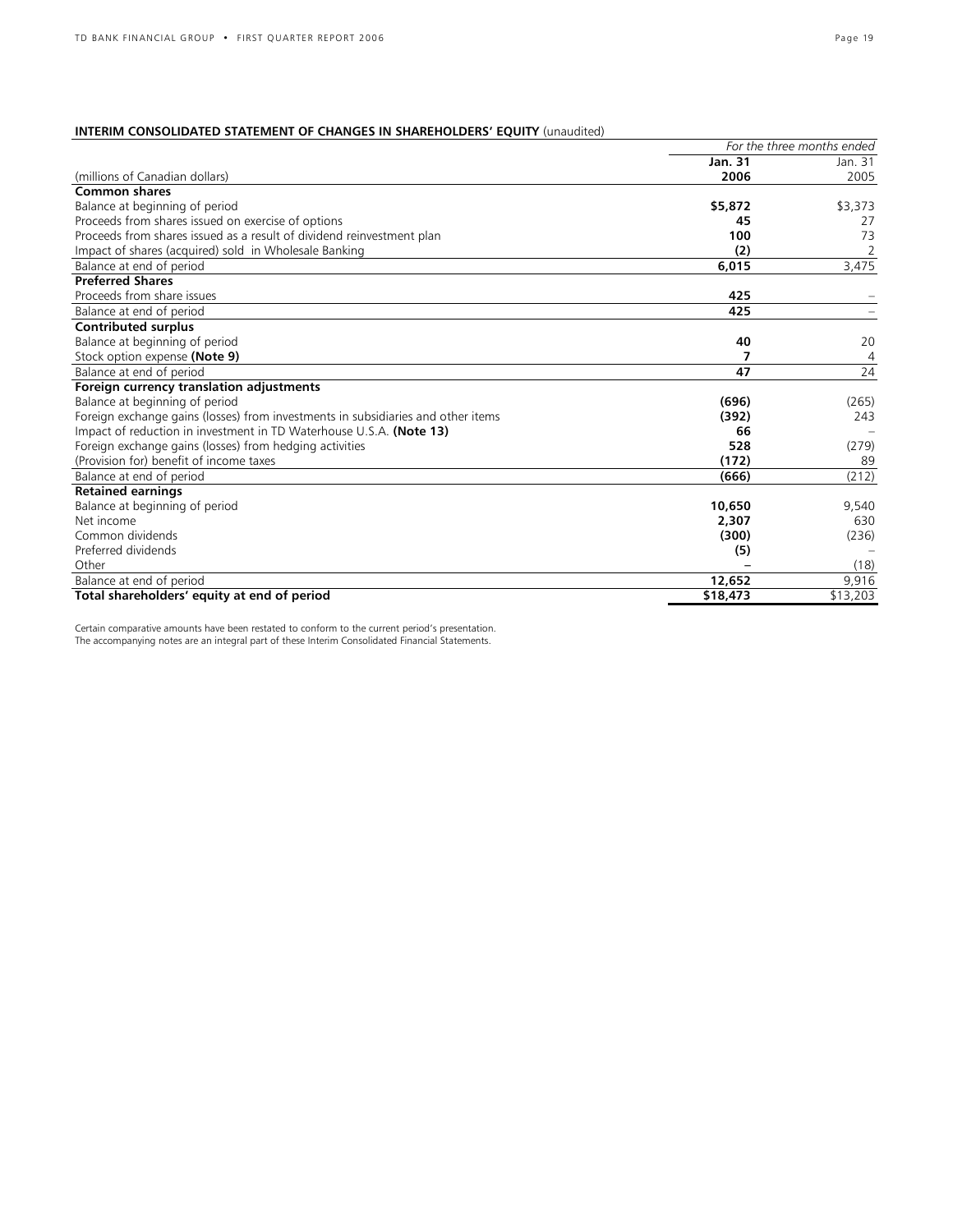## **INTERIM CONSOLIDATED STATEMENT OF CASH FLOWS** (unaudited)

|                                                                                          | For the three months ended |                          |
|------------------------------------------------------------------------------------------|----------------------------|--------------------------|
|                                                                                          | Jan. 31                    | Jan. 31                  |
| (millions of Canadian dollars)                                                           | 2006                       | 2005                     |
| Cash flows from (used in) operating activities                                           |                            |                          |
| Net income                                                                               | \$2,307                    | \$630                    |
| Adjustments to determine net cash flows from (used in) operating activities              |                            |                          |
| Provision for credit losses                                                              | 114                        | 10                       |
| Restructuring costs                                                                      | 50                         | $\overline{\phantom{a}}$ |
| Depreciation                                                                             | 85                         | 62                       |
| Amortization of other intangibles                                                        | 128                        | 134                      |
| Stock option expense                                                                     | 7                          | 4                        |
| Dilution gain, net                                                                       | (1, 564)                   |                          |
| Net investment securities gains                                                          | (23)                       | (52)                     |
| Gain on securitizations                                                                  | (33)                       | (39)                     |
| Non-controlling interest                                                                 | 37                         |                          |
| Changes in operating assets and liabilities                                              |                            |                          |
| Future income taxes                                                                      | 169                        | (48)                     |
| Current income taxes payable                                                             | (47)                       | (159)                    |
| Interest receivable and payable                                                          | (44)                       | 365                      |
| Trading securities                                                                       | (9,225)                    | (9,084)                  |
| Unrealized gains and amounts receivable on derivatives contracts                         | (130)                      | (2, 225)                 |
| Unrealized losses and amounts payable on derivatives contracts                           | 1,436                      | 893                      |
| Other                                                                                    | (1,021)                    | 1,528                    |
| Net cash used in operating activities                                                    | (7, 754)                   | (7.981)                  |
| Cash flows from (used in) financing activities                                           |                            |                          |
| Change in deposits                                                                       | 5,000                      | 15,069                   |
| Securities sold under repurchase agreements                                              | 530                        | 842                      |
| Securities sold short                                                                    | 1,951                      | 3,720                    |
| Issue of subordinated notes and debentures                                               | 1,800                      |                          |
| Repayment of subordinated notes and debentures                                           | (150)                      |                          |
|                                                                                          |                            | (2)<br>5                 |
| Subordinated notes and debentures (acquired) sold in Wholesale Banking                   | 1                          |                          |
| Liability for preferred shares and capital trust securities                              | (2)                        | (350)                    |
| Translation adjustment on subordinated notes and debentures issued in a foreign currency |                            | 13                       |
| Common shares issued on exercise of options                                              | 45                         | 27                       |
| Common shares issued as a result of dividend reinvestment plan                           | 100                        | 73                       |
| Common shares (acquired) sold in Wholesale Banking                                       | (2)                        | 2                        |
| Dividends paid on common shares                                                          | (300)                      | (236)                    |
| Issuance of preferred shares                                                             | 425                        |                          |
| Dividends paid on preferred shares                                                       | (5)                        |                          |
| Net cash from financing activities                                                       | 9,393                      | 19,163                   |
| Cash flows from (used in) investing activities                                           |                            |                          |
| Interest-bearing deposits with banks                                                     | 519                        | (1,225)                  |
| Activity in investment securities                                                        |                            |                          |
| Purchases                                                                                | (11,088)                   | (10, 130)                |
| Proceeds from maturities                                                                 | 5,345                      | 2,916                    |
| Proceeds from sales                                                                      | 4,719                      | 3,791                    |
| Activity from lending activities                                                         |                            |                          |
| Origination and acquisitions                                                             | (49, 148)                  | (18, 160)                |
| Proceeds from maturities                                                                 | 46,510                     | 13,540                   |
| Proceeds from sales                                                                      | 333                        | 1,061                    |
| Proceeds from loan securitizations                                                       | 1,057                      | 1,640                    |
| Land, buildings and equipment                                                            | (75)                       | 27                       |
| Securities purchased under reverse repurchase agreements                                 | 1,536                      | (4, 332)                 |
| Acquisition and disposition less cash and cash equivalents acquired                      | (819)                      |                          |
| Net cash used in investing activities                                                    | (1, 111)                   | (10, 872)                |
| Effect of exchange rate changes on cash and cash equivalents                             | (43)                       | 15                       |
|                                                                                          | 485                        | 325                      |
| Net changes in cash and cash equivalents                                                 |                            |                          |
| Cash and cash equivalents at beginning of period                                         | 1,673                      | 1,404                    |
| Cash and cash equivalents at end of period represented by cash and due from banks        | \$2,158                    | \$1,729                  |
| Supplementary disclosure of cash flow information                                        |                            |                          |
| Amount of interest paid during the period                                                | \$2,281                    | \$1,587                  |
| Amount of income taxes paid during the period                                            | 343                        | 331                      |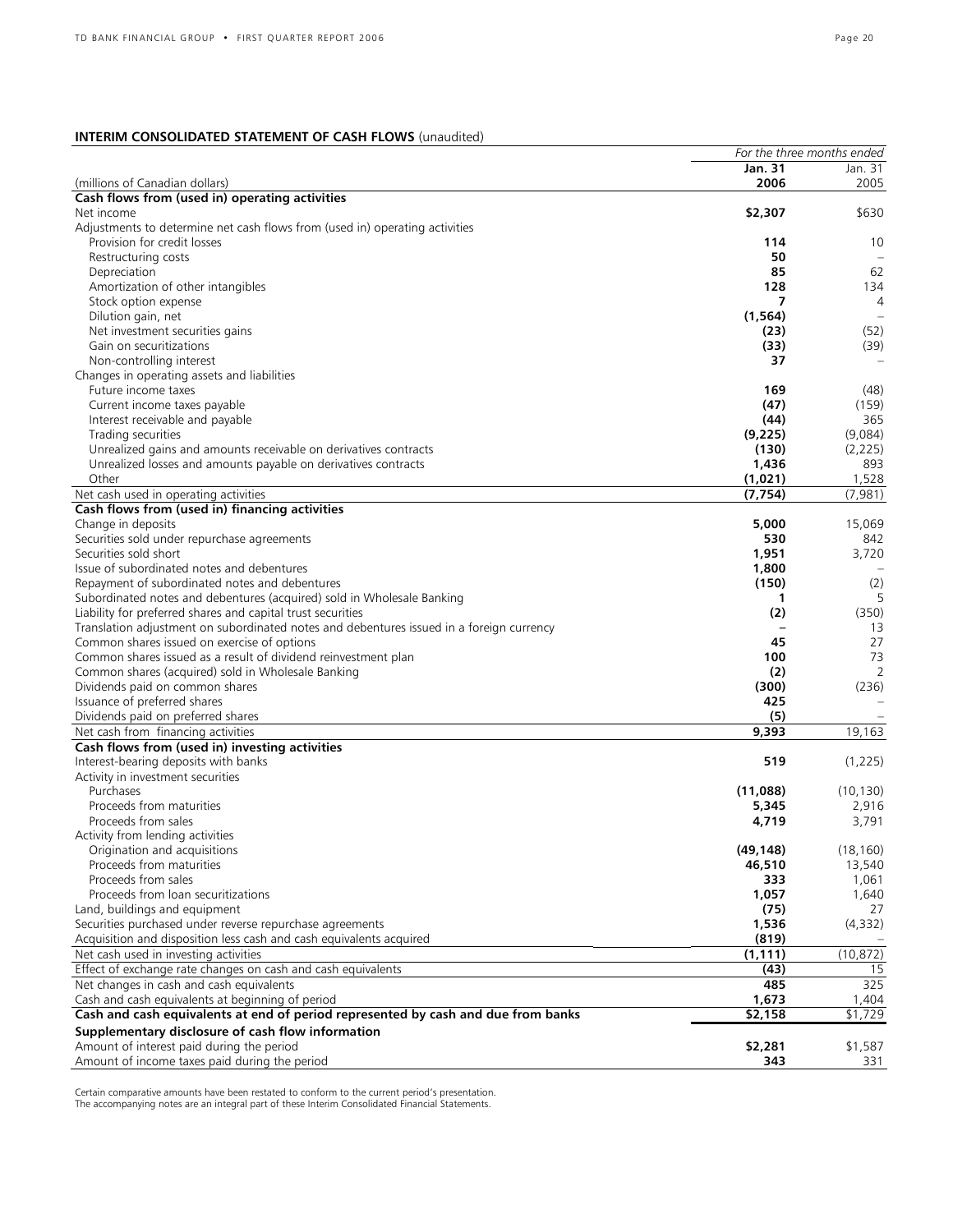## **NOTES TO INTERIM CONSOLIDATED FINANCIAL STATEMENTS** (unaudited)

### **Note 1: BASIS OF PRESENTATION**

These Interim Consolidated Financial Statements have been prepared in accordance with Canadian generally accepted accounting principles (Canadian GAAP) and follow the same accounting policies and methods of application as the Bank's Consolidated Financial Statements for the year ended October 31, 2005. Under Canadian GAAP, additional disclosures are required in the annual financial statements and accordingly, these interim financial statements should be read in conjunction with the audited consolidated financial statements for the year ended October 31, 2005 and the accompanying notes included on pages 71 to 109 of the Bank's 2005 annual report. The Interim Consolidated Financial Statements include all adjustments which are, in the opinion of management, necessary for a fair presentation of the results for the periods presented.

## **Note 2: CHANGES IN ACCOUNTING POLICIES**

There were no changes in the Bank's accounting policies during the quarter.

## **Note 3: ALLOWANCE FOR CREDIT LOSSES**

The allowance for credit losses is recorded in the Consolidated Balance Sheet and maintained at a level which is considered adequate to absorb creditrelated losses on loans, customers' liability under acceptances and other credit instruments. The Bank's allowance for credit losses at January 31 is shown in the table below.

## **Allowance for Credit Losses**

|                                                      | Jan. 31, 2006<br>Jan. 31, 2005 |           |         |           |           |         |
|------------------------------------------------------|--------------------------------|-----------|---------|-----------|-----------|---------|
|                                                      | <b>Specific</b>                | General   |         | Specific  | General   |         |
| (millions of Canadian dollars)                       | allowance                      | allowance | Total   | allowance | allowance | Total   |
| Balance at beginning of period                       | \$153                          | \$1,140   | \$1,293 | \$266     | \$917     | \$1,183 |
| Acquisition of TD Banknorth (includes Hudson United) |                                | 69        | 69      |           |           |         |
| Provision for (reversal of) credit losses            | 120                            | (6)       | 114     | 45        | (35)      | 10      |
| Write-offs                                           | (152)                          |           | (152)   | (111)     |           | (111)   |
| Recoveries                                           | 31                             |           | 31      | 54        |           | 54      |
| Other <sup>1</sup>                                   |                                |           |         |           |           |         |
| Allowance for credit losses at end of period         | \$155                          | \$1,203   | \$1,358 | \$256     | \$882     | \$1,138 |

1 Includes foreign exchange rate changes and losses on loan sales booked to sectoral allowance.

## **Note 4: LOAN SECURITIZATIONS**

The following tables summarize the Bank's securitization activity for the three months ended January 31. In most cases, the Bank retained the responsibility for servicing the assets securitized.

## **New Securitization Activity**

|                                 |                    | For the three months ended |         |            |               |             |          | For the three months ended |                          |               |
|---------------------------------|--------------------|----------------------------|---------|------------|---------------|-------------|----------|----------------------------|--------------------------|---------------|
|                                 |                    |                            |         |            | Jan. 31, 2006 |             |          |                            |                          | Jan. 31, 2005 |
|                                 | <b>Residential</b> |                            | Credit  | Commercial |               | Residential |          | Credit                     | Commercial               |               |
|                                 | mortgage           | Personal                   | card    | mortgage   |               | mortgage    | Personal | card                       | mortgage                 |               |
| (millions of Canadian dollars)  | loans              | loans                      | loans   | loans      | Total         | loans       | loans    | loans                      | loans                    | Total         |
| Gross proceeds                  | \$1,056            | \$737                      | \$1,300 | S-         | \$3,093       | \$1,649     | \$471    | \$1,300                    |                          | \$3,420       |
| Retained interest               | 16                 |                            | 26      |            | 47            | 35          |          | 24                         | $\overline{\phantom{0}}$ | \$62          |
| Cash flows received on retained |                    |                            |         |            |               |             |          |                            |                          |               |
| interests                       | 57                 | 8                          | 44      |            | 109           | 44          | 10       | 43                         |                          | \$99          |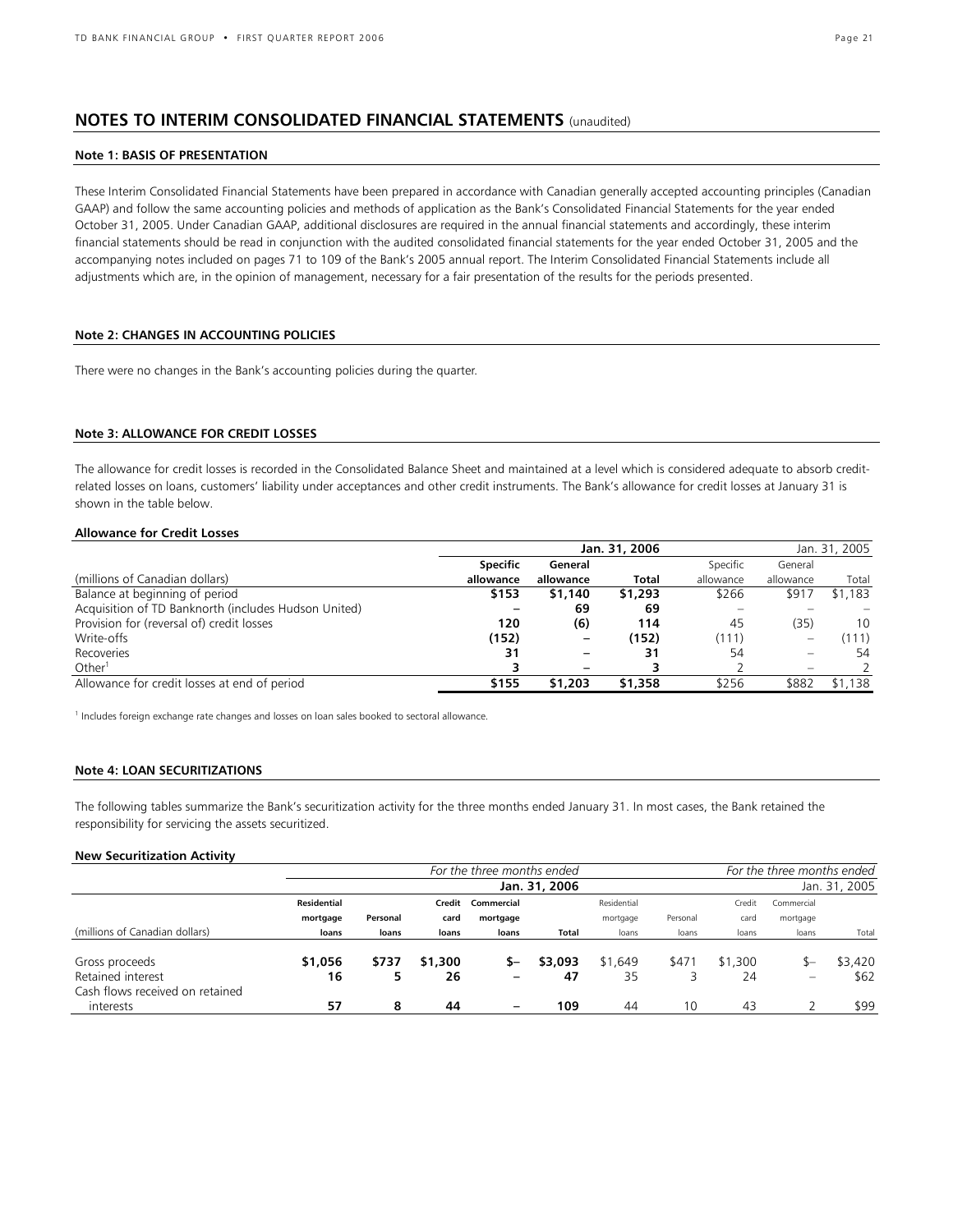The following table summarizes the impact of securitizations on the Bank's Consolidated Interim Statement of Income for the three months ended January 31.

## **Securitization Gains and Servicing Income**

|                                |                    |               |        | For the three months ended |       |             |          |        | For the three months ended |               |
|--------------------------------|--------------------|---------------|--------|----------------------------|-------|-------------|----------|--------|----------------------------|---------------|
|                                |                    | Jan. 31, 2006 |        |                            |       |             |          |        |                            | Jan. 31, 2005 |
|                                | <b>Residential</b> |               | Credit | Commercial                 |       | Residential |          | Credit | Commercial                 |               |
|                                | mortgage           | Personal      | card   | mortgage                   |       | mortgage    | Personal | card   | mortgage                   |               |
| (millions of Canadian dollars) | loans              | loans         | loans  | loans                      | Total | loans       | loans    | loans  | loans                      | Total         |
| Gain on sale <sup>1</sup>      | \$3                | \$5           | \$25   | –ב                         | \$33  | \$14        | \$3      | \$22   | n-                         | \$39          |
| Servicing income               | 37                 |               | 18     | -                          | 59    | 23          | 10       | 21     | -                          | 54            |
| Total                          | \$40               | \$9           | \$43   | ъ-                         | \$92  | \$37        | \$13     | \$43   |                            | \$93          |

<sup>1</sup> For term loans, the gain on sale is after the impact of hedges on assets sold.

The key assumptions used to value the retained interests as at January 31 are shown in the table below.

## **Key Assumptions**

|                                     |                    | 2006                     |       |                          |                          | 2005                     |        |            |
|-------------------------------------|--------------------|--------------------------|-------|--------------------------|--------------------------|--------------------------|--------|------------|
|                                     | <b>Residential</b> | Credit                   |       | Commercial               | Residential              |                          | Credit | Commercial |
|                                     | mortgage           | Personal                 | card  | mortgage                 | mortgage                 | Personal                 | card   | mortgage   |
|                                     | loans              | loans                    | loans | loans                    | loans                    | loans                    | loans  | loans      |
| Prepayment rate <sup>1</sup>        | 20.0%              | 5.9%                     | 43.1% | .9%                      | 20.0%                    | 5.9%                     | 41.0%  | 3.0%       |
| Excess spread <sup>2</sup>          | .6                 | 1.0                      | 14.4  | $\overline{\phantom{m}}$ |                          |                          | 12.9   |            |
| Discount rate                       | 5.1                | 3.6                      | 4.2   | 9.8                      | 5.0                      | 3.1                      | 4.2    | 9.8        |
| Expected credit losses <sup>3</sup> |                    | $\overline{\phantom{0}}$ | 2.6   | . .                      | $\overline{\phantom{0}}$ | $\overline{\phantom{0}}$ | 2.9    |            |

<sup>1</sup> Represents monthly payment rate for personal and credit card loans.

 $^2$  The excess spread for credit card loans reflects the net portfolio yield, which is interest earned and other revenues less funding costs and losses.<br><sup>3</sup> There are no expected credit lesses for residential mertaage lo

 $3$  There are no expected credit losses for residential mortgage loans as these mortgages are government guaranteed.

During the three months ended January 31, 2006, there were maturities of previously securitized loans and receivables of \$2,036 million (Q1/05 – \$1,780 million). Proceeds from new securitizations were \$1,057 million for the three months ended January 31, 2006 (Q1/05 – \$1,640 million).

## **Note 5: VARIABLE INTEREST ENTITIES**

There were no changes in the Bank's position in non-consolidated Variable Interest Entities during the quarter.

## **Note 6: SUBORDINATED NOTES AND DEBENTURES**

During the first quarter 2006, the Bank issued two medium term notes constituting subordinated indebtedness pursuant to its medium term note program. The first is an \$800 million issue which will pay 4.97% until October 30, 2015 and then reset every 5 years thereafter to the 5-year Government of Canada yield plus 1.77% until maturity on October 30, 2104. The notes are redeemable at par on October 30, 2015 and qualify as Tier 2A regulatory capital. The second is a \$1 billion issue which will pay 4.317% until January 18, 2011 and the bankers' acceptance rate plus 1.00% thereafter until maturity on January 18, 2016. The notes are redeemable at par on January 18, 2011 and qualify as Tier 2B regulatory capital.

During the first quarter 2006, the Bank also redeemed all of the outstanding \$150 million 8.40% subordinated debentures, due December 1, 2010, which qualified as Tier 2B regulatory capital.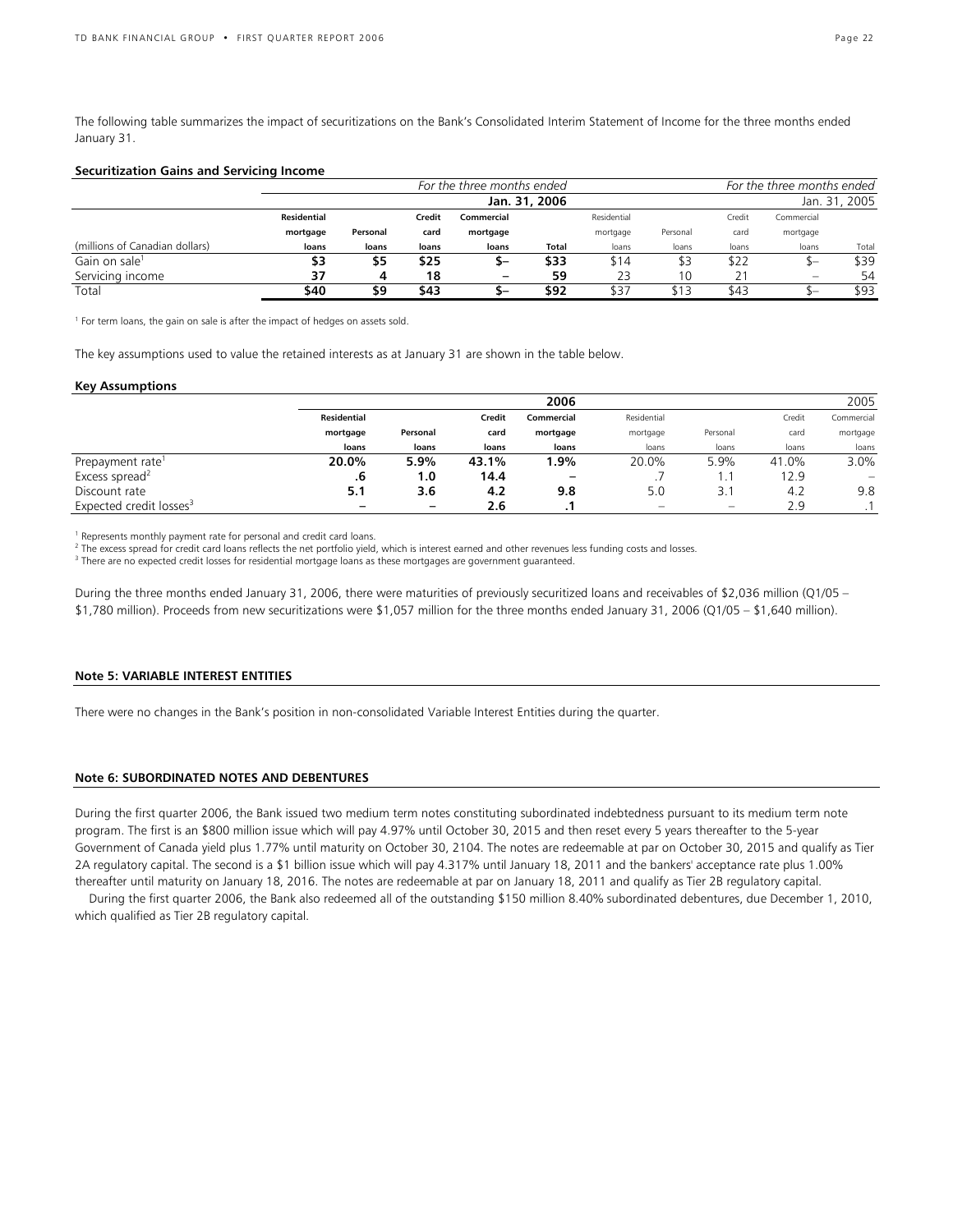## **Note 7: LIABILITIES FOR PREFERRED SHARES AND CAPITAL TRUST SECURITIES**

The Bank's liability for preferred shares and capital trust securities is as below:

| <b>Liabilities</b>                                         |               |               |
|------------------------------------------------------------|---------------|---------------|
| (millions of Canadian dollars)                             | Jan. 31, 2006 | Oct. 31, 2005 |
| <b>Preferred Shares</b>                                    |               |               |
| Preferred shares issued by the Bank (thousands of shares): |               |               |
| Class A - 16 Series I                                      | $S-$          | $s-$          |
| Class $A - 14,000$ Series M                                | 350           | 350           |
| Class $A - 8,000$ Series N                                 | 200           | 200           |
|                                                            | 550           | 550           |
| Preferred shares issued by TD Mortgage                     |               |               |
| Investment Corporation (thousands of shares):              |               |               |
| 350 non-cumulative preferred shares, Series A              | 343           | 345           |
| <b>Total Preferred shares</b>                              | 893           | 895           |
|                                                            |               |               |
|                                                            |               |               |
| Capital Trust Securities (thousands of units) <sup>1</sup> |               |               |

| (900)<br>Irust<br>units issued<br>Lapital<br>Trust<br>bv                                     | 900 | 000<br>ンしし |
|----------------------------------------------------------------------------------------------|-----|------------|
| <b>Total Preferred S.</b><br>l Trust Securities<br>Capital <sup>-</sup><br><b>Shares and</b> | 703 | 705        |

<sup>1</sup>Included in deposit liabilities on the Interim Consolidated Balance Sheet is \$350 million due to TD Capital Trust II.

## **Note 8**: **SHARE CAPITAL**

#### **Common Shares**

The Bank is authorized by the shareholders to issue an unlimited number of common shares, without par value, for unlimited consideration. The Bank's common shares are not redeemable or convertible. Dividends are declared by the Bank on a quarterly basis and the amount may vary from quarter to quarter.

#### **Preferred Shares**

On November 1, 2005, the Bank issued 17 million Class A First Preferred Shares, Series O shares for gross cash consideration of \$425 million, which have been classified as equity on the Consolidated Statement of Changes in Shareholders' Equity and qualify as Tier 1 capital. On or after November 1, 2010, the Bank may redeem all, or from time to time, part of the outstanding Series O shares by payment in cash of \$26.00 per share if redeemed prior to October 30, 2011; \$25.75 if redeemed on or after October 30, 2011 and prior to October 30, 2012; \$25.50 if redeemed on or after October 30, 2012 and prior to October 30, 2013; \$25.25 if redeemed on or after October 30, 2013 and prior to October 30, 2014; and \$25.00 if redeemed thereafter together with the unpaid dividends to the date of redemption.

## **Shares Issued and Outstanding**

|                                                       | For the three months ended |               | For the three months ended |               |  |
|-------------------------------------------------------|----------------------------|---------------|----------------------------|---------------|--|
|                                                       |                            | Jan. 31, 2006 |                            | Oct. 31, 2005 |  |
| (millions of shares and millions of Canadian dollars) | <b>Number of shares</b>    | Amount        | Number of shares           | Amount        |  |
| Common:                                               |                            |               |                            |               |  |
| Balance at beginning of period                        | 711.8                      | 5,872         | 709.0                      | 5,744         |  |
| Issued on exercise of options                         | 1.3                        | 45            | 1.0                        | 31            |  |
| Issued as a result of dividend reinvestment plan      | 1.6                        | 100           | 1.9                        | 104           |  |
| Impact of shares (acquired) sold in Wholesale Banking |                            | (2)           | (0.1)                      | (7)           |  |
| Issued on the acquisition of TD Banknorth             |                            |               |                            |               |  |
| Balance at end of period - Common                     | 714.7                      | \$6,015       | 711.8                      | 5,872         |  |
| Preferred:                                            |                            |               |                            |               |  |
| Class A - Series O                                    | 17.0                       | \$425         |                            |               |  |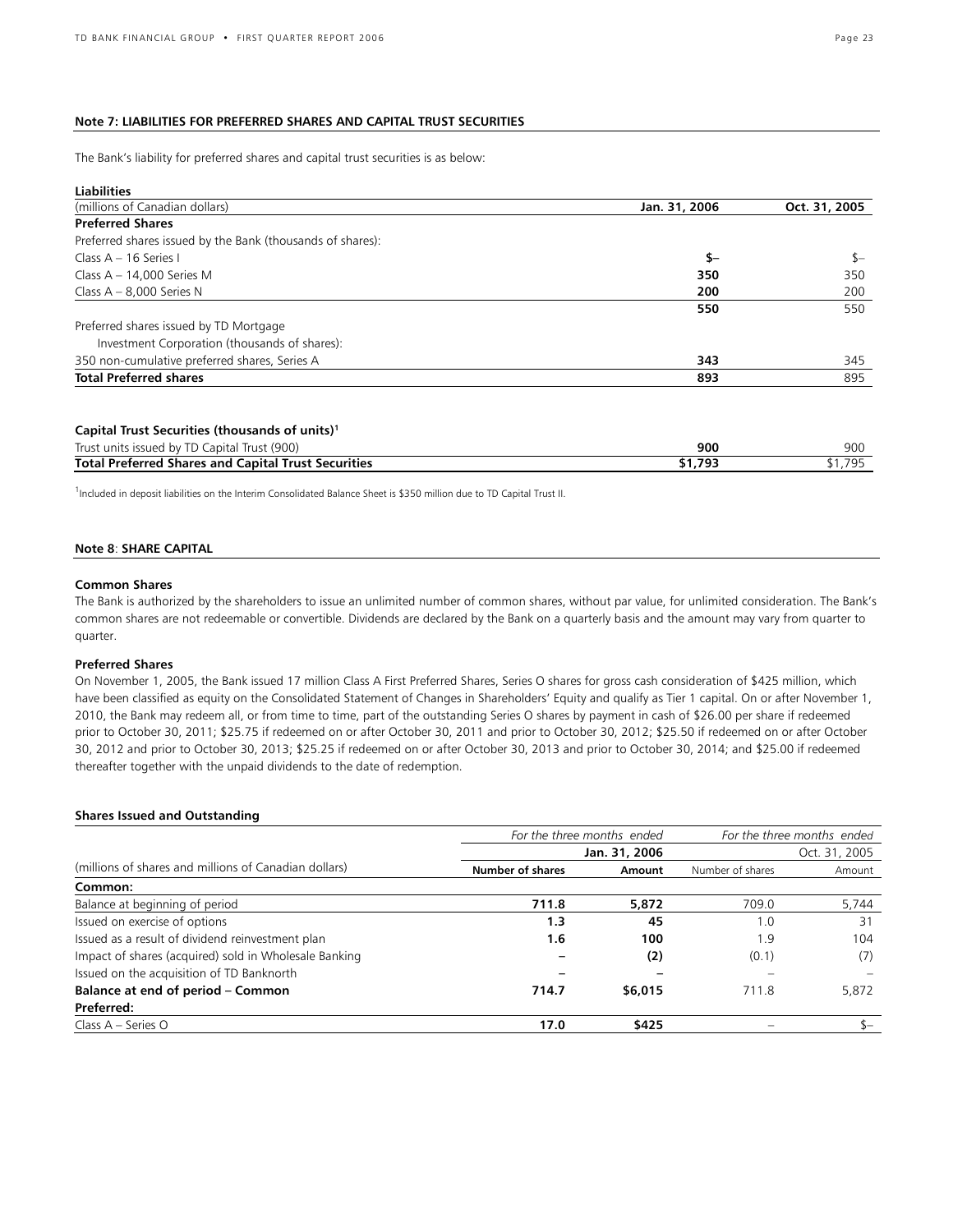## **Note 9: STOCK BASED COMPENSATION**

The following table summarizes the compensation expense recognized by the Bank for stock option awards for the three months ended January 31.

|                               |                | For the three months ended |
|-------------------------------|----------------|----------------------------|
| (million of Canadian dollars) | <b>Jan. 31</b> | Jan. 31                    |
|                               | 2006           | 2005                       |
| TD Bank                       | \$6            | \$4                        |
| TD Banknorth                  |                | N/A                        |
| Total                         |                | \$4                        |

During the three months ended Jan. 31, 2006, 1.9 million (three months ended January 31, 2005 – 2.2 million) options were granted by TD Bank with a weighted average fair value of \$11.27 per option (three months ended January 31, 2005 – \$10.63 per option). During the three months ended January 31, 2006, 2.3 million (three months ended January 31, 2005 – N/A) options were granted by TD Banknorth with a weighted average fair value of \$6.01 per option (three months ended January 31, 2005 – N/A).

The fair value of options granted by TD Bank was estimated at the date of grant using the Black-Scholes valuation model with the following assumptions:

|                         | For the three months ended |           |  |
|-------------------------|----------------------------|-----------|--|
|                         | <b>Jan. 31</b>             | Jan. 31   |  |
|                         | 2006                       | 2005      |  |
| Risk-free interest rate | 3.91%                      | 3.70%     |  |
| Expected option life    | 5.1 years                  | 5.3 years |  |
| Expected volatility     | 21.9%                      | 25.7%     |  |
| Expected dividend yield | 2.88%                      | 2.84%     |  |

## **Note 10: EMPLOYEE FUTURE BENEFITS**

The Bank's pension plans and principal non-pension post-retirement benefit plans expenses are as follows:

## **Principal Pension Plan Pension Expense**

|                                                                                                   | For the three months ended |         |
|---------------------------------------------------------------------------------------------------|----------------------------|---------|
|                                                                                                   | Jan. 31                    | Jan. 31 |
| (millions of Canadian dollars)                                                                    | 2006                       | 2005    |
| Elements of pension plan expense before adjustments to recognize the long term nature of the cost |                            |         |
| Service cost - benefits earned                                                                    | \$18                       | \$11    |
| Interest cost on projected benefit obligation                                                     | 26                         | 26      |
| Actual return on plan assets                                                                      | 12                         | (31)    |
| Plan amendments                                                                                   |                            | 53      |
| Adjustments to recognize the long term nature of plan cost                                        |                            |         |
| Difference between costs arising in the period and costs recognized in the period in respect of:  |                            |         |
| Return on plan assets <sup>1</sup>                                                                | (44)                       | 3.      |
| Actuarial (gains) losses <sup>2</sup>                                                             |                            | 3       |
| Plan amendments <sup>3</sup>                                                                      |                            | (52)    |
| Total                                                                                             | \$19                       | \$13    |

<sup>1</sup> For the three months ended January 31, 2006, includes expected return on plan assets of \$32 million (Q1/05 – \$28 million) less actual return on plan assets of \$(12) million (Q1/05 – \$31 million).

<sup>2</sup> For the three months ended January 31, 2006, includes loss recognized of \$5 million (Q1/05 - \$3 million) less actuarial losses on projected benefit obligation of nil (Q1/05 - nil). <sup>2</sup> For the three months ended January 31, 2006, includes loss recognized of \$5 million (Q1/05 – \$3 million) less actuarial losses on projected benefit obligation of nil (Q1/05 – nil).<br><sup>3</sup> For the three months ended Januar

million).

|  |  |  | <b>Other Pension Plans' Expense</b> |
|--|--|--|-------------------------------------|
|--|--|--|-------------------------------------|

|                                            | For the three months ended |         |
|--------------------------------------------|----------------------------|---------|
|                                            | Jan. 31                    | Jan. 31 |
| (millions of Canadian dollars)             | 2006                       | 2005    |
| CT defined benefit pension plan            |                            | \$1     |
| TD Banknorth defined benefit pension plans |                            | N/A     |
| Supplemental employee retirement plans     |                            |         |
| Total                                      | \$11                       | \$7     |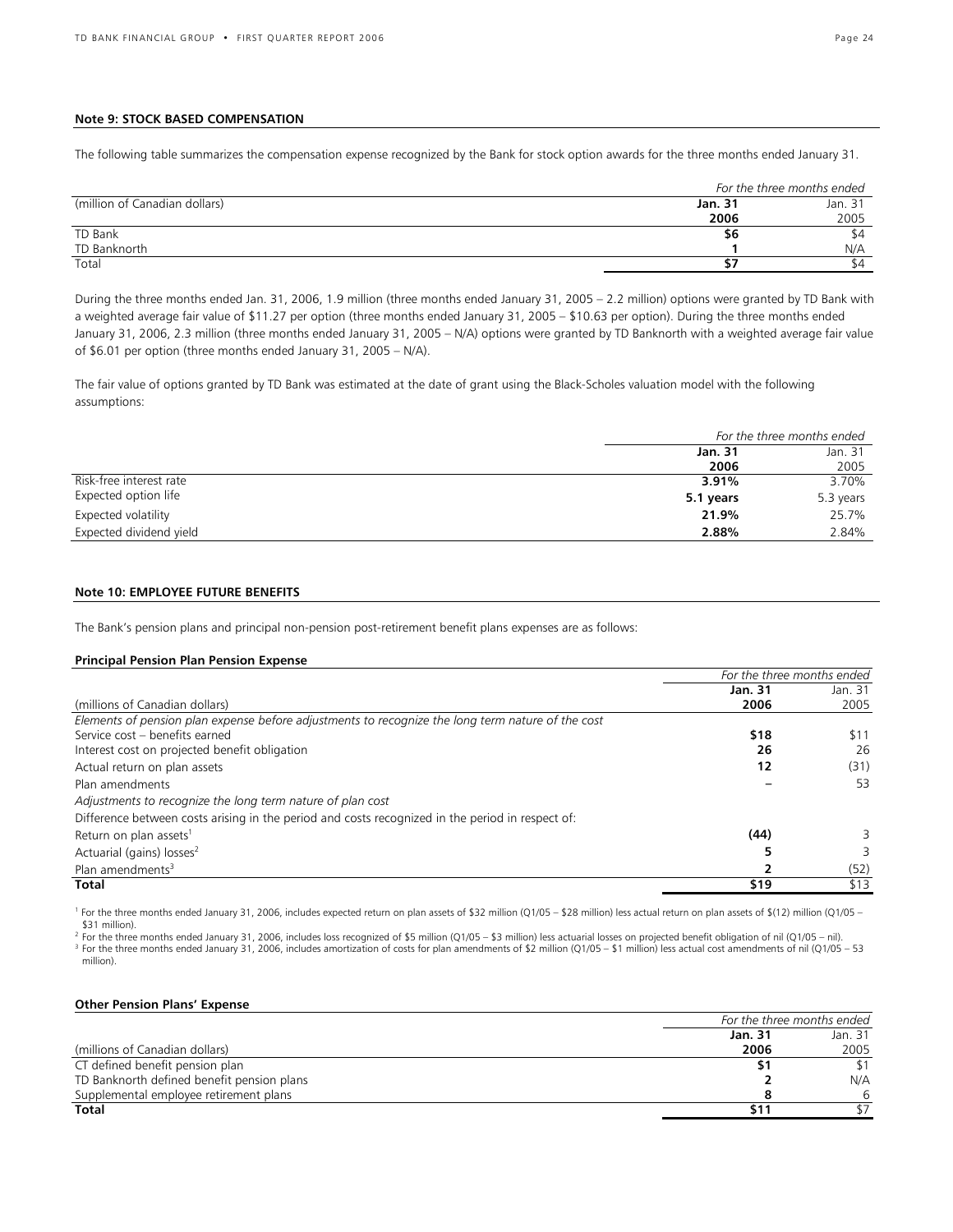## **Principal Non-Pension Post-Retirement Benefit Plans Expense**

|                                                                                      | For the three months ended |         |  |
|--------------------------------------------------------------------------------------|----------------------------|---------|--|
|                                                                                      | Jan. 31                    | Jan. 31 |  |
| (millions of Canadian dollars)                                                       | 2006                       | 2005    |  |
| Service cost - benefits earned                                                       | \$3                        | \$3     |  |
| Interest cost on projected benefit obligation                                        |                            |         |  |
| Plan amendments                                                                      | (65)                       |         |  |
| Difference between costs arising in the period and costs recognized in the period in |                            |         |  |
| respect of:                                                                          |                            |         |  |
| Actuarial (gains) losses                                                             |                            |         |  |
| Plan amendments                                                                      | 64                         |         |  |
| Total                                                                                | \$9                        | \$8     |  |

## **Cash Flows**

The Bank's contributions to its pension plans and its principal non-pension post-retirement benefit plans are as follows:

## **Pension Plan Contributions**

|                                            | For the three months ended |         |  |
|--------------------------------------------|----------------------------|---------|--|
|                                            | Jan. 31                    | Jan. 31 |  |
| (millions of Canadian dollars)             | 2006                       | 2005    |  |
| Principal pension plan                     | \$15                       | \$14    |  |
| CT defined benefit pension plan            |                            |         |  |
| TD Banknorth defined benefit pension plans | 32                         | N/A     |  |
| Supplemental employee retirement plans     |                            |         |  |
| Non-pension post-retirement benefit plans  |                            |         |  |
| Total                                      | \$52                       | \$19    |  |

As at January 31, 2006, the Bank expects to contribute an additional \$46 million to its principal pension plan, \$2 million to its CT defined benefit pension plan, \$34 million to its TD Banknorth defined benefit pension plans, \$6 million to its supplemental employee retirement plans and \$6 million to its non-pension post-retirement benefit plans by the end of the year. However, future contribution amounts may change upon the Bank's review of the current contribution levels during the year.

## **Note 11: EARNINGS PER SHARE**

The Bank's basic and diluted earnings per share at January 31 are as follows:

## **Basic and Diluted Earnings per Share**

|                                                                                                  | For the three months ended |         |  |
|--------------------------------------------------------------------------------------------------|----------------------------|---------|--|
|                                                                                                  | Jan. 31                    | Jan. 31 |  |
|                                                                                                  | 2006                       | 2005    |  |
| <b>Basic Earnings per Share</b>                                                                  |                            |         |  |
| Net income available to common shares (\$ millions)                                              | \$2,302                    | \$630   |  |
| Average number of common shares outstanding (millions)                                           | 712.5                      | 656.6   |  |
| Basic earnings per share $(\$)$                                                                  | \$3.23                     | \$.96   |  |
| <b>Diluted Earnings per Share</b>                                                                |                            |         |  |
| Net income available to common shares (\$ millions)                                              | \$2,302                    | \$630   |  |
| Average number of common shares outstanding (millions)                                           | 712.5                      | 656.6   |  |
| Stock options potentially exercisable as determined under the treasury stock method <sup>1</sup> | 6.4                        | 5.3     |  |
| Average number of common shares outstanding – diluted (millions)                                 | 718.9                      | 661.9   |  |
| Diluted earnings per share (\$)                                                                  | \$3.20                     | \$.95   |  |

<sup>1</sup> For the three months ended January 31, 2006, the computation of diluted earnings per common share excluded weighted average options outstanding of 945 thousand (Q1/05 – 1.1 million) with a weighted exercise price of \$60.02 (Q1/05 - \$49.40) as the options' price was greater than the average market price of the Bank's common shares.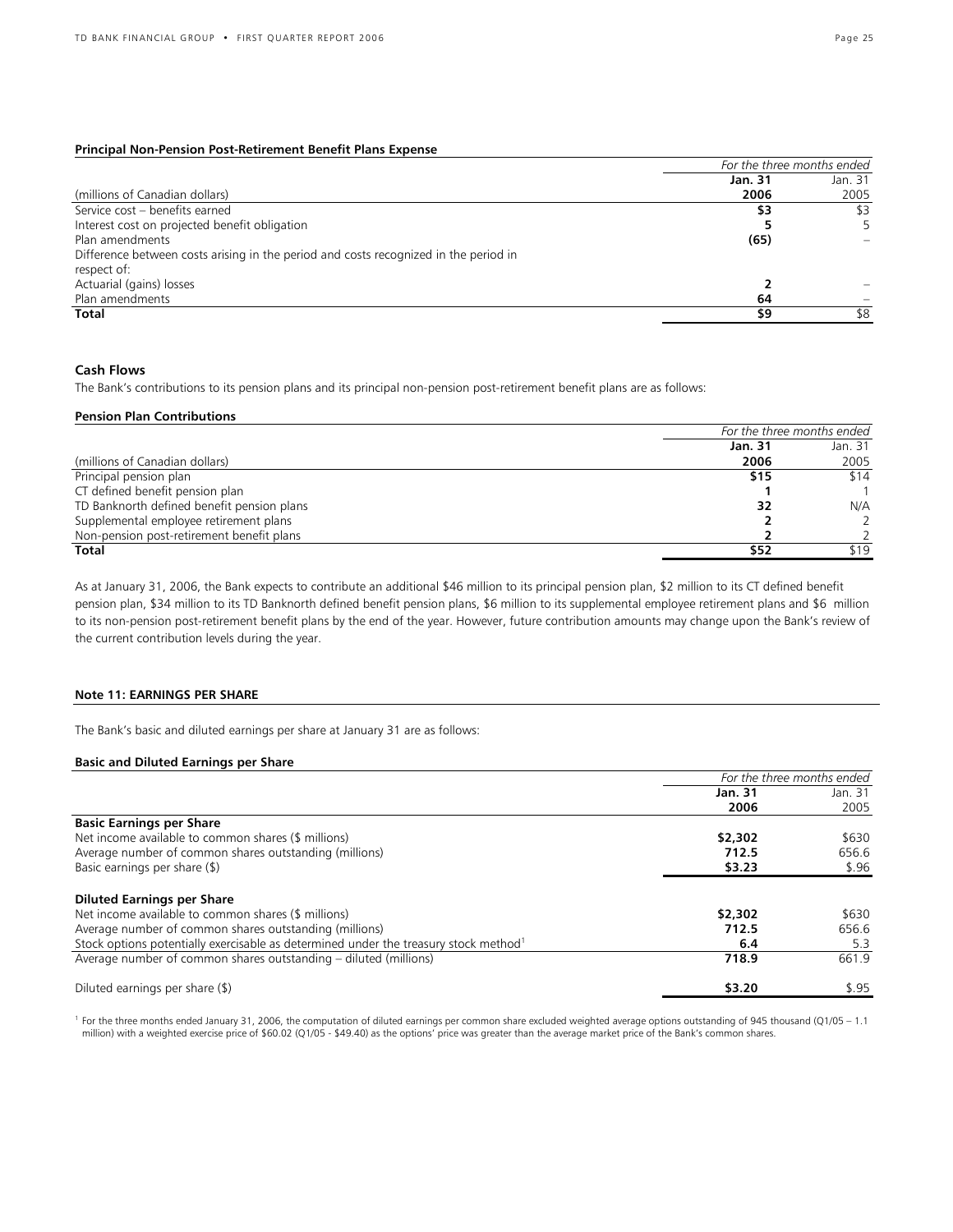### **Note 12: SEGMENTED INFORMATION**

The Bank's operations and activities are organized around the following businesses: Canadian Personal and Commercial Banking, U.S. Personal and Commercial Banking, Wholesale Banking and Wealth Management. Results for these segments for the three months ended January 31 are presented in the following table:

#### **Results by Business Segment**

|                                |                | <b>Canadian Personal</b> | U.S. Personal and |                                |         |                |            |         |                        |                |         |
|--------------------------------|----------------|--------------------------|-------------------|--------------------------------|---------|----------------|------------|---------|------------------------|----------------|---------|
|                                |                | and Commercial           | Commercial        |                                |         |                | Wealth     |         |                        |                |         |
| (millions of Canadian dollars) |                | <b>Banking</b>           | <b>Banking</b>    | Wholesale Banking <sup>1</sup> |         |                | Management |         | Corporate <sup>1</sup> |                | Total   |
|                                | <b>Jan. 31</b> | Jan. 31                  | <b>Jan. 31</b>    | <b>Jan. 31</b>                 | Jan. 31 | <b>Jan. 31</b> | Jan. 31    | Jan. 31 | Jan. 31                | <b>Jan. 31</b> | Jan. 31 |
| For the three months ended     | 2006           | 2005                     | 2006              | 2006                           | 2005    | 2006           | 2005       | 2006    | 2005                   | 2006           | 2005    |
| Net interest income            | \$1,177        | \$1,089                  | \$284             | \$138                          | \$278   | \$178          | \$145      | \$(170) | \$(101)                | \$1,607        | \$1,411 |
| Other income                   | 627            | 574                      | 73                | 523                            | 292     | 564            | 518        | 1,574   | 11                     | 3,361          | 395,    |
| Total revenue                  | 1,804          | 1,663                    | 357               | 661                            | 570     | 742            | 663        | 1,404   | (90)                   | 4,968          | 2,806   |
| Provision for (reversal of)    |                |                          |                   |                                |         |                |            |         |                        |                |         |
| credit losses                  | 99             | 95                       | 7                 | 29                             | 13      |                | -          | (21)    | (98)                   | 114            | 10      |
| Non-interest expenses          | 985            | 924                      | 225               | 395                            | 332     | 525            | 508        | 160     | 181                    | 2,290          | 945.    |
| Income (loss) before provision |                |                          |                   |                                |         |                |            |         |                        |                |         |
| for (benefit of) income taxes  | 720            | 644                      | 125               | 237                            | 225     | 217            | 155        | 1,265   | (173)                  | 2,564          | 851     |
| Provision for (benefit of)     |                |                          |                   |                                |         |                |            |         |                        |                |         |
| income taxes                   | 244            | 220                      | 42                | 73                             | 84      | 79             | 57         | (218)   | (140)                  | 220            | 221     |
| Non-controlling interest       |                |                          | 37                |                                |         |                |            |         |                        | 37             |         |
| Net income (loss)              | \$476          | \$424                    | \$46              | \$164                          | \$141   | \$138          | \$98       | \$1,483 | \$(33)                 | \$2,307        | \$630   |
| Total assets (billions of      |                |                          |                   |                                |         |                |            |         |                        |                |         |
| Canadian dollars)              |                |                          |                   |                                |         |                |            |         |                        |                |         |
| - balance sheet                | \$133.5        | \$123.3                  | \$48.0            | \$165.1                        | \$165.9 | \$23.9         | \$27.0     | \$13.9  | \$17.1                 | \$384.4        | \$333.3 |
| - securitized                  | 33.6           | 31.5                     |                   |                                |         |                |            | (9.9)   | (10.3)                 | 23.7           | 21.2    |

1 The taxable equivalent basis adjustment is reflected primarily in the Wholesale Banking segment's results and eliminated in the Corporate segment.

## **Note 13: ACQUISITIONS AND DISPOSITIONS**

#### **TD Waterhouse U.S.A. and Ameritrade**

On January 24, 2006 the Bank closed the transaction involving the sale of its U.S. brokerage business TD Waterhouse U.S.A. at a fair market value of CDN\$2.69 billion to Ameritrade Holding Corporation in exchange for a 32.5% ownership in the combined legal entity operating under the name TD Ameritrade. The transaction has resulted in a net dilution gain on sale of U.S.\$1.45 billion (CDN\$1.67 billion) after-tax in Q1 2006 (CDN\$1.64 billion pre-tax).

 Accordingly, the Bank's investment in TD Ameritrade over the Bank's share of TD Ameritrade's net book value was approximately CDN\$3.7 billion and consists primarily of goodwill and intangibles.

 The Bank reports the investment in TD Ameritrade using the equity method of accounting. The fiscal periods of the Bank and TD Ameritrade are not coterminus. The Bank's equity share of TD Ameritrade's results from the January 24, 2006 acquisition date to TD Ameritrade's calendar quarter end date will be reported in the Bank's second quarter results. Thereafter, the Bank's equity share of TD Ameritrade's results for TD Ameritrade's calendar quarter end date will be reported in the Bank's results for the fiscal quarter. As of January 31, 2006 the net investment in TD Ameritrade on the Bank's Interim Consolidated Balance Sheet was CDN\$3.3 billion.

 In connection with the transaction, TD Waterhouse Canada acquired 100% of Ameritrade's Canadian brokerage operations for U.S.\$60 million cash consideration which primarily consisted of goodwill and intangible assets.

 On February 22, 2006, the Bank announced that it committed to purchase at least 15 million shares of TD Ameritrade by August 22, 2006 pursuant to one or more stock trading plans in accordance with Rule 10b5-1 under the U.S. Securities Exchange Act and that all purchases would be made in the open market, including through block trades, in compliance with Rule 10b-18 under the U.S. Securities Exchange Act. Previously, the stockholders agreement governing the Bank's investment in TD Ameritrade required the Bank to commence a tender offer to acquire shares of TD Ameritrade common stock at a price of not less than US\$16 per share, which, at the time of the announcement, was below the market price for TD Ameritrade common stock. The Bank's purchase commitment replaced its tender offer obligation under the stockholders agreement, and the parties to the stockholders agreement entered into an amendment reflecting this change. In connection with this announcement, the Bank also restated its intention to reach an ownership level of 37.5% of the outstanding TD Ameritrade common stock by January 2007, which would require the acquisition of approximately 15 million shares in addition to the 15 million shares TD has committed to purchase.

## **Hudson United Bancorp**

On January 31, 2006, TD Banknorth completed the acquisition of Hudson United Bancorp ("Hudson") for total consideration of U.S.\$1.9 billion, consisting of cash consideration of U.S.\$941.8 million and the remainder in TD Banknorth common shares. The cash consideration was funded by the sale of TD Banknorth common shares to the Bank. TD Banknorth consolidates the financial results of Hudson. The transaction has resulted in a dilution loss for the Bank of CDN\$72 million. On February 1, 2006, the Bank announced its intention to commence open market purchases of TD Banknorth shares. The Bank intends to at least maintain its ownership percentage in TD Banknorth at the level prior to the acquisition of Hudson or, as market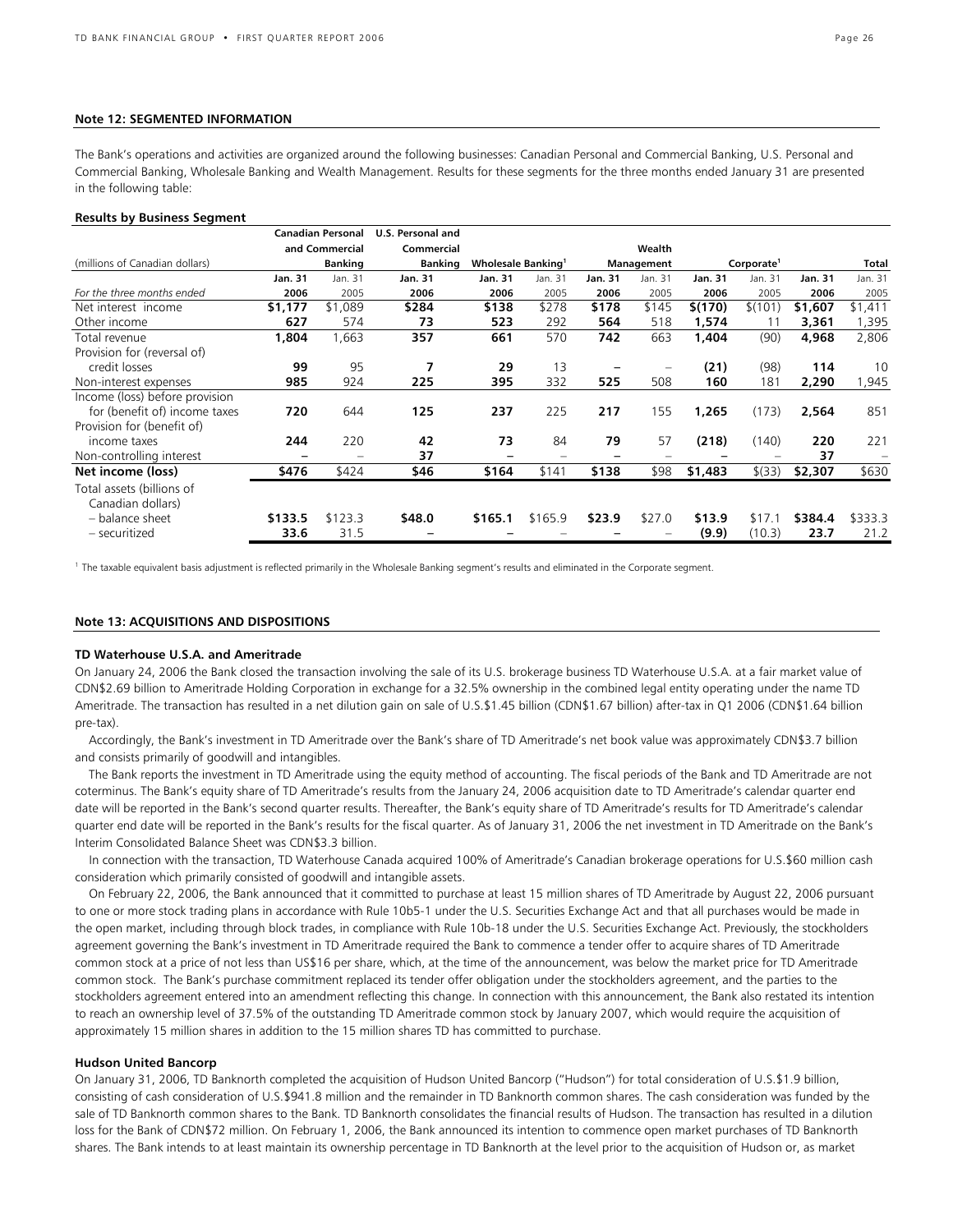conditions warrant, to potentially increase its position. As of January 31, 2006 the Bank's ownership percentage was 53.5%. The acquisition of Hudson United Bancorp by TD Banknorth contributed CDN\$6.0 billion of personal/business loans and mortgages, CDN\$3.2 billion of securities, CDN\$1.9 billion of goodwill and intangibles, CDN\$.8 billion of other assets, CDN\$8.4 billion of deposits and CDN\$3.5 billion of other liabilities to the Bank's Interim Consolidated Balance Sheet. The allocation of the purchase price discrepancy will be finalized in the second quarter.

#### **Note 14: RESTRUCTURING COSTS**

The Bank previously announced the restructuring of the global structured products businesses within Wholesale Banking to reduce focus on the less profitable and more complex activities and concentrate resources on growing the more profitable areas of the business. In the first quarter the Bank recorded \$50 million pre-tax (\$35 million after tax) of restructuring costs primarily consisting of severance costs.

## **Note 15**: **CONTINGENCIES**

At quarter end, the total contingent litigation reserve for Enron-related claims was approximately \$618 million. The two principal legal actions regarding Enron to which the Bank is a party are the securities class action and the bankruptcy proceeding. It is possible that additional reserves above this level could be required. Additional reserves, if required, cannot be reasonably determined for many reasons, including that other settlements are not generally appropriate for comparison purposes, the lack of consistency in other settlements and the difficulty in predicting the future actions of other parties to the litigation. In 2005 the Bank agreed to settle bankruptcy court claims in this matter for approximately \$160 million. Payment of this settlement, when made, will reduce the current total reserve for this matter to approximately \$458 million.

The Bank and its subsidiaries are involved in various other legal actions in the ordinary course of business, many of which are loan-related. In management's opinion, the ultimate disposition of these actions, individually or in the aggregate, will not have a material adverse effect on the financial condition of the Bank.

## **Note 16: RECONCILIATION OF CANADIAN AND UNITED STATES GENERALLY ACCEPTED ACCOUNTING PRINCIPLES**

The accounting principles followed by the Bank including the accounting requirements of the Superintendent of Financial Institutions Canada conform with Canadian generally accepted accounting principles (Canadian GAAP).

 Significant differences between Canadian GAAP and United States generally accepted accounting principles (U.S. GAAP) are described in the Bank's 2005 Annual Report with their impact detailed below.

#### **Net Income**

|                                                                          | For the three months ended |
|--------------------------------------------------------------------------|----------------------------|
| <b>Jan. 31</b>                                                           | Jan. 31                    |
| 20061<br>(millions of Canadian dollars)                                  | 2005                       |
| Net income based on Canadian GAAP<br>\$2,307                             | \$630                      |
| Employee future benefits                                                 |                            |
| Securitizations                                                          | (2)                        |
| Available for sale securities<br>6                                       |                            |
| (33)<br>Derivative instruments and hedging activities                    | (88)                       |
| (6)<br>Guarantees                                                        | (3)                        |
| Liabilities and equity<br>39                                             | 29                         |
| (15)<br>Amortization of intangible assets                                |                            |
| Other<br>(26)                                                            |                            |
| Income taxes and net change in income taxes due to the above items<br>25 | 43                         |
| Non-controlling interest<br>(6)                                          | (23)                       |
| Net income based on U.S. GAAP<br>2,293                                   | 588                        |
| Preferred dividends<br>23                                                | 6                          |
| Net income applicable to common shares based on U.S. GAAP<br>\$2,270     | \$582                      |
| Average number of common shares outstanding (millions)                   |                            |
| 712.5<br>– U.S. GAAP/Canadian GAAP<br>Basic                              | 656.6                      |
| Diluted – U.S. GAAP/Canadian GAAP<br>718.9                               | 661.9                      |
| 3.19<br>Basic earnings per share - U.S. GAAP                             | .89                        |
| 3.23<br>– Canadian GAAP                                                  | .96                        |
| 3.16<br>Diluted earnings per share - U.S. GAAP                           | .88                        |
| - Canadian GAAP<br>3.20                                                  | .95                        |

1 For the first quarter 2006, the effect of U.S. GAAP adjustments to the Canadian GAAP Consolidated Statement of Income is as follows: \$71 million increase to net interest income, \$85 million decrease to other income and nil impact to non-interest expenses.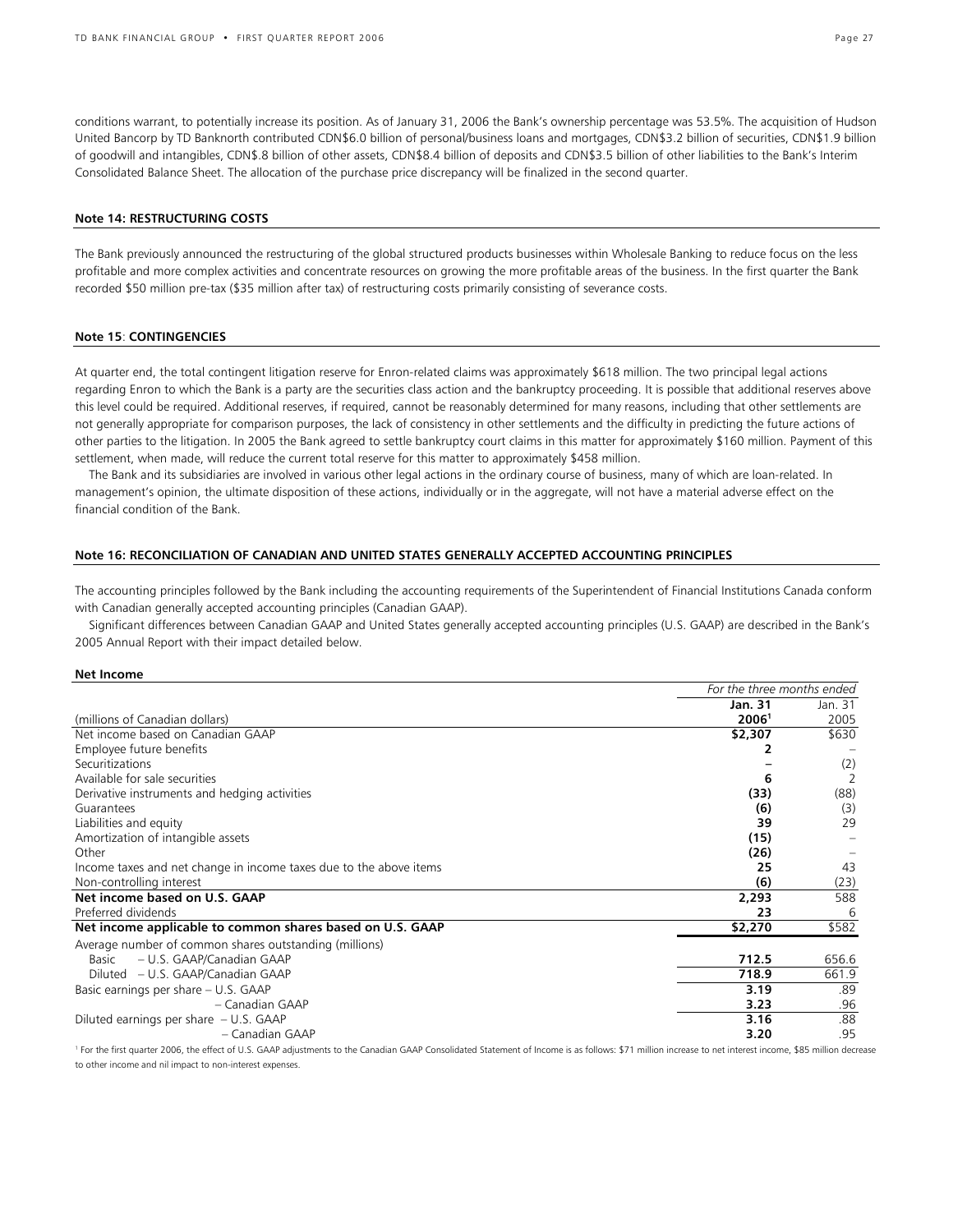## **Consolidated Interim Statement of Comprehensive Income**

| For the three months ended |         |
|----------------------------|---------|
| <b>Jan. 31</b>             | Jan. 31 |
| 2006                       | 2005    |
| \$2,293                    | \$588   |
|                            |         |
| (49)                       | 123     |
|                            |         |
| 30                         | 53      |
| 79                         | (124)   |
| 18                         |         |
| \$2,371                    | \$650   |
|                            |         |

## **Condensed Consolidated Interim Balance Sheet**

|                                                    |             |                          | As at                       |                          |                   | As at                       |           |              | As at          |
|----------------------------------------------------|-------------|--------------------------|-----------------------------|--------------------------|-------------------|-----------------------------|-----------|--------------|----------------|
|                                                    |             |                          | <b>Jan. 31</b>              |                          |                   | Oct. 31                     |           |              | Jan. 31        |
| (millions of Canadian dollars)                     |             |                          | 2006                        |                          |                   | 2005                        |           |              | 2005           |
|                                                    | Canadian    | Adjust-                  | U.S.                        | Canadian                 | Adjust-           | U.S.                        | Canadian  | Adjust-      | U.S.           |
|                                                    | <b>GAAP</b> | ments                    | <b>GAAP</b>                 | GAAP                     | ments             | <b>GAAP</b>                 | GAAP      | ments        | <b>GAAP</b>    |
| <b>Assets</b>                                      |             |                          |                             |                          |                   |                             |           |              |                |
| Cash resources and other                           | \$13,384    | \$--                     | \$13,384                    | \$13,418                 | \$—               | \$13,418                    | \$10,588  | \$—          | \$10,588       |
| Securities                                         |             |                          |                             |                          |                   |                             |           |              |                |
| Investment                                         | 46,376      | 4,053                    | 50,429                      | 42,321                   | 3,898             | 46,219                      | 34,862    | 4,349        | 39,211         |
| Trading                                            | 75,000      |                          | 75,000                      | 65,775                   |                   | 65,775                      | 75,977    |              | 75,977         |
| Securities purchased under reverse repurchase      |             |                          |                             |                          |                   |                             |           |              |                |
| agreements                                         | 24,847      | $\overline{\phantom{m}}$ | 24,847                      | 26,375                   | $\equiv$          | 26,375                      | 26,220    | $\equiv$     | 26,220         |
| Loans (net)                                        | 154,959     | $\qquad \qquad -$        | 154,959                     | 152,243                  |                   | 152,243                     | 125,833   | $\equiv$     | 125,833        |
| Trading derivatives' market revaluation            | 33,781      | 962                      | 34,743                      | 33,651                   | 674               | 34,325                      | 35,922    | 1,376        | 37,298         |
| Goodwill                                           | 7,376       | 1,604                    | 8,980                       | 6,518                    | 1,604             | 8,122                       | 2,245     | 64           | 2,309          |
| Intangible assets                                  | 2,275       | 358                      | 2,633                       | 2,124                    | 338               | 2,462                       | 2,010     | 33           | 2,043          |
| Other assets                                       | 26,379      | 997                      | 27,376                      | 22,785                   | 22                | 22,807                      | 19,660    | 9            | 19,669         |
| <b>Total assets</b>                                | \$384,377   | \$7,974                  | \$392,351                   | \$365,210                | \$6,536           | \$371,746                   | \$333,317 | \$5,831      | \$339,148      |
| <b>Liabilities</b>                                 |             |                          |                             |                          |                   |                             |           |              |                |
| Deposits                                           | \$256,285   | \$27                     | \$256,312 \$246,981         |                          | \$21              | \$247,002 \$221,962         |           |              | $$ - $221,962$ |
| Trading derivatives' market revaluation            | 34,934      | 989                      | 35,923                      | 33,498                   | 598               | 34,096                      | 34,766    | 1,200        | 35,966         |
| Other liabilities                                  | 62,820      | 5,050                    | 67,870                      | 60,224                   | 4,037             | 64,261                      | 55,516    | 4,184        | 59,700         |
| Subordinated notes, debentures and other           |             |                          |                             |                          |                   |                             |           |              |                |
| debt                                               | 7,225       | $\qquad \qquad -$        | 7,225                       | 5,138                    |                   | 5,138                       | 5,660     | $\equiv$     | 5,660          |
| Liabilities for preferred shares and Capital Trust |             |                          |                             |                          |                   |                             |           |              |                |
| Securities                                         | 1,793       | (1,793)                  | $\qquad \qquad -$           | 1,795                    | (1,795)           | $\qquad \qquad -$           | 2,210     | (2, 210)     |                |
| <b>Total liabilities</b>                           | 363,057     | 4,273                    | 367,330                     | 347,636                  | 2,861             | 350,497                     | 320,114   | 3,174        | 323,288        |
| Non-controlling interest                           | 2,847       | 3,161                    | 6,008                       | 1,708                    | 3,149             | 4,857                       |           | 1,250        | 1,250          |
| Shareholders' equity                               |             |                          |                             |                          |                   |                             |           |              |                |
| Preferred shares                                   | 425         | 543                      | 968                         | $\overline{\phantom{m}}$ | 545               | 545                         |           | 960          | 960            |
| Common shares                                      | 6,015       | 39                       | 6.054                       | 5.872                    | 39                | 5,911                       | 3,475     | 38           | 3,513          |
| Contributed surplus                                | 47          | $\overline{\phantom{m}}$ | 47                          | 40                       | $\qquad \qquad -$ | 40                          | 24        | $\mathbf{1}$ | 25             |
| Foreign currency translation                       | (666)       | 666                      | $\overline{\phantom{0}}$    | (696)                    | 696               | $\equiv$                    | (212)     | 212          |                |
| Retained earnings                                  | 12,652      | (278)                    | 12,374                      | 10,650                   | (246)             | 10,404                      | 9,916     | (155)        | 9,761          |
| Accumulated other comprehensive income             |             |                          |                             |                          |                   |                             |           |              |                |
| Net unrealized gains on available for sale         |             |                          |                             |                          |                   |                             |           |              |                |
| securities                                         |             | 231                      | 231                         |                          | 280               | 280                         |           | 426          | 426            |
| Foreign currency translation adjustments           |             | (666)                    | (666)                       | $\equiv$                 | (696)             | (696)                       | ÷         | (212)        | (212)          |
| Derivative instruments                             |             | 43                       | 43                          | $\qquad \qquad -$        | (54)              | (54)                        | L,        | 142          | 142            |
| Minimum pension liability adjustment               |             | (38)                     | (38)                        | $\equiv$                 | (38)              | (38)                        | ÷         | (5)          | (5)            |
| Total shareholders' equity                         | 18,473      | 540                      | 19,013                      | 15,866                   | 526               | 16,392                      | 13,203    | 1,407        | 14,610         |
| Total liabilities and shareholders' equity         | \$384,377   |                          | \$7,974 \$392,351 \$365,210 |                          |                   | \$6,536 \$371,746 \$333,317 |           | \$5,831      | \$339,148      |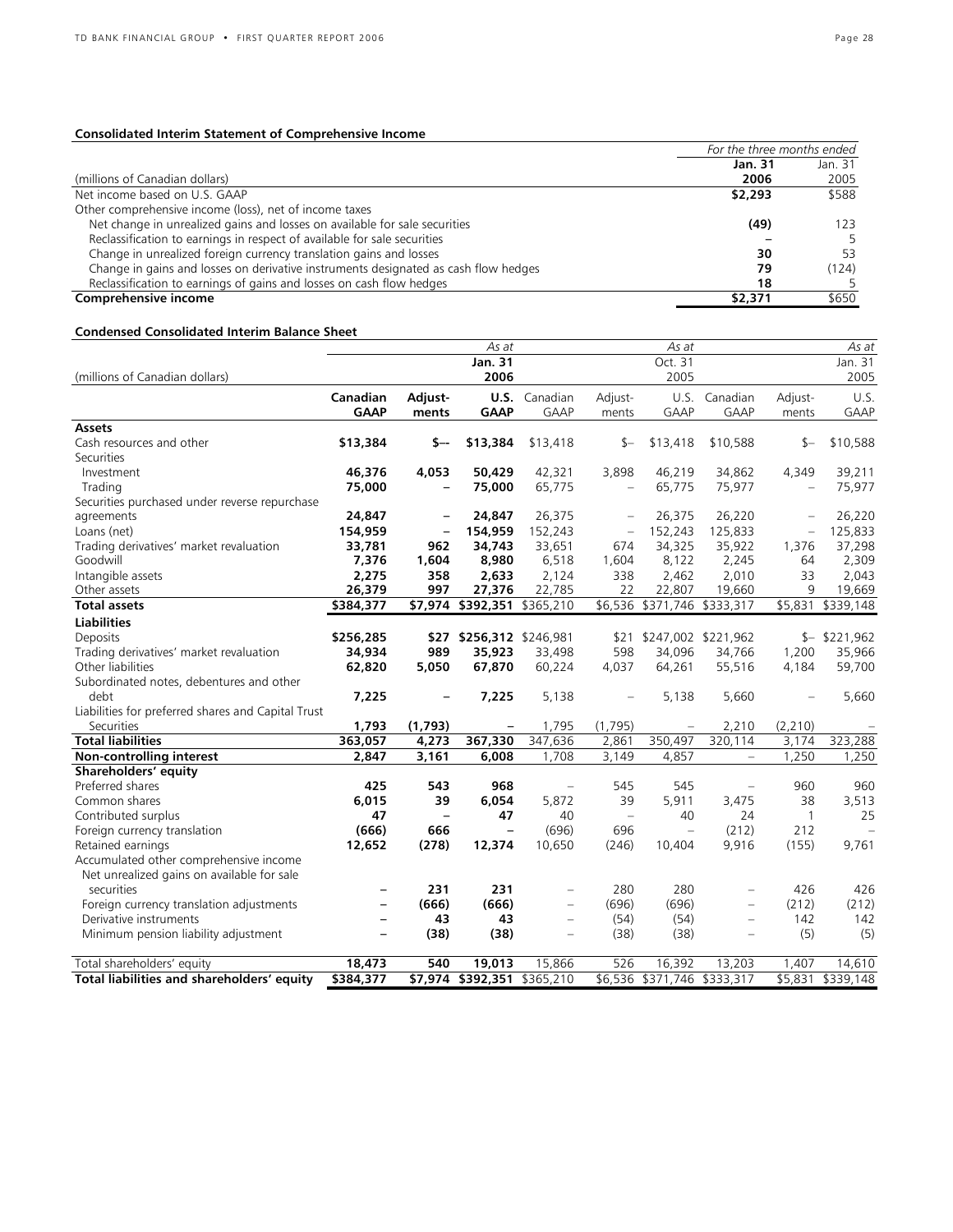## **Note 17: SUBSEQUENT EVENTS**

Subsequent to January 31, 2006 TD Banknorth repurchased approximately 8.1 million of its common shares for a consideration of approximately U.S.\$243 million. As well, the Bank purchased 500,000 of TD Banknorth common shares for a consideration of approximately U.S.\$15 million. These transactions resulted in an increase in the Bank's interest in TD Banknorth of approximately 2.1% to 55.6%.

On February 16, 2006 the Bank announced its intention to acquire VFC Inc. for approximately \$320 million in cash and/or Bank common shares. VFC services a portfolio of approximately \$380 million of finance receivables. The transaction is subject to regulatory approval and a minimum tender condition of 66.7%. It is anticipated the take over bid would be complete by the end of the Bank's second quarter or beginning of the third quarter.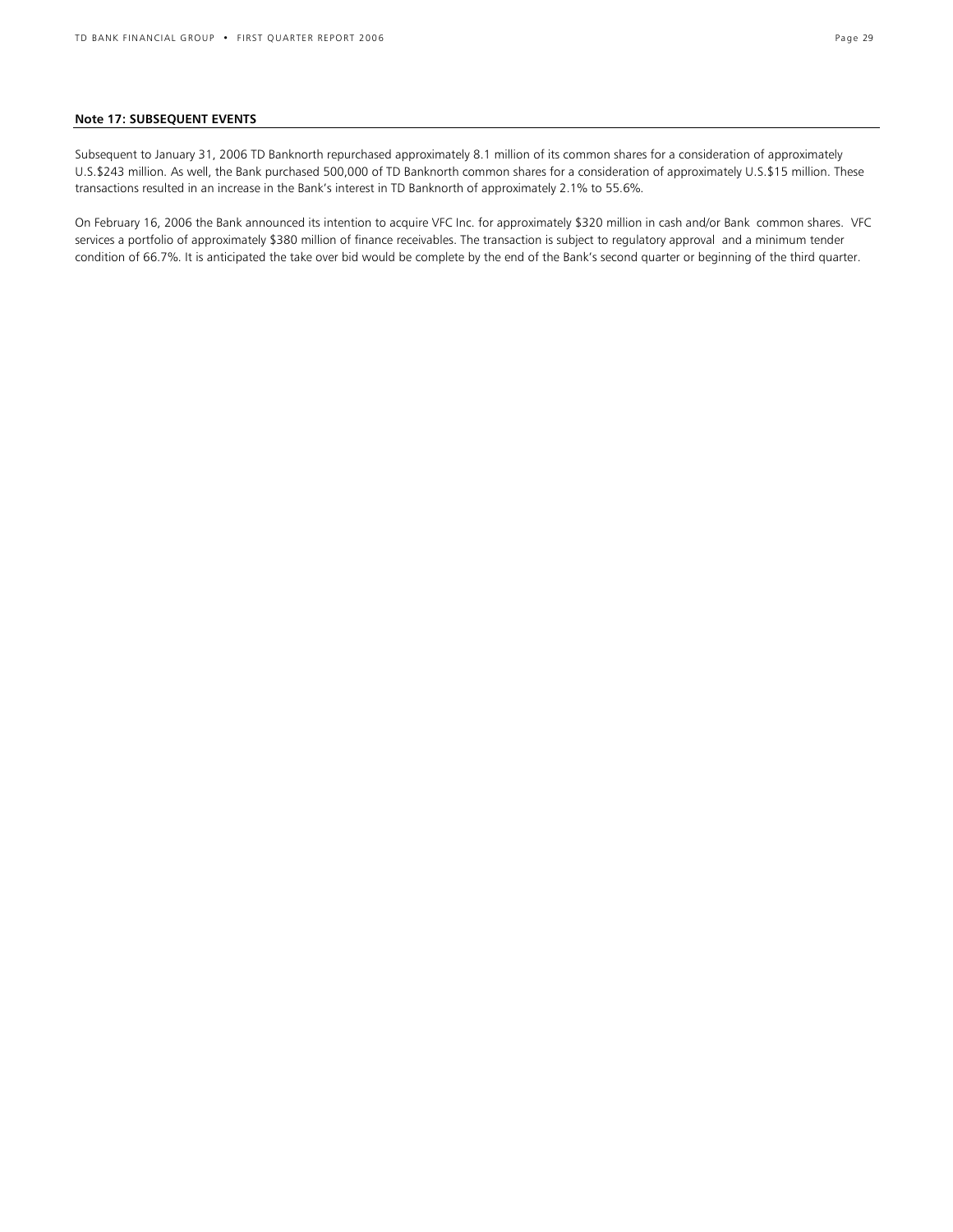(this page intentionally left blank)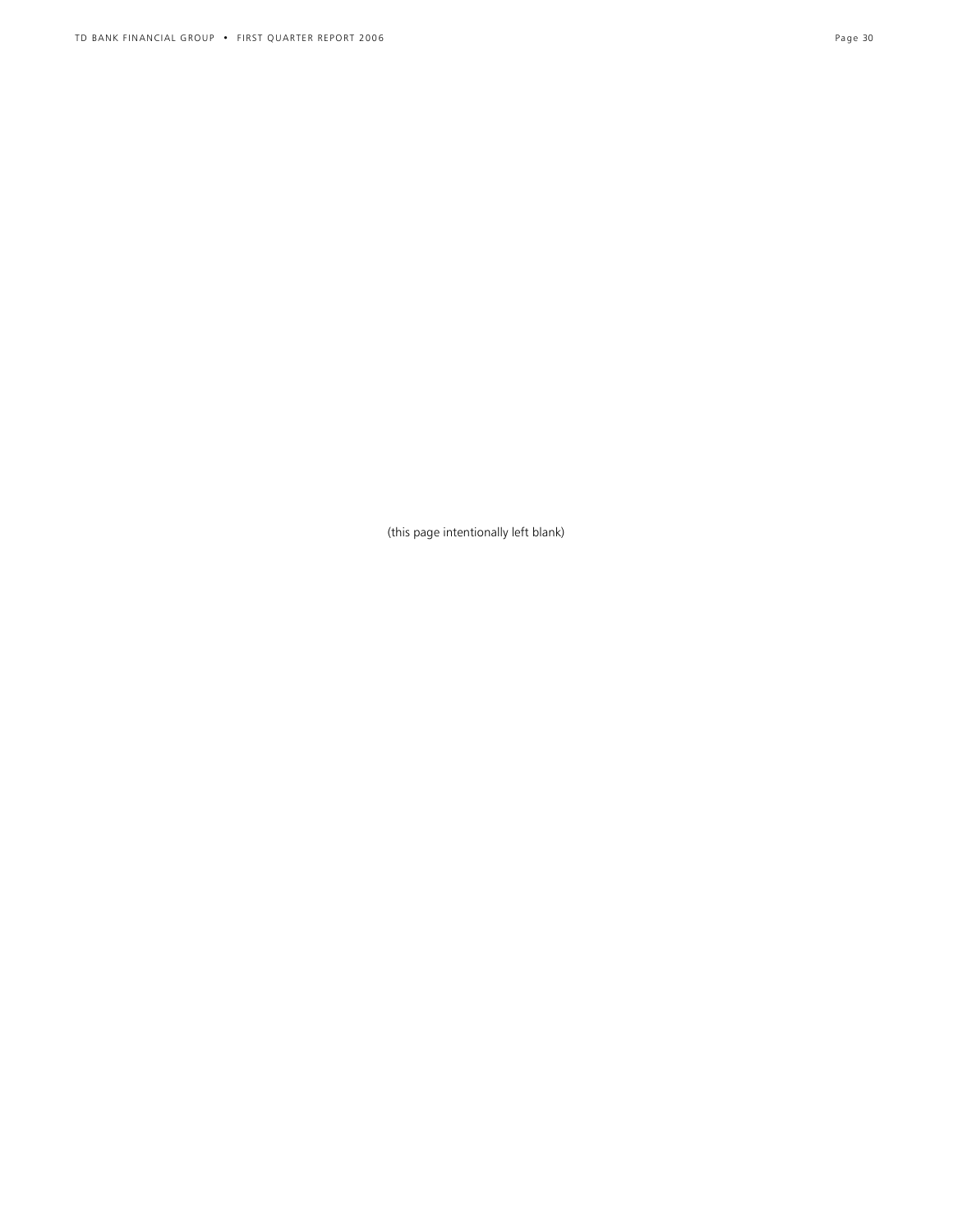(this page intentionally left blank)